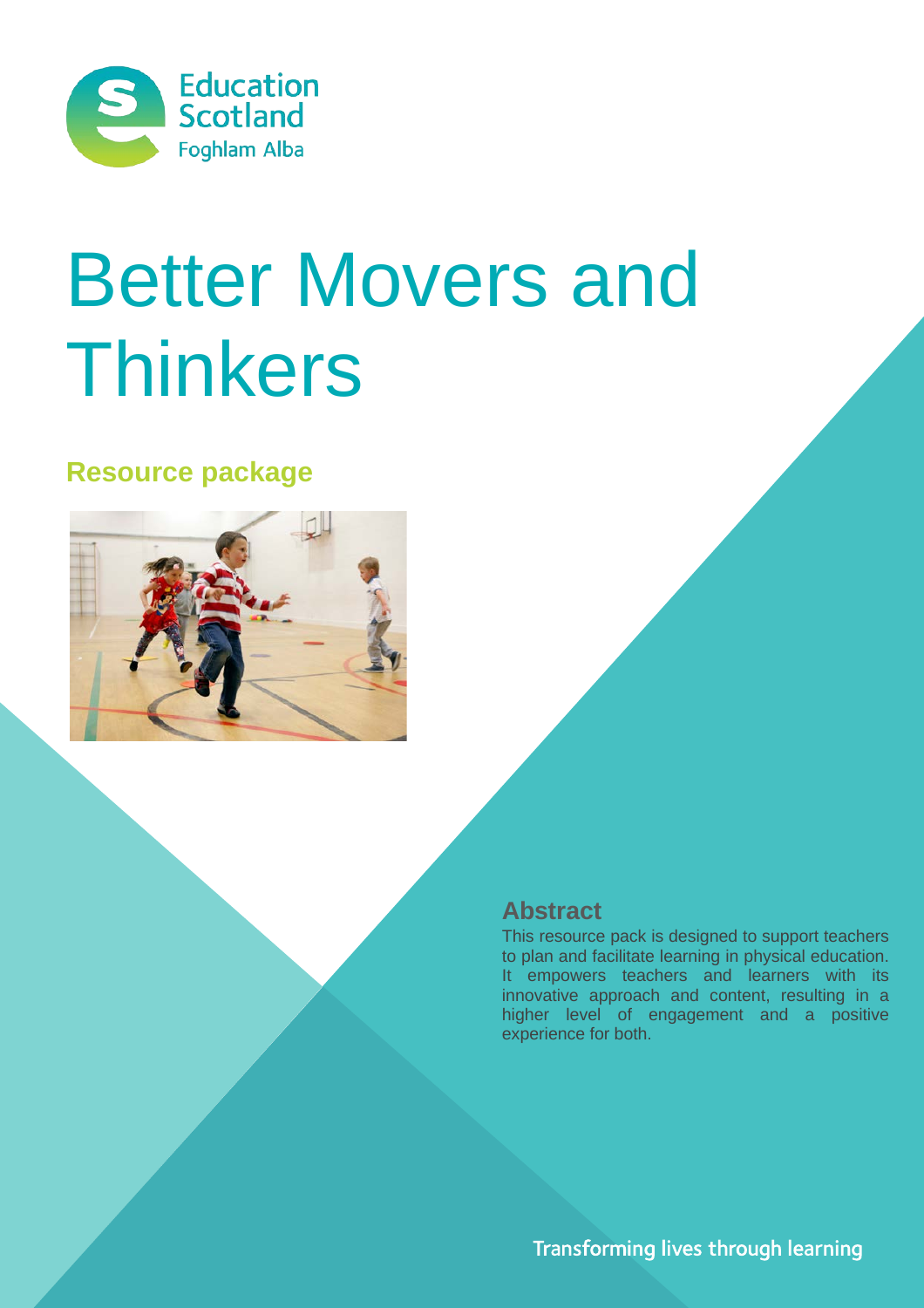## BMT resource pack.

## Contents.

- Page 3 [Introduction](#page-2-0)
- Page 4 [BMT philosophy](#page-3-0)
- Page 5 [Pedagogy](#page-4-0)
- Page 6 Session planning using BMT approach and content
- Page 7 Glossary of terms
- Pages 9 Scaffolding practices for gross motor skills
- Page 13 Scaffolding practices for balance and postural control
- Page 15 Scaffolding practices for rhythm and timing
- Page 19 Scaffolding practices for fine motor skills
- Page 22 Scaffolding practices for focus and concentration
- Page 28 [Session exemplars](#page-29-0)
- Page 48 [References](#page-53-0)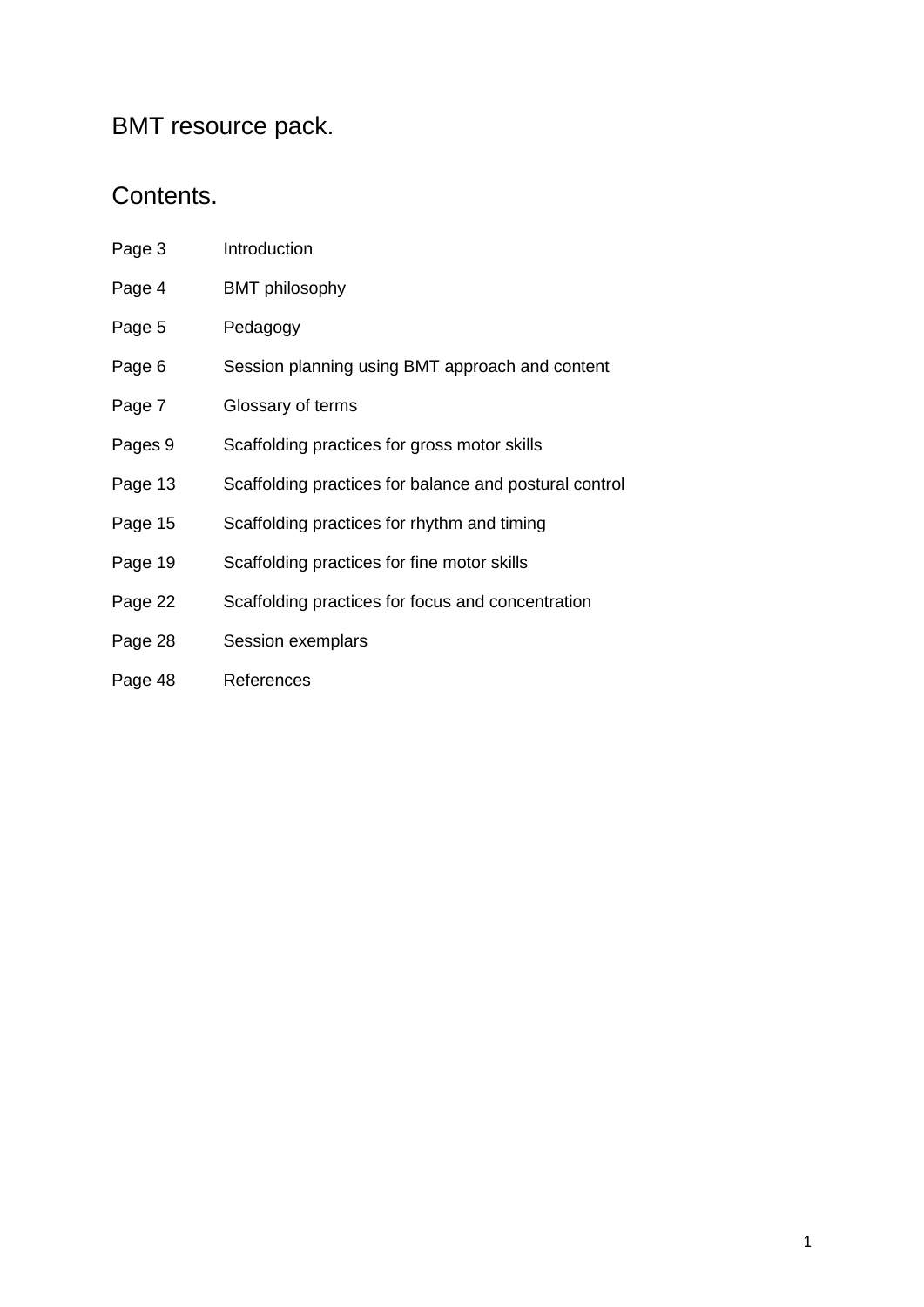# <span id="page-2-0"></span>Better Movers and Thinkers Resource Pack

#### **Introduction.**

Better Movers and Thinkers (BMT) is an approach to learning and teaching in physical education designed to develop the ability of all children and young people to move and think in a more cohesive way with a specific focus on developing, enhancing and fostering Executive Function (EF) skills within the learning process. The BMT approach represents an evolution in physical education and incorporates pedagogical development and innovative content with current good practice.

BMT – what does it do?

- It focuses on learning  $-$  the process and the product
- It helps to develop kinaesthetic awareness, which is essential when learning or developing physical skills, qualities and attributes
- It helps to engage the learners, and then sustain their engagement
- It supports learning by helping to develop thinking skills through movement
- It supports learning by helping to develop executive function skills
- It supports the development of movement through the use of scaffolding practices
- It enhances the development of performance through the practices of layering refinement and complexity
- It facilitates differentiation by focusing on the work of the individual
- It has the capacity to place physical education at the forefront of learning and teaching across the curriculum

This resource pack is designed to support teachers in the delivery of the required physical education provision for all children in Scotland. Through the weekly commitment of two hours for primary school children, and two periods in S1 – S4. Scottish Government has clarified the importance of the role physical education plays in the school curriculum in Scotland.

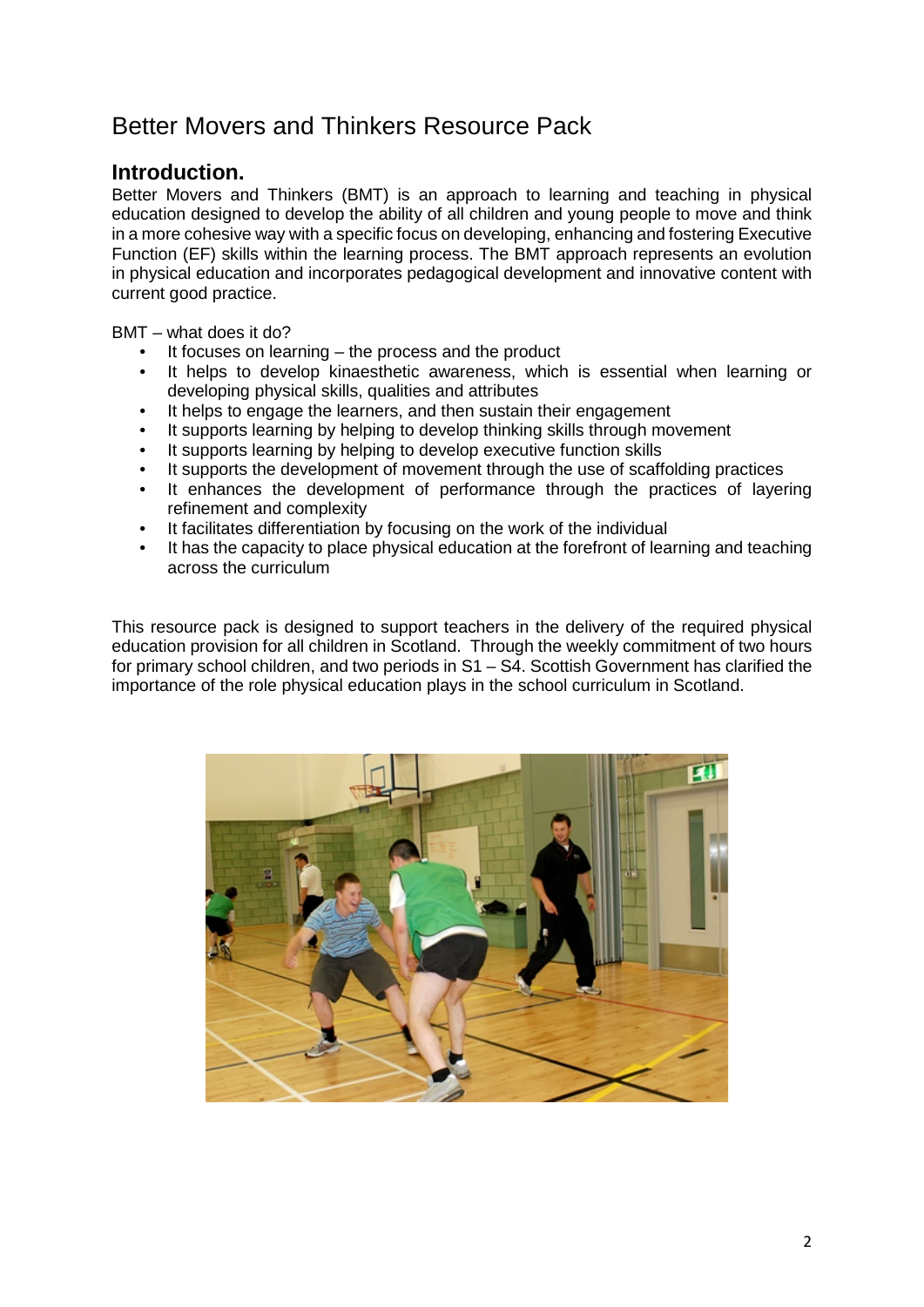## <span id="page-3-0"></span>**Elements of the philosophy that underpins the BMT approach to learning and teaching in physical education.**

The clear intention of the BMT approach is to motivate learners to engage purposefully in practical activity, and assist in the acquisition and establishment of key Executive Function Skills. This approach to learning enables learners to make stronger connections across the



wider school curriculum. With the BMT approach the children are active learners in the physical education class, and on their return to the classroom are 'switched on', and go about their business in a calm, focused and industrious fashion.

BMT supports the learners to engage in the learning process because movement is exciting, thinking is interesting, and<br>participating in Physical Education, participating in Physical Education, Physical Activity and Sport is enjoyable.

The BMT approach is unique in its identification and use of a series of

'scaffolding practices' that underpin the acquisition of the Significant Aspects of Learning that, in turn, support the development of discipline specific skills. These scaffolding practices involve both physical and cognitive processes, and are important to all activities in physical education and lifestyle development. The Significant Aspects of Learning form a base that allows children and young people to successfully access activities throughout the school curriculum, and the world of sport.

The overview of the BMT session will be based on three main elements;

- Moving and thinking
- Scaffolding practices that help develop the Significant Aspects of Learning
- Developing Executive Function skills

•

Curriculum for Excellence (CfE) levels in core physical education span a three - six year period, therefore the three elements of BMT will be developed over a period of months and years. As a teacher you facilitate learning by giving learners/young people the intellectual space to devise their own learning strategies as they solve problems. Monitoring the development of this process requires a consistent application of the professional skills of review and planning.

The activities and principles that form the BMT approach are structured around physical integration, and guided by the pedagogical skills of the teacher.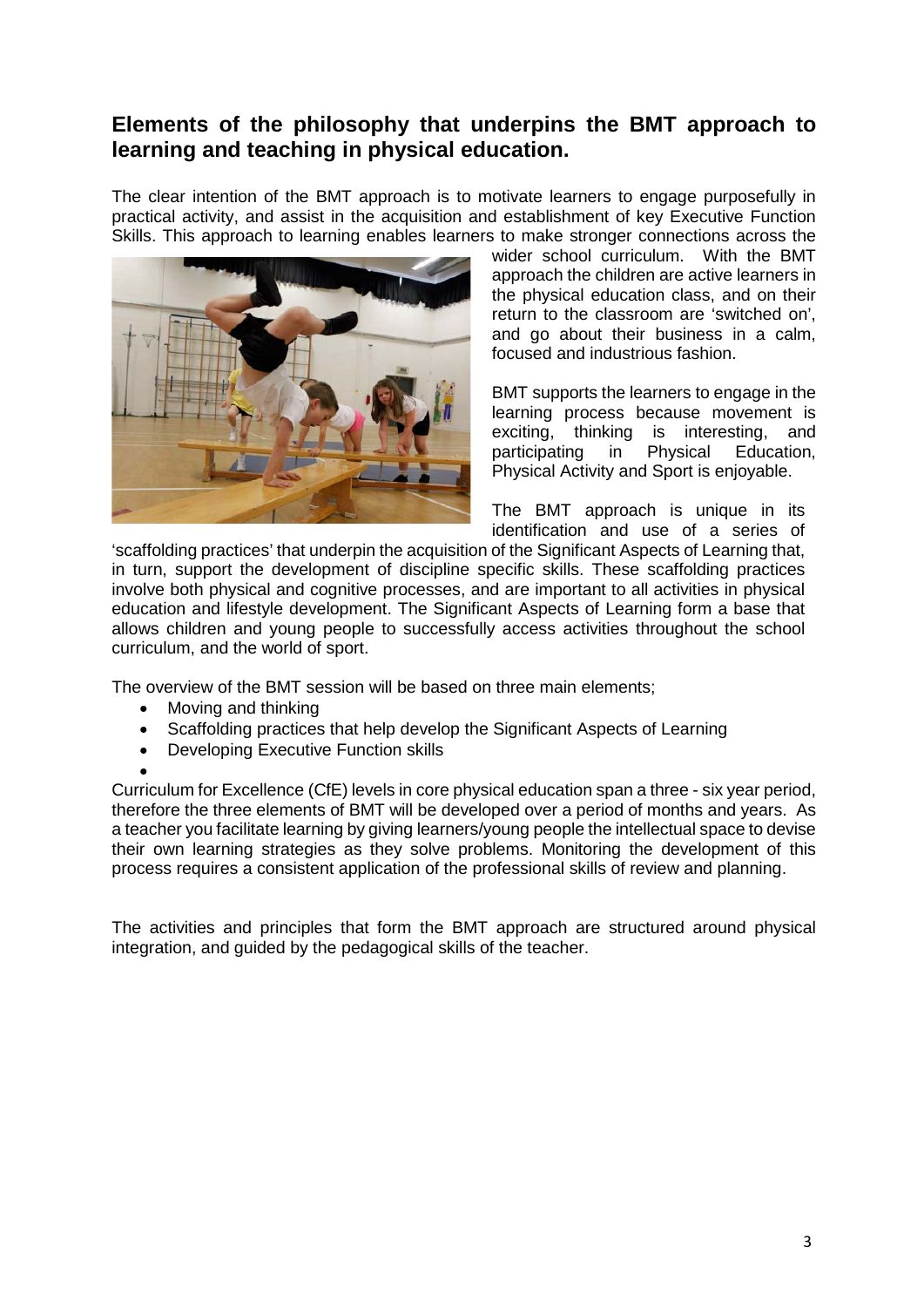## <span id="page-4-0"></span>**Pedagogy.**

"Teachers do not create learning, *learners create learning,* teachers create the conditions in which students learn". Dylan Wiliam 2006.

A key principle of the education process is that learning is the responsibility of the learner. The learner must engage in the learning process by bringing a focus of attention and an ability to concentrate, to the situation and the tasks. These attributes and skills are aligned with the



Significant Aspects of Learning, and driven by Executive Function skills.

The pedagogy can be recognised in the construction of a positive learning environment which has several key elements;

- The learner feels safe the learner is not frightened to experiment, to voice opinions, to fail, recover and try again
- The learner engages in the process of learning by bringing a focus of attention to the task - this is part of the process of developing Executive Function skills
- The clear intention is to use BMT to support the development of quality in both the teaching and learning processes.
- The profile of the tasks that are being presented must be;
	- o appropriately paced and inclusive
	- o relevant to the learner's needs
	- o challenging and progressive
	- o achievable
- The evaluation processes are applied to all aspects of the learner's engagement, (physical, cognitive and personal) using observation and professional judgement as part of formative assessment*.*

The key point of the evaluation strategy is to focus on the process being established by the learner and not just the product. Furthermore staff should look for the flaws in the processes the learner demonstrates and not simply the symptoms of the flaws (see glossary on page 7). To be confident of recognising the difference between these two components the teacher must be aware of (and understand) the elements that are identified within the Significant Aspects of Learning model, and apply that understanding to their observation and analysis.

Finally it must be recognised that learning is a messy and sometimes unpredictable business. Achieving quality will take time and therefore the practices listed in this resource should not be seen as stand-alone episodes, but instead should be regarded as planned interventions that can be repeated where required.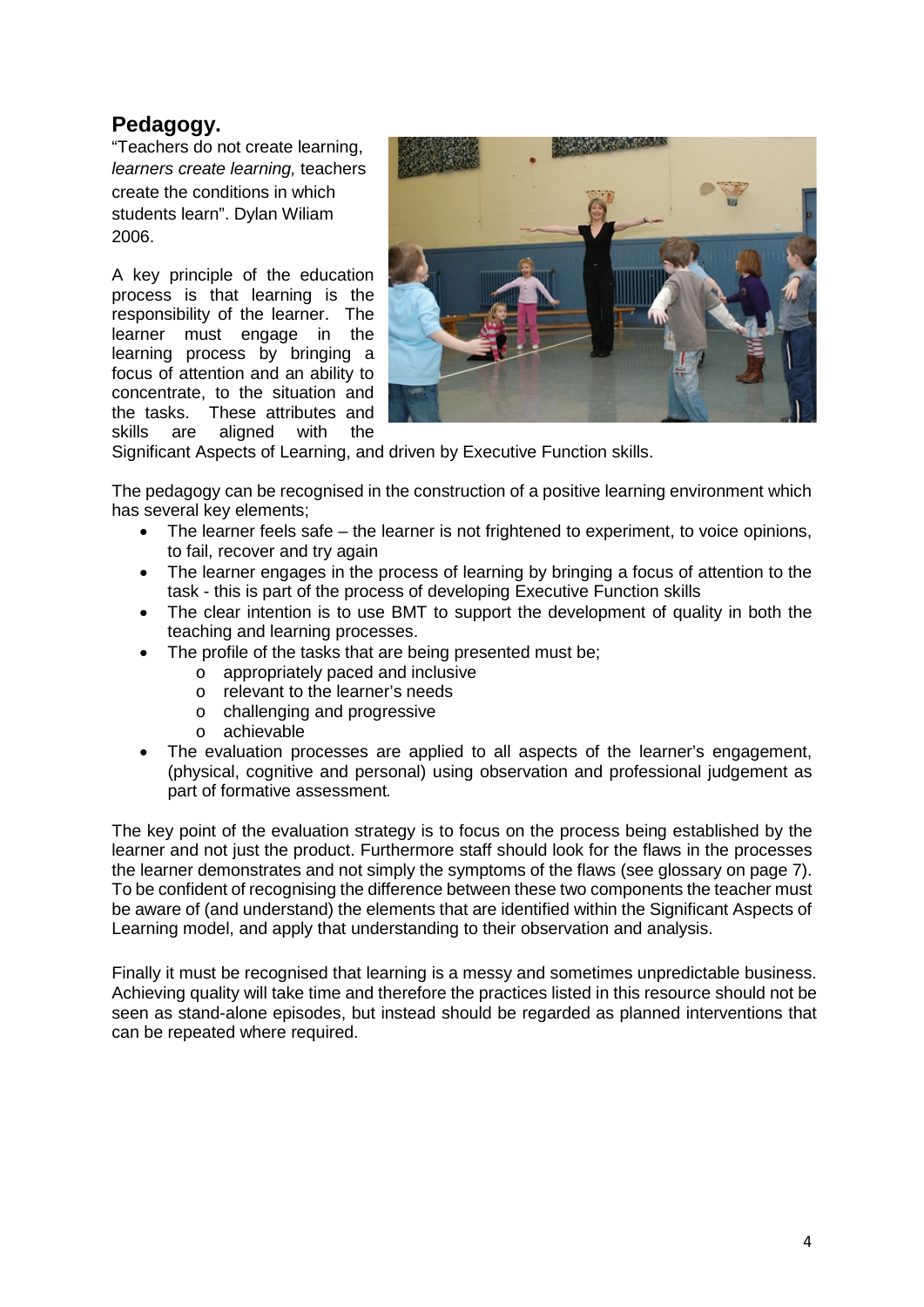## **Session planning using BMT methodologies and content.**

The model below is intended to demonstrate how to use BMT methodologies and content when planning and delivering physical education lessons. The planning process begins with an evaluation of where the learners are in their development pathway, and the identification of appropriate 'next steps'. The evaluation can also be placed in the context of the activity that has been selected (the context for learning) e.g. what skills for learning are required to support successful development in badminton, gymnastics, football etc.

The use of the Significant Aspects of Learning will help construct the learning intentions. The resource base of scaffolding practices (pages 7-36) should then be considered to find appropriate content that will support the learner's efforts to develop the key learning that has been identified.

| The key elements of the<br>BMT programme are the                                                                                                                                                                                                                                                                    | <b>Better Movers and Thinkers</b>                              |  |                                                   |                                                     |  |                            |
|---------------------------------------------------------------------------------------------------------------------------------------------------------------------------------------------------------------------------------------------------------------------------------------------------------------------|----------------------------------------------------------------|--|---------------------------------------------------|-----------------------------------------------------|--|----------------------------|
| pedagogy that underpins<br>everything else, and the 3<br>areas of operation. These                                                                                                                                                                                                                                  | Pedagogy                                                       |  |                                                   |                                                     |  |                            |
| elements provide both a<br>guide to content and a<br>framework for evaluation.                                                                                                                                                                                                                                      | Moving and<br>thinking                                         |  | Executive<br><b>Functions</b>                     |                                                     |  | Scaffolding<br>practices   |
| The planning process<br>begins with an awareness<br>and consideration of the<br>childrens' prior learning.<br>It then leads to an<br>identification of the SALs<br>that are appropriate for<br>their continued<br>development, and the<br>skills and attributes that<br>are related to the context<br>for learning. |                                                                |  |                                                   | Evaluation<br>Significant Aspects of Learning (SAL) |  |                            |
| SAL categories.                                                                                                                                                                                                                                                                                                     | Personal<br>Qualities                                          |  | Thinking<br>Physical<br>Literacy<br><b>Skills</b> |                                                     |  | Physical<br><b>Fitness</b> |
| The scaffolding practices<br>should be selected from<br>the extended menu (see<br>following pages) and<br>should be aimed at<br>helping the learners to<br>achieve success in the<br>allocated learning tasks.<br>The process of review and<br>re-evaluating will follow.                                           | BMT Scaffolding practices, and learning tasks<br>Re-evaluation |  |                                                   |                                                     |  |                            |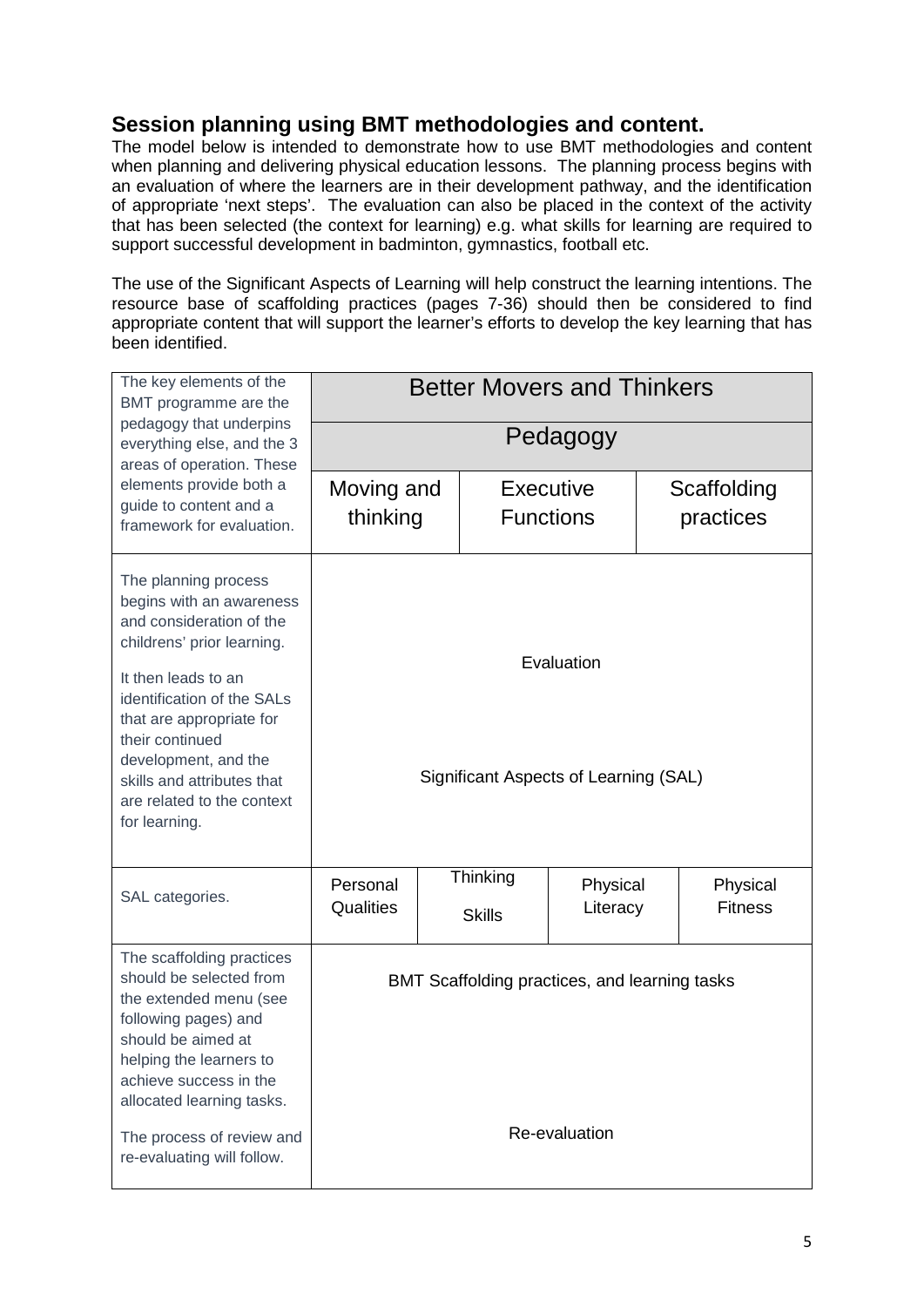#### **Glossary of terms**

| Coordination                     | When different parts of the body act together to achieve a specific outcome                                                                                                          |
|----------------------------------|--------------------------------------------------------------------------------------------------------------------------------------------------------------------------------------|
| Cue<br>recognition               | Recognising and responding to relevant information whilst filtering out<br>unwanted information.                                                                                     |
| <b>Dissociation</b>              | When different parts of the body perform different actions simultaneously.                                                                                                           |
|                                  | EF skills are mental tools that help develop self-regulation.                                                                                                                        |
|                                  | Focus of Attention - being able to choose to direct the attention onto<br>something.                                                                                                 |
|                                  | Working Memory - being able to remember what the task is, and stay<br>focused over a period of time.                                                                                 |
| Executive<br>Function<br>skills  | Inhibition control - being able to regulate behavior over a period of time, and<br>not become distracted by minor events.                                                            |
|                                  | Cognitive Flexibility - this refers to the ability to adapt when identifying<br>solutions to problems.                                                                               |
|                                  | Planning - being able to identify and structure incremental steps in order to<br>achieve success.                                                                                    |
|                                  | Goal-Directed Behaviour - identify specific targets that need to be achieved<br>in order for success to be made.                                                                     |
| Flaws and<br>symptoms            | Symptoms are indications that something is wrong - flaws are the root cause<br>of the symptoms.                                                                                      |
| Fine motor<br>skills             | These are small physical actions, like manipulating the hands or the fingers.                                                                                                        |
| Gross motor<br>skills            | These are large physical actions, like running, skipping, jumping.                                                                                                                   |
| Kinaesthetic<br>awareness        | The knowledge of your physical self and its relationship to the space around<br>you.                                                                                                 |
| Misdirection                     | Misleading signals that encourage learners to remain attentive at all times.                                                                                                         |
| Pedagogy                         | The science and art of teaching.                                                                                                                                                     |
| Physical<br>literacy             | The acquisition and development of a range of attributes and qualities that<br>support the child to move with competence and confidence in a wide variety<br>of physical activities. |
| Pro-active<br>decision<br>making | This is making decisions to influence situations, or solve problems before the<br>situation actually arises.                                                                         |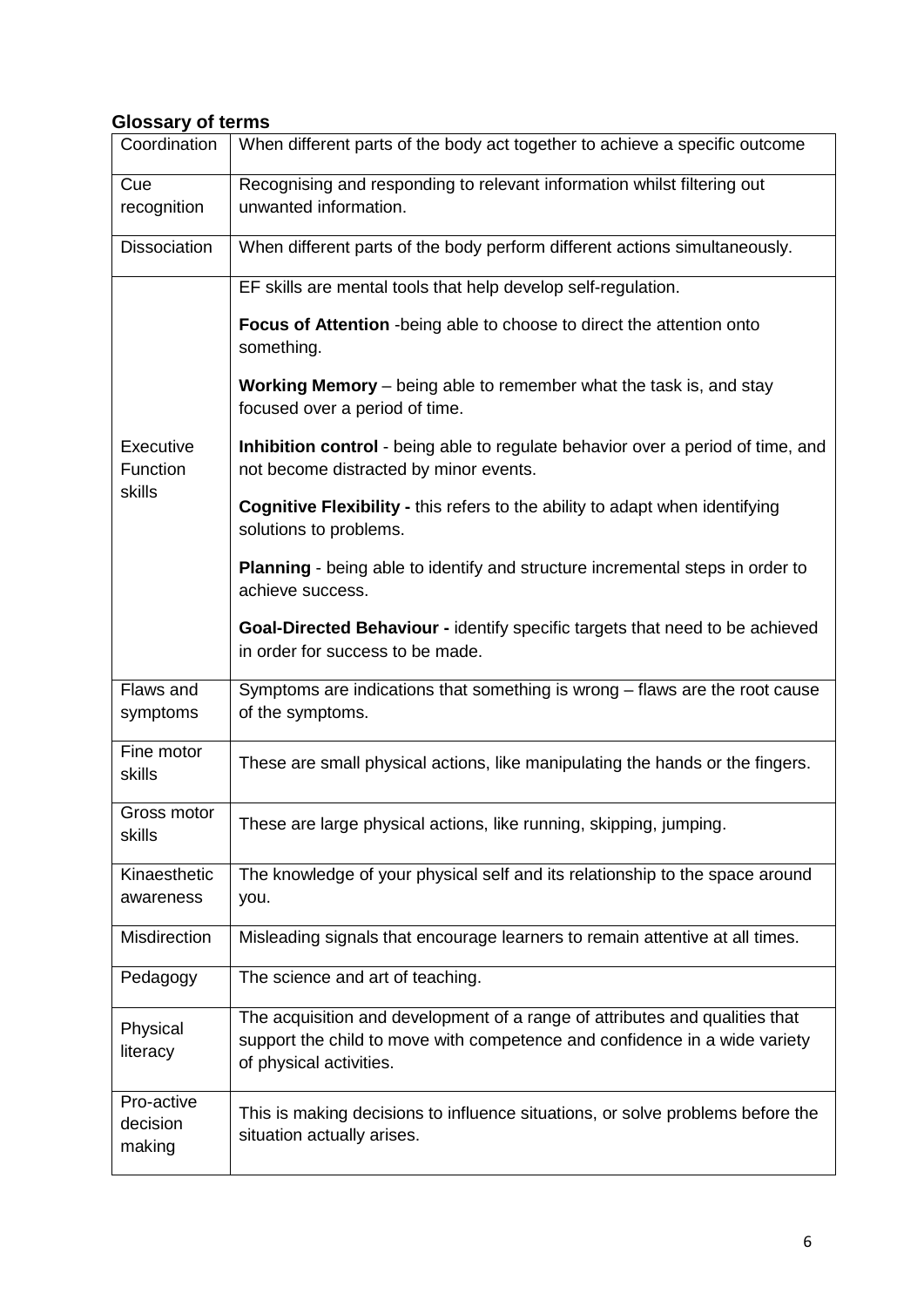| Rhythm and<br>timing | Rhythm creates the context for timing. Rhythm can be established in<br>partnership with an external stimulus like the flight of the ball, the movement<br>of team mates or music. Rhythm can also be established with an internal<br>stimulus, like running or skipping. Demonstrating rhythm requires balance<br>and relaxation.<br>Timing appears as 'moments of interest' in the context (the flow) of rhythm. |
|----------------------|-------------------------------------------------------------------------------------------------------------------------------------------------------------------------------------------------------------------------------------------------------------------------------------------------------------------------------------------------------------------------------------------------------------------|
| Same-same            | This term refers to situations where there is a match-up between foot patterns<br>(left with left, right with right), or arm actions, or movement rhythms etc. with<br>pairs or groups of people.                                                                                                                                                                                                                 |
| Significant          | The Significant Aspects of Learning underpin the development of                                                                                                                                                                                                                                                                                                                                                   |
| Aspects of           | performance across a range of activities. The SALs are grouped together                                                                                                                                                                                                                                                                                                                                           |
| Learning             | under 4 different headings; physical competencies, cognitive skills;                                                                                                                                                                                                                                                                                                                                              |
| (SALs)               | personal qualities; physical fitness.                                                                                                                                                                                                                                                                                                                                                                             |
| Scaffolding          | This term refers to practices that are designed to focus attention on an aspect                                                                                                                                                                                                                                                                                                                                   |
| practices            | of performance, and help the learner to achieve this aspect.                                                                                                                                                                                                                                                                                                                                                      |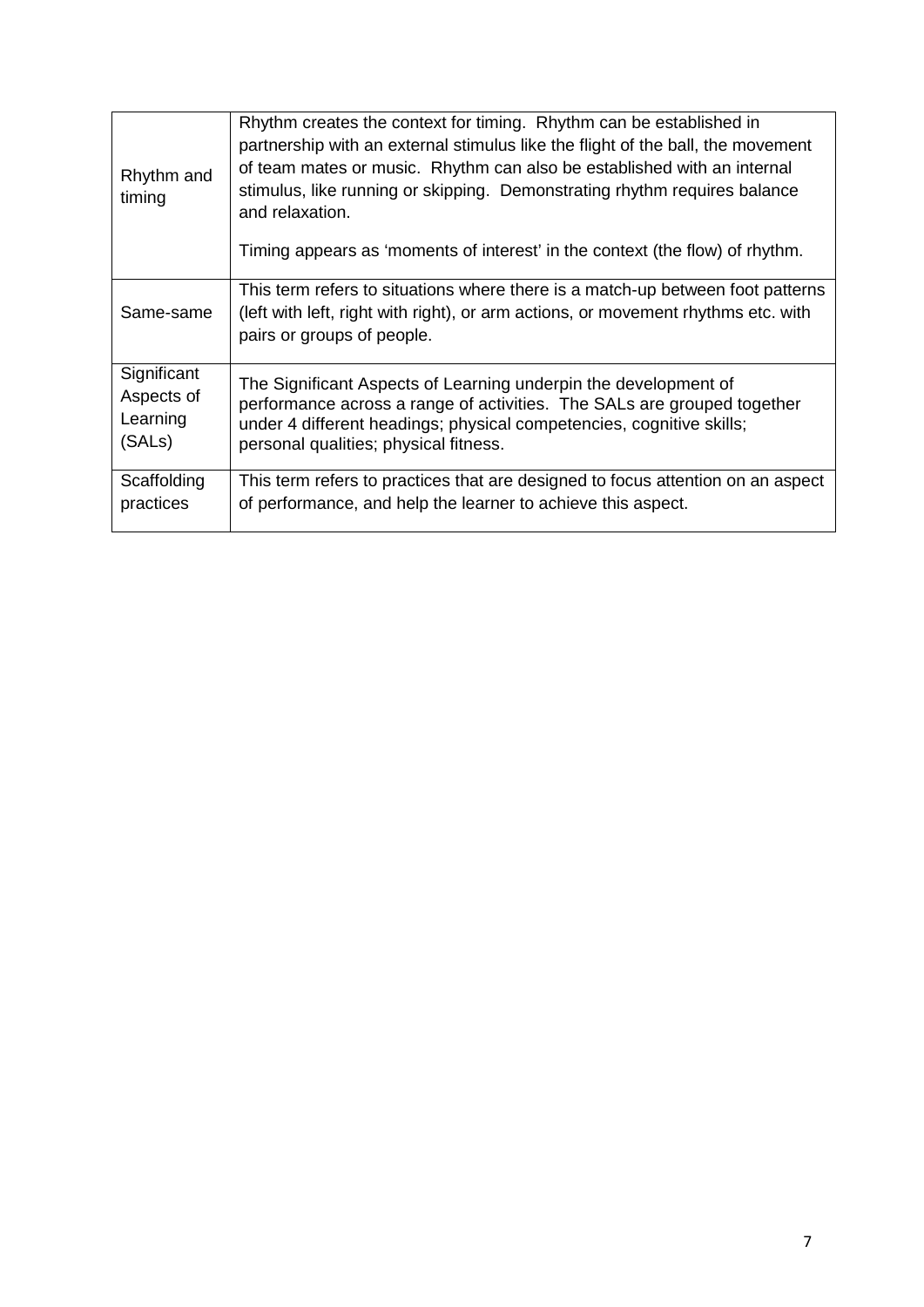#### **Bank of Scaffolding Practices.**

The following pages contain a bank of BMT scaffolding practices. These practices are examples of appropriate content to be used when using the BMT approach to teaching and learning.

This list is not exhaustive and teachers are encouraged to develop their own examples that work with BMT principles. The examples that have been provided have been linked to Curriculum for Excellence and aligned with Experiences and Outcomes at the appropriate levels.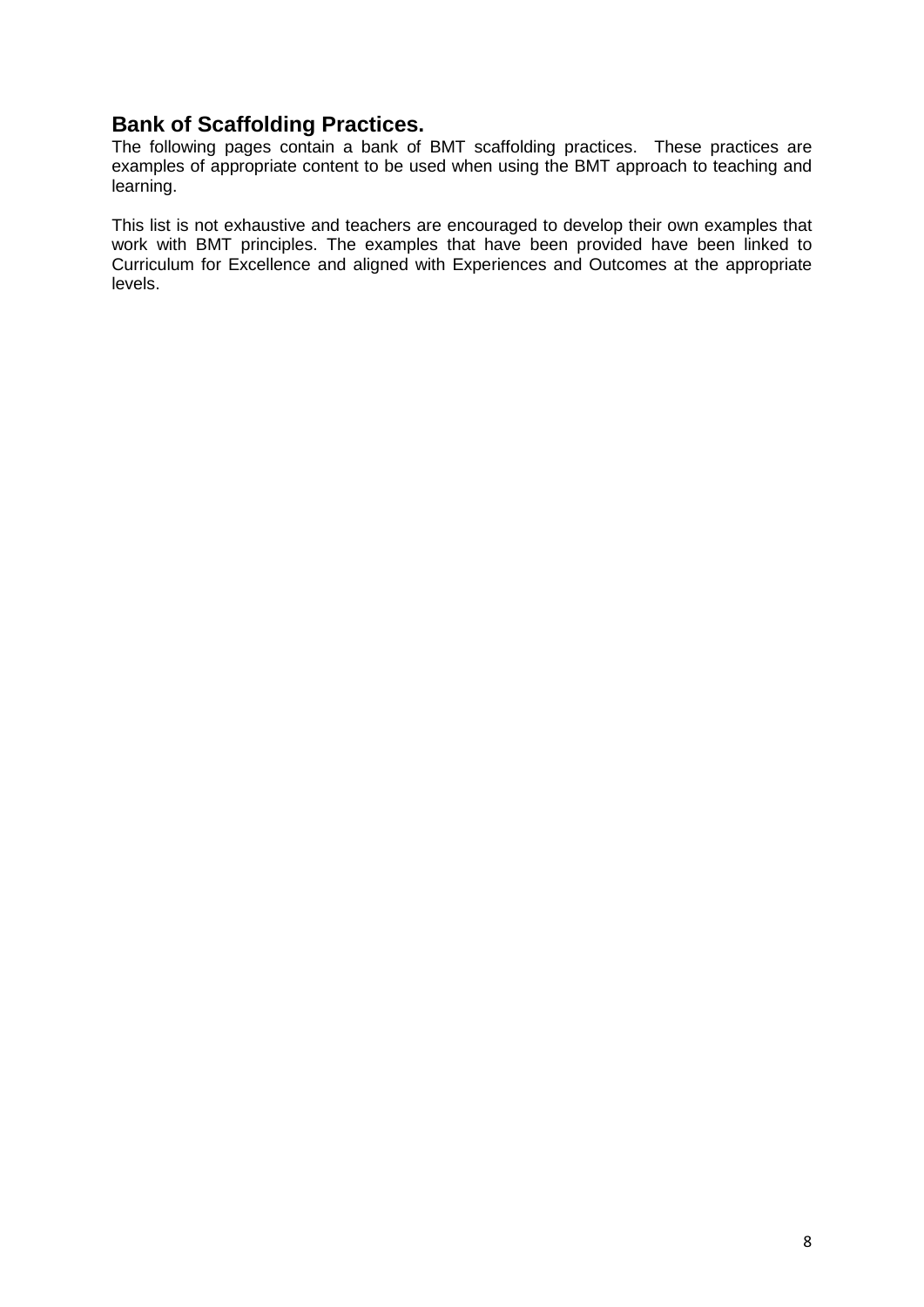|                                | Movement skills, competencies and concepts |                                                                                                                                                                                                                                                                                                                                                                                                                                               |                                                    |                                                                                           |  |  |
|--------------------------------|--------------------------------------------|-----------------------------------------------------------------------------------------------------------------------------------------------------------------------------------------------------------------------------------------------------------------------------------------------------------------------------------------------------------------------------------------------------------------------------------------------|----------------------------------------------------|-------------------------------------------------------------------------------------------|--|--|
| Experiences<br>and<br>outcomes | <b>Gross motor</b><br><b>skills</b>        | <b>Description</b>                                                                                                                                                                                                                                                                                                                                                                                                                            | Key themes                                         | Level                                                                                     |  |  |
| 22<br>య<br>$-21$<br>HWB.       | <b>Moving and</b><br>thinking              | Start with running<br>$\bullet$<br>Extend the activity by focusing on different parts of the feet to develop<br>$\bullet$<br>kinaesthetic awareness. Make the usual-unusual to heighten<br>awareness.<br>Add conditions (not a circle, avoiding contact) to increase cognitive<br>tasks and develop better balance and control.<br>Add variety with skipping and side steps etc.<br>$\bullet$                                                 | <b>Balance</b><br>Coordination                     | Emphasised at<br>Early and First<br>Levels<br>Appropriate for<br>Early - Fourth<br>Levels |  |  |
|                                | Aeroplanes and<br>helicopters              | Begin by running with arms stretched to the side - like an aeroplane<br>flying.<br>Look for spaces in the hall and 'fly' into a space.<br>$\bullet$<br>Become a helicopter (by spinning around) in the space, then become an<br>aeroplane again and move to a new space.<br>Introduce flying or spinning at different heights (stretch up - crouch<br>down).                                                                                  | <b>Balance</b><br>Coordination<br>Postural control | Emphasised at<br>Early and First<br>Levels<br>Appropriate at<br>Early and First<br>Levels |  |  |
|                                | <b>Misdirection</b><br>signals             | Begin with running; encourage the learners to be calm when running, to<br>$\bullet$<br>relax their arms and shoulders, to make their own pathway and listen.<br>As they are running, inform them that you will give them a signal (like a<br>whistle) that triggers a specific action (like a change of direction).<br>When you give the signal make it something other than the whistle (like<br>$\bullet$<br>clap your hands, or say 'go'). | Inhibition control<br>Cue recognition              | Emphasised at<br>First - Third<br>Levels                                                  |  |  |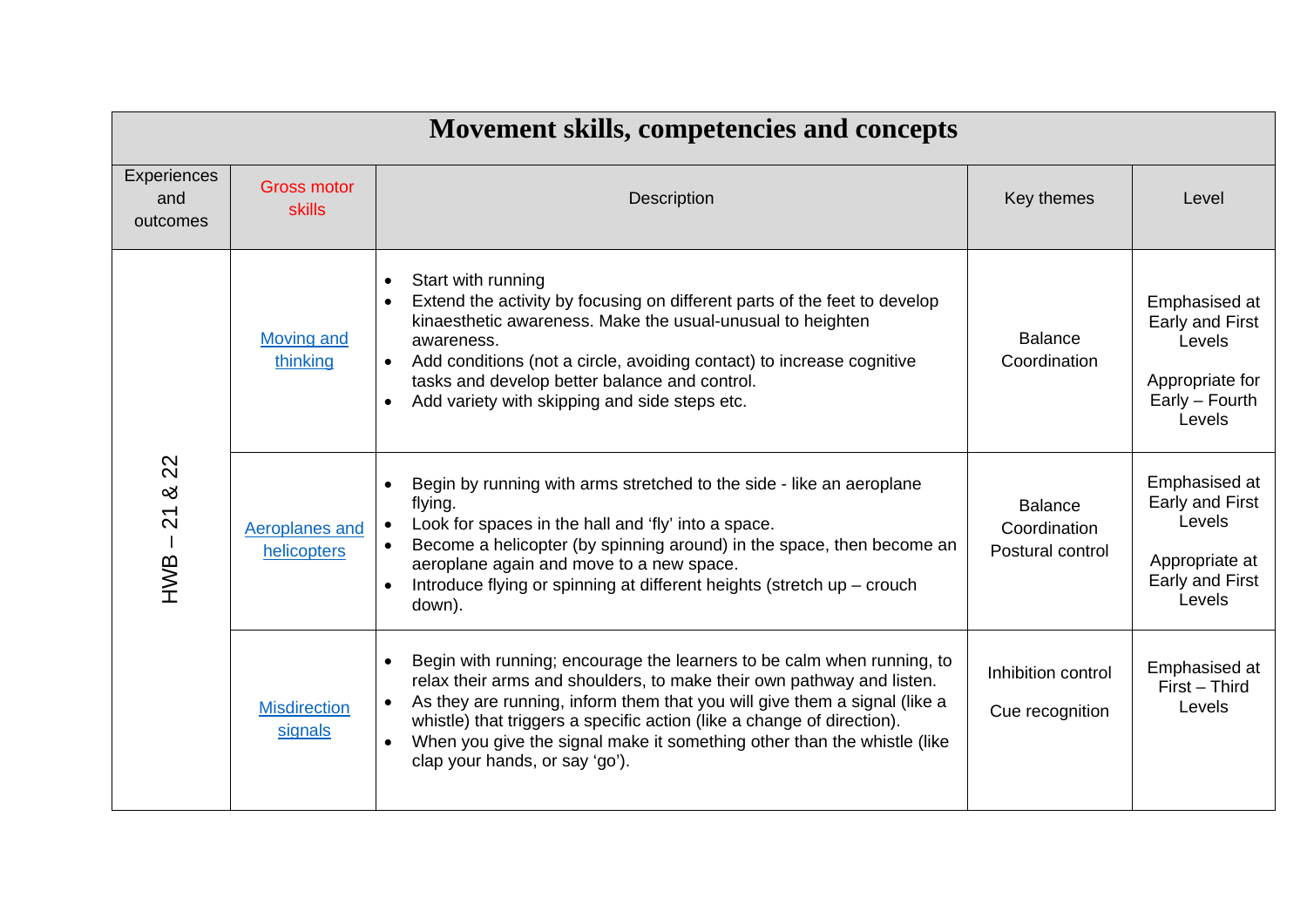|                                                                    | The learners should not react to this signal, as it is not what was agreed<br>$\bullet$<br>- but those who are not paying close attention will react.<br>Repeat this process several times until the learners understand that<br>they must listen carefully and differentiate between the signals you<br>provide.                                                                                                                                                                                                                                                                                      |                                                        | Appropriate at<br>First - Fourth<br>Levels                                                        |
|--------------------------------------------------------------------|--------------------------------------------------------------------------------------------------------------------------------------------------------------------------------------------------------------------------------------------------------------------------------------------------------------------------------------------------------------------------------------------------------------------------------------------------------------------------------------------------------------------------------------------------------------------------------------------------------|--------------------------------------------------------|---------------------------------------------------------------------------------------------------|
| The '1-2-3 Hop'<br><b>Sequence</b>                                 | The learner begins with walking a pattern of steps and counting $1 - 2 -$<br>$\bullet$<br>3 then hop.<br>They then repeat this pattern.<br>$\bullet$<br>Then they walk $1 - 2 - 3$ steps, then bounce with two feet together, and<br>then bounce again.<br>Then they repeat the whole sequence and add a change of direction<br>$\bullet$<br>between the first and second bounces.<br>Then working with a partner they make the full sequence, matching<br>'same-same' footwork.                                                                                                                       | <b>Balance</b><br>Coordination<br>Sequencing           | Emphasised at<br>Early and First<br>Levels<br>Appropriate for<br>Early<br>- Second<br>Levels      |
| <b>Making</b><br><b>Movement</b><br>Sequences with<br>the Number 4 | Begin with a partner and make a pattern of 4 movements - like 4<br>$\bullet$<br>running steps, or 4 hops, or 4 skips etc.<br>Working with your partner use 'same-same' footwork and rhythm while<br>$\bullet$<br>making the four movements.<br>Add to the sequence by introducing a second set of 4 movements.<br>$\bullet$<br>Add to the sequence by making a third, then a fourth set of 4<br>movements – so now there are 4 sets of 4 movements.<br>Add to the sequence by moving in different directions while maintaining<br>$\bullet$<br>the same rhythm and movement pattern with your partner. | <b>Balance</b><br>Coordination<br>Sequencing<br>Rhythm | Emphasised at<br>First and<br><b>Second Levels</b><br>Appropriate for<br>Early to Third<br>Levels |
| <b>Square - Cross</b><br><b>Sequence</b>                           | Action 1 - "Square"<br>Raise the hands to touch the shoulders on the same side of the body.                                                                                                                                                                                                                                                                                                                                                                                                                                                                                                            | Coordination                                           | Emphasised at<br>Second Level                                                                     |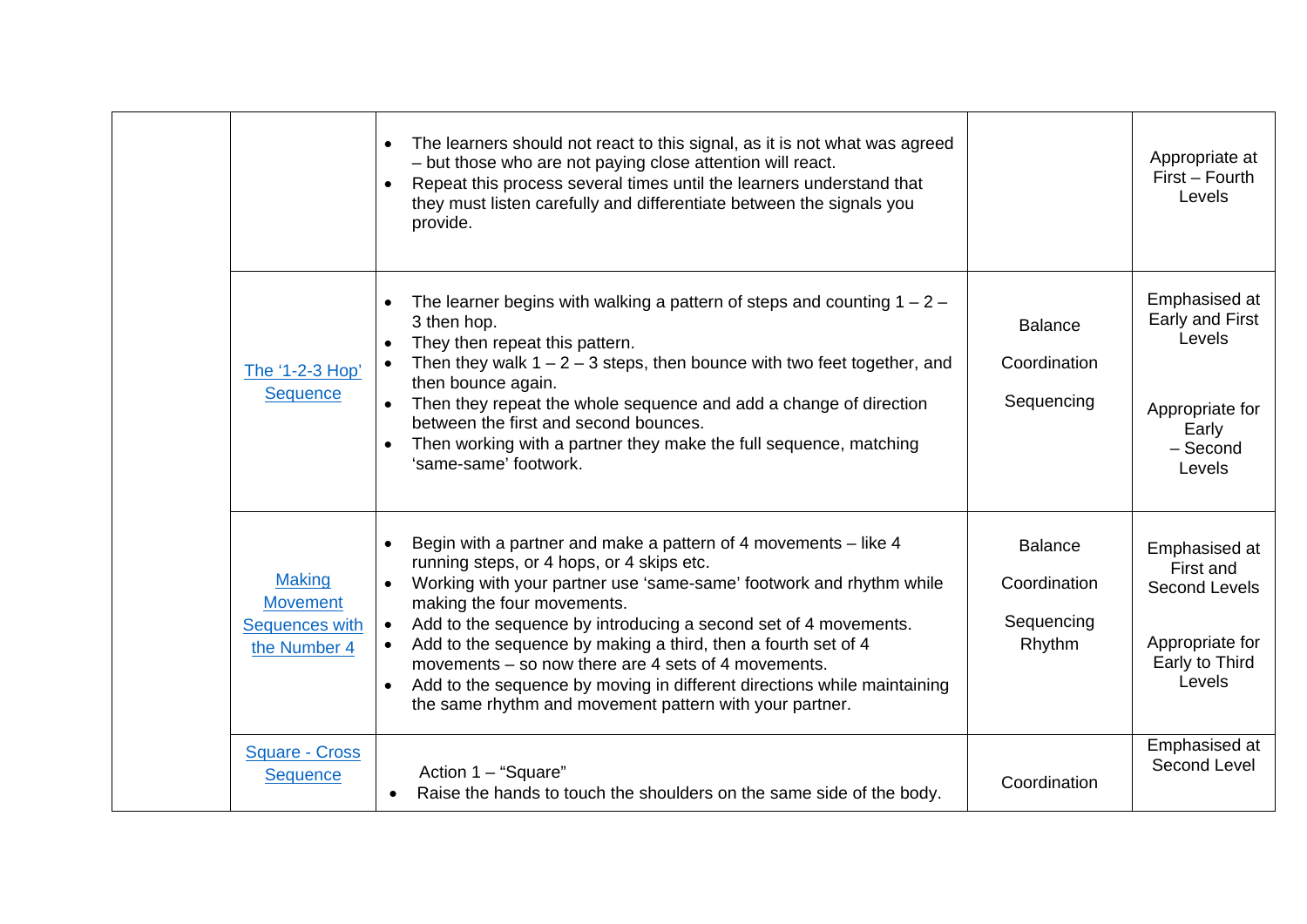|                      | Action 2 - "Cross"<br>Drop the hands and cross them over to touch opposite hips.<br>$\bullet$<br>Action 3 - "Cross"<br>Raise the hands keeping them crossed to touch opposite shoulders.<br>$\bullet$<br>Action 4 - "Square"<br>Drop the hands and touch the hips with the hands on the same side of<br>$\bullet$<br>the body.<br>Complete the Square-Cross Sequence while running about the gym.                                                                                 | <b>Dissociation</b><br>Sequencing                     | Appropriate for<br>Second - Fourth<br>Levels                                                      |
|----------------------|-----------------------------------------------------------------------------------------------------------------------------------------------------------------------------------------------------------------------------------------------------------------------------------------------------------------------------------------------------------------------------------------------------------------------------------------------------------------------------------|-------------------------------------------------------|---------------------------------------------------------------------------------------------------|
| <b>Arm Fold</b>      | Action 1<br>Stretch one arm out to the side of the body.<br>$\bullet$<br>Action 2<br>Cross the other hand over the front of the body to touch the opposite<br>$\bullet$<br>shoulder.<br>Action 3<br>Bring the first hand in towards the body and touch the opposite<br>$\bullet$<br>shoulder.<br>Action 4<br>Stretch the second hand out to the side of the body and allow the first<br>$\bullet$<br>hand to drop.                                                                | Coordination<br><b>Dissociation</b>                   | Emphasised at<br>Second Level<br>Appropriate for<br>Second - Fourth<br>Levels                     |
| <b>Jumping Jacks</b> | The basic Jumping Jack action is to bounce on the spot and move the<br>$\bullet$<br>arms and legs in, then out, then in, then out and repeat.<br>Then continue to bounce and move both legs, but only move one arm -<br>alternate the arm that moves.<br>Then continue to bounce and move both arms, but only move one leg -<br>$\bullet$<br>alternate the leg that moves.<br>• Then continue to bounce and move both legs, but move both arms to the<br>front, then to the side. | Coordination<br><b>Balance</b><br><b>Dissociation</b> | Emphasised at<br>Second and<br><b>Third Levels</b><br>Appropriate for<br>First - Fourth<br>Levels |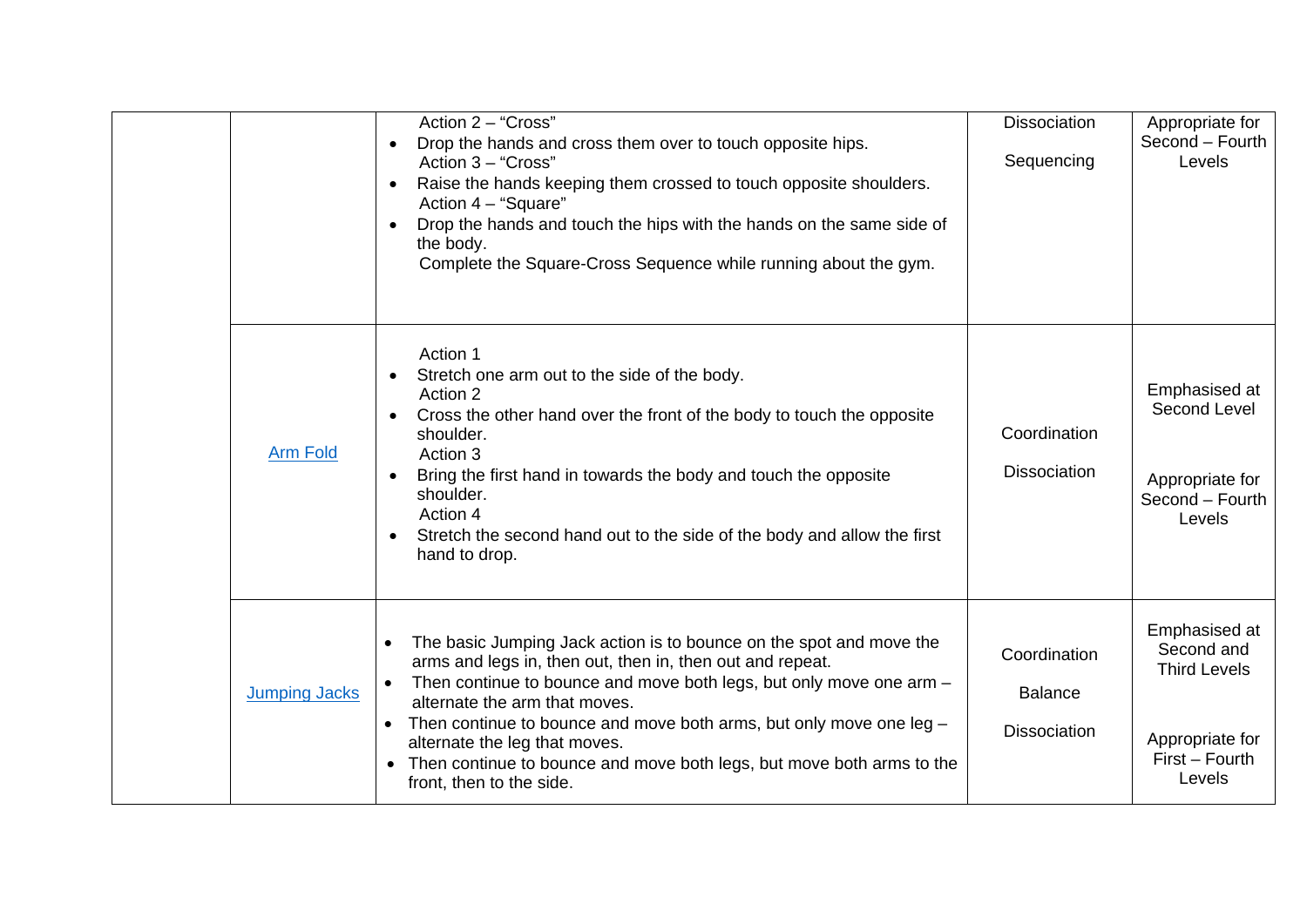|              | Then make the same pattern of the arms moving to the front and then<br>the side but move only one arm at a time.                                                                                                                                                                                                                                                                                                                                                                                                                                                                                       |                                                       |                                                                                                    |
|--------------|--------------------------------------------------------------------------------------------------------------------------------------------------------------------------------------------------------------------------------------------------------------------------------------------------------------------------------------------------------------------------------------------------------------------------------------------------------------------------------------------------------------------------------------------------------------------------------------------------------|-------------------------------------------------------|----------------------------------------------------------------------------------------------------|
| Spot the Dog | The basic 'Spot the Dog' action is to bounce on the spot and move your<br>arms and legs forward and back, coordinating opposite hand to foot.<br>Then continue to bounce with the legs going forward and back, but<br>move both arms out to the side and in again, and repeat.<br>Then continue to bounce with the legs going forward and back, but<br>move one arm at a time out to the side and in again, and repeat.<br>Combine 'Jumping Jack' actions (out and in) with 'Spot the Dog' actions<br>(forward and back) in a repeating sequence, ensuring that the arms<br>move opposite to the legs. | Coordination<br><b>Balance</b><br><b>Dissociation</b> | Emphasised at<br>Second and<br><b>Third Levels</b><br>Appropriate for<br>Second - Fourth<br>Levels |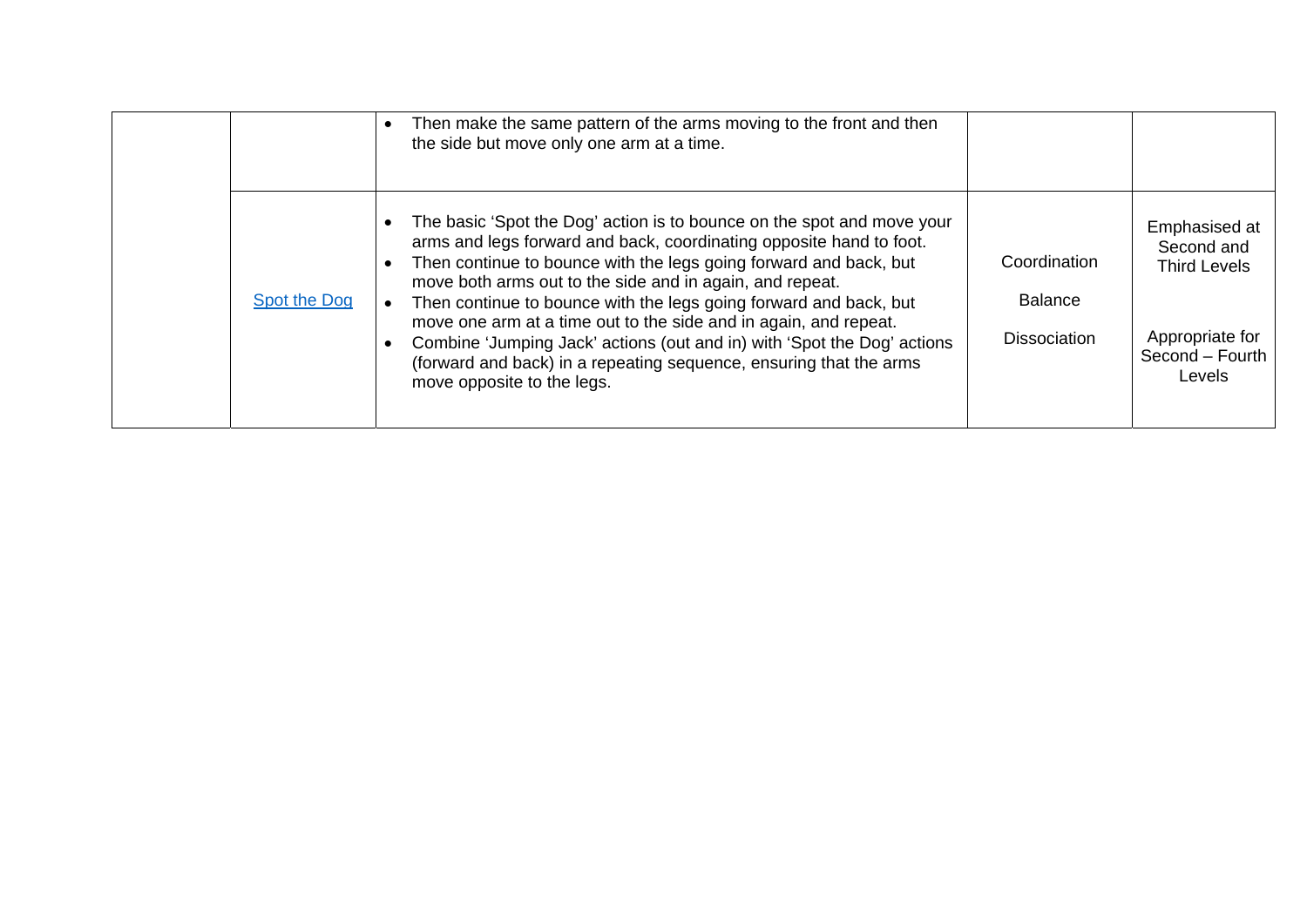|                                    | Movement skills, competencies and concepts        |                                                                                                                                                                                                                                                                                                                                                                                                                                                                                                                                                                                                                  |                                              |                                                                                          |  |  |
|------------------------------------|---------------------------------------------------|------------------------------------------------------------------------------------------------------------------------------------------------------------------------------------------------------------------------------------------------------------------------------------------------------------------------------------------------------------------------------------------------------------------------------------------------------------------------------------------------------------------------------------------------------------------------------------------------------------------|----------------------------------------------|------------------------------------------------------------------------------------------|--|--|
| <b>Experiences</b><br>and outcomes | <b>Balance</b><br>and<br>postural<br>control      | Description                                                                                                                                                                                                                                                                                                                                                                                                                                                                                                                                                                                                      | Key themes                                   | Level                                                                                    |  |  |
|                                    | Changing<br><b>Shapes</b>                         | Start with running freely in the gym.<br>$\bullet$<br>At a signal stop and make a stretched-out star shape.<br>$\bullet$<br>Then immediately make a 'full-stop' shape.<br>Then immediately make a straight-pole shape before running again.<br>$\bullet$                                                                                                                                                                                                                                                                                                                                                         | <b>Balance</b><br>Coordination               | Emphasised at<br>Early Level<br>Appropriate for<br>Early - First<br>Levels               |  |  |
|                                    | <b>Knee</b><br><b>Accent on</b><br>$\overline{3}$ | Begin with running freely in the gym,<br>Then count the steps that are being taken.<br>$\bullet$<br>When you reach step number three you lift the non-standing leg a little<br>higher to make an 'accent' then you repeat this action on every third<br>step.<br>Once you have established the rhythm of the accent, you then count the<br>$\bullet$<br>number of accents and make a double clap on the third accent.<br>Then you vary the direction of travel to include forwards, backwards and<br>$\bullet$<br>sideways movements, still making an accent on the third step, and also<br>on the third accent. | <b>Balance</b><br>Coordination<br>Sequencing | Emphasised at<br>First - Fourth<br>Levels<br>Appropriate for<br>First - Fourth<br>Levels |  |  |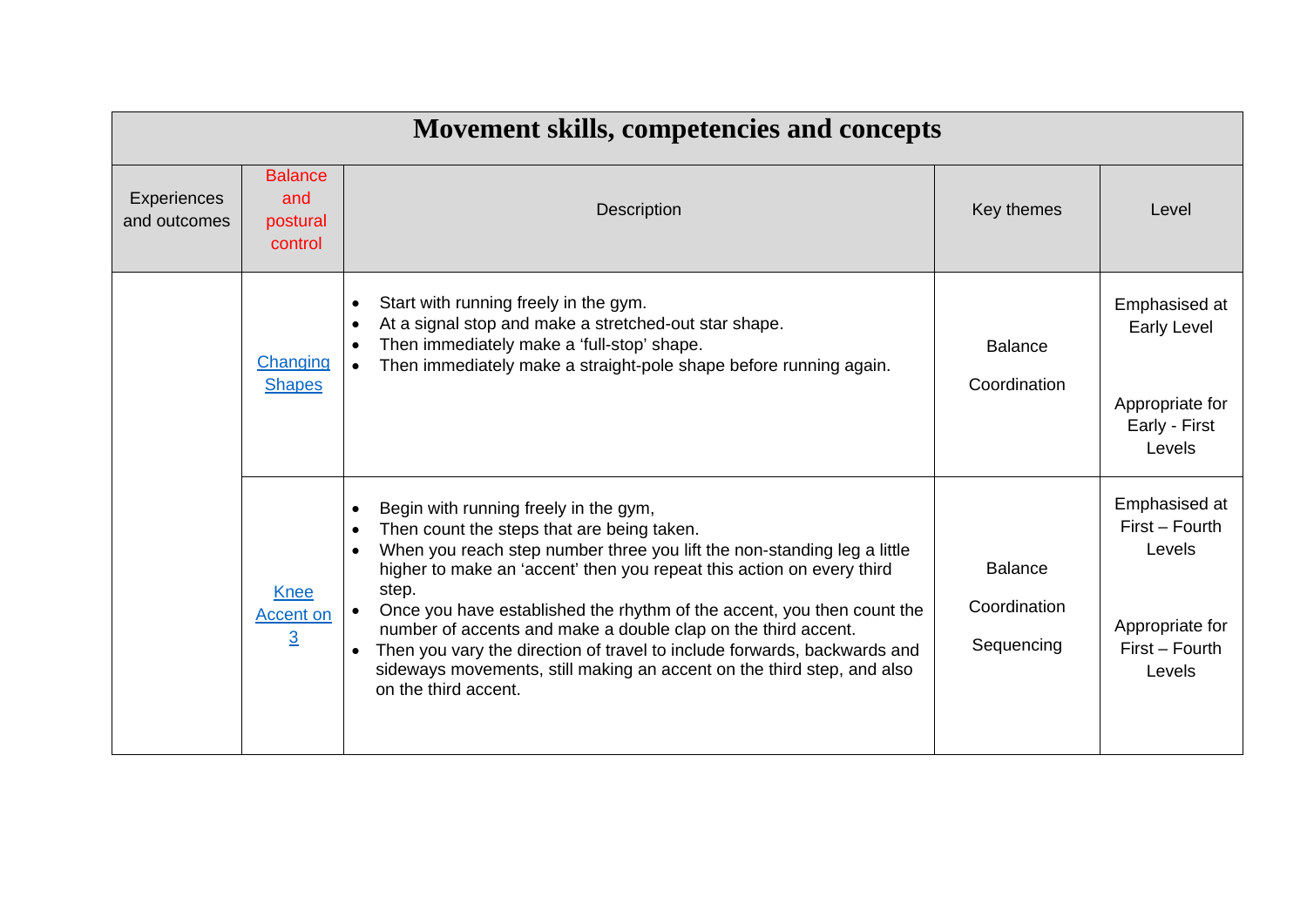| <b>Alternating</b><br><b>Arms</b><br><b>Standing</b> | Begin standing with the left foot off the floor, with the right arm pointing<br>up to the ceiling, and with the left arm at the side.<br>Then alternate the arms four times, keeping the arms straight at all<br>times.<br>Then alternate the legs four times jumping from one foot to the other.<br>Then alternate arms and legs simultaneously four times.                                                                                                                                                                                                                                                   | <b>Balance</b><br>Coordination<br>Rhythm and timing<br>Sequencing                              | Emphasised at<br>Second and<br><b>Third Levels</b><br>Appropriate for<br>Second - Fourth<br>Levels |
|------------------------------------------------------|----------------------------------------------------------------------------------------------------------------------------------------------------------------------------------------------------------------------------------------------------------------------------------------------------------------------------------------------------------------------------------------------------------------------------------------------------------------------------------------------------------------------------------------------------------------------------------------------------------------|------------------------------------------------------------------------------------------------|----------------------------------------------------------------------------------------------------|
| Crossing<br><b>Arms</b><br>Pattern                   | Begin with running freely in the gym, then introduce a sequence of arm<br>movements;<br>Position one - Extend both arms above the head.<br>Position two - Cross the arms to touch opposite shoulders.<br>Position three - Extend both arms out to the side.<br>Position four - Lower both arms down to the side of the body.<br>Repeat the pattern, then introduce a knee accent on 3 and maintain the<br>arm sequence.<br>Then repeat the arm sequence but begin the sequence at different<br>points for the right and left arms – e.g. the right arm starts at position<br>one and left arm at position two. | <b>Balance</b><br>Focus of attention<br>Coordination<br><b>Dissociation</b><br>Multiprocessing | Emphasised at<br>Second - Fourth<br>Levels<br>Appropriate for<br>Second - Fourth<br>Levels         |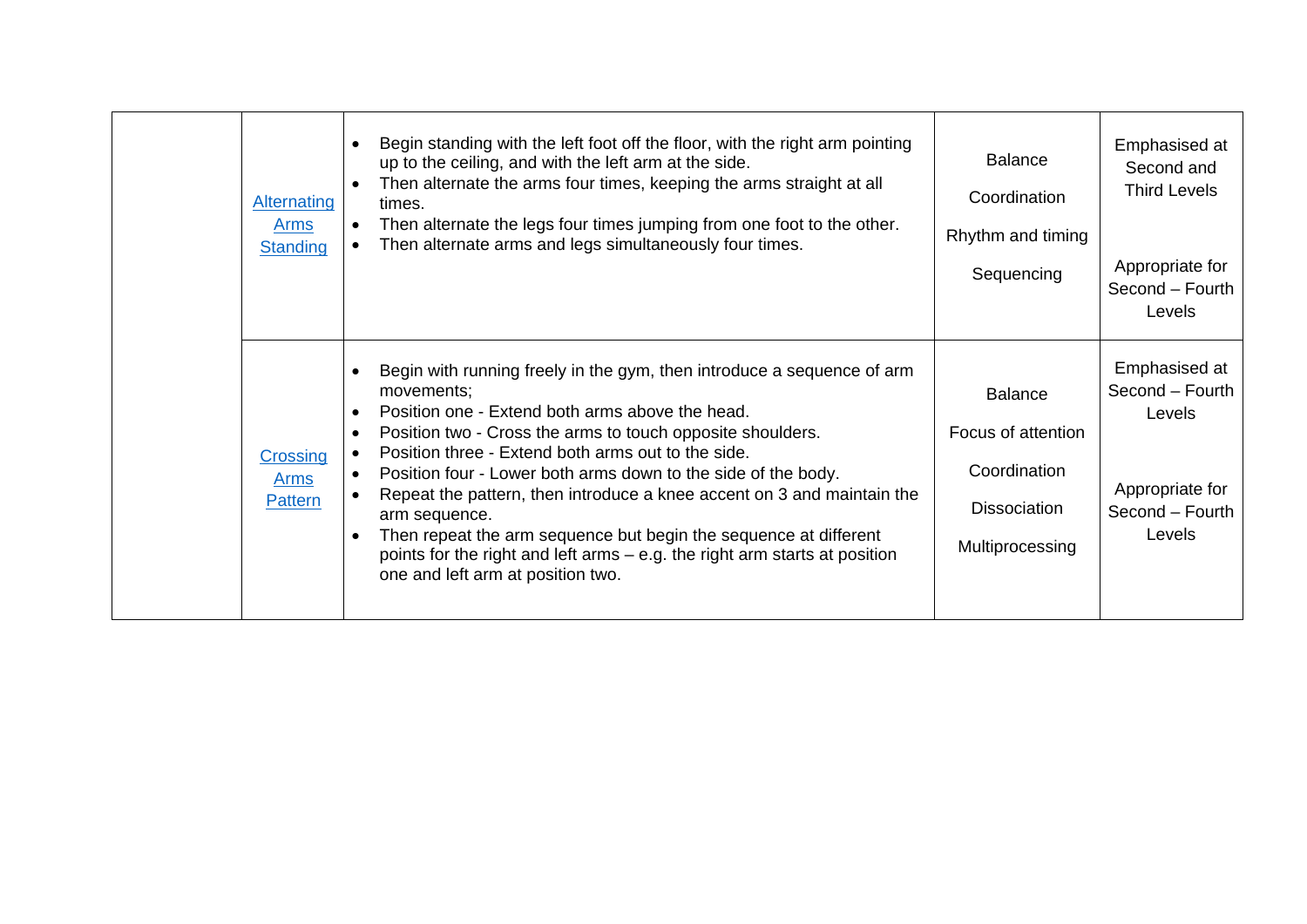|                             | <b>Movement skills, competencies and concepts</b> |                                                                                                                                                                                                                                                                                                                                                                                                                                                                                                                                                                                                              |                                                            |                                                                                            |  |  |
|-----------------------------|---------------------------------------------------|--------------------------------------------------------------------------------------------------------------------------------------------------------------------------------------------------------------------------------------------------------------------------------------------------------------------------------------------------------------------------------------------------------------------------------------------------------------------------------------------------------------------------------------------------------------------------------------------------------------|------------------------------------------------------------|--------------------------------------------------------------------------------------------|--|--|
| Experiences<br>and outcomes | <b>Rhythm</b><br>and timing                       | <b>Description</b>                                                                                                                                                                                                                                                                                                                                                                                                                                                                                                                                                                                           | Key themes                                                 | Level                                                                                      |  |  |
| 22                          | Jump-<br>Clap-<br>Turn                            | Begin standing in a space.<br>Make a two footed jump forward,<br>Make a second jump, then clap hands together.<br>Repeat this sequence.<br>Repeat the sequence for a third time and then add a jump with a turn<br>after the hand clap.                                                                                                                                                                                                                                                                                                                                                                      | <b>Balance</b><br>Rhythm and timing<br>Sequential thinking | Emphasised at<br><b>Early Years</b><br>Appropriate for<br>Early - First<br>Levels          |  |  |
| ≪<br>$-21$                  | Clap-<br>Clap-<br><b>Stamp</b>                    | Begin standing in a space.<br>Clap both hands together, then clap again, then stamp your foot.<br>$\bullet$<br>Repeat this sequence $-$ clap $-$ clap $-$ stamp.<br>Then clap twice and stamp twice - clap-clap - stamp-stamp (with<br>alternate feet).<br>Then finish with the basic sequence - clap-clap stamp.<br>$\bullet$<br>Introduce signalling with right and left hands to coordinate with the feet<br>$\bullet$<br>at the stamp phase $-$ raise right hand while stamping right foot $-$ raise<br>left hand while stamping left foot.<br>Make the same sequence but using opposite hands and feet. | Coordination<br>Rhythm<br>Sequencing                       | Emphasised at<br>First and<br>Second Levels<br>Appropriate for<br>First - Fourth<br>Levels |  |  |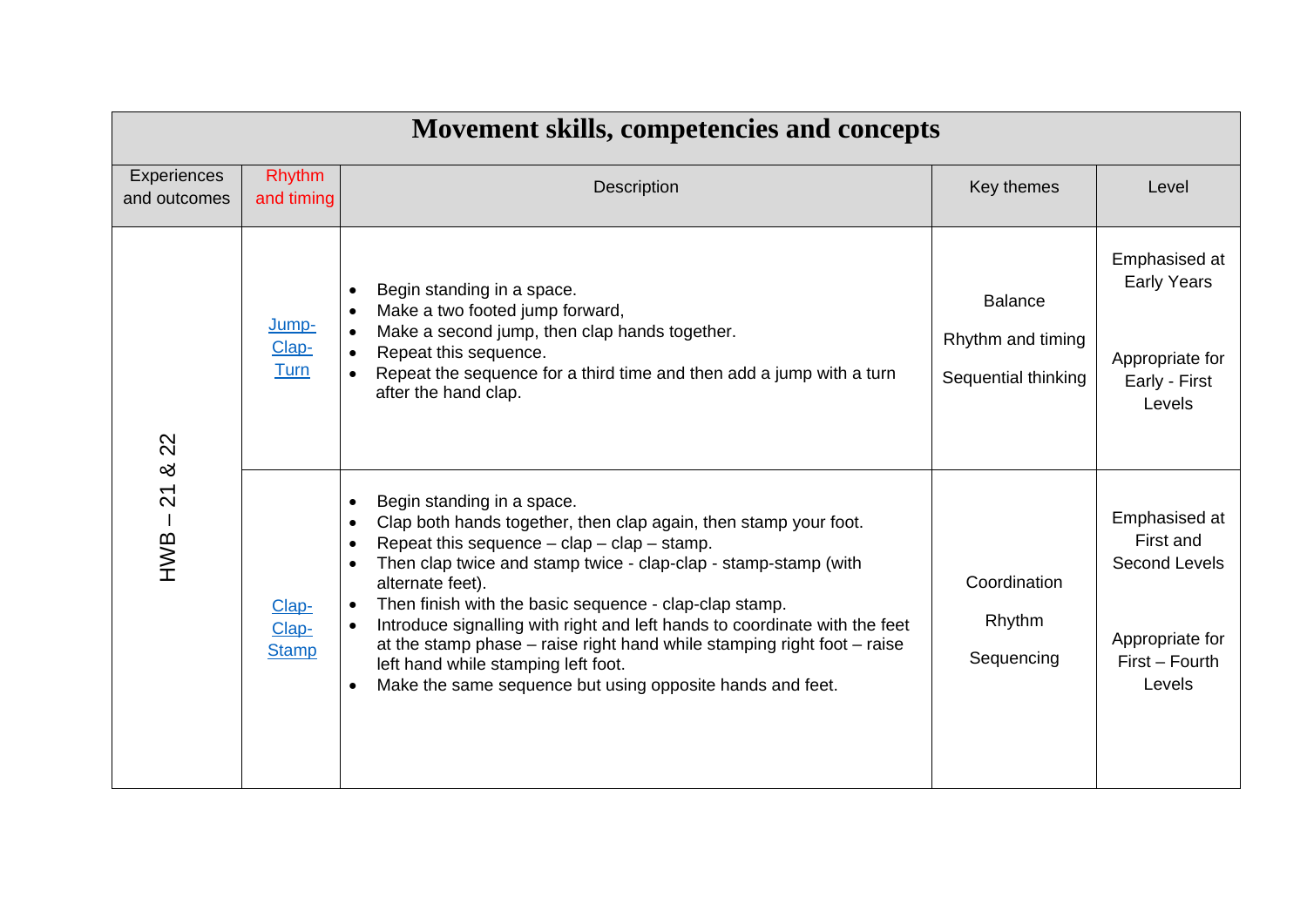| <b>Tapping</b><br><b>Circles</b>            | Start sitting in a comfortable position; feet shoulder width apart, hands<br>resting on the knees.<br>Complete a circle of taps - start with the left hand, right hand, right foot,<br>left foot.<br>Complete a circle of taps starting with the right hand.<br>Progress to completing tapping circles in alternate directions.                                                                                                                                                                                                                                        | Coordination<br>Rhythm and timing<br>Focus of attention<br>Sequencing | Emphasised at<br>First and<br>Second Levels<br>Appropriate for<br>First - Fourth<br>Levels        |
|---------------------------------------------|------------------------------------------------------------------------------------------------------------------------------------------------------------------------------------------------------------------------------------------------------------------------------------------------------------------------------------------------------------------------------------------------------------------------------------------------------------------------------------------------------------------------------------------------------------------------|-----------------------------------------------------------------------|---------------------------------------------------------------------------------------------------|
| Opposite-<br>Opposite-<br><b>Same</b>       | Begin by running freely using all of the space, and with a knee accent<br>on every third step.<br>Then add a sequence of coordinated arm movements.<br>On the first knee accent, use the opposite hand to touch the shoulder of<br>the accent side (i.e. if the right knee is accented then the left hand<br>touches right shoulder).<br>On the next knee accent repeat the action to touch the opposite hand to<br>$\bullet$<br>shoulder.<br>On the third knee accent, raise and lower the same arm as the knee<br>being accented, matching the rhythm of the accent. | <b>Balance</b><br>Coordination<br>Rhythm<br>Sequencing                | Emphasised at<br>Second and<br><b>Third Levels</b><br>Appropriate for<br>First - Fourth<br>Levels |
| Making 4,<br><b>Step</b><br><b>Patterns</b> | Begin with skipping for a count of 4 steps.<br>Then sidestep for two leading with the right leg.<br>Then sidestep for two leading with the left leg.<br>Repeat the pattern.                                                                                                                                                                                                                                                                                                                                                                                            | Co-ordination<br>Sequencing<br>Rhythm                                 | Emphasised at<br>First and<br>Second Levels<br>Appropriate for<br>First - Fourth<br>Levels        |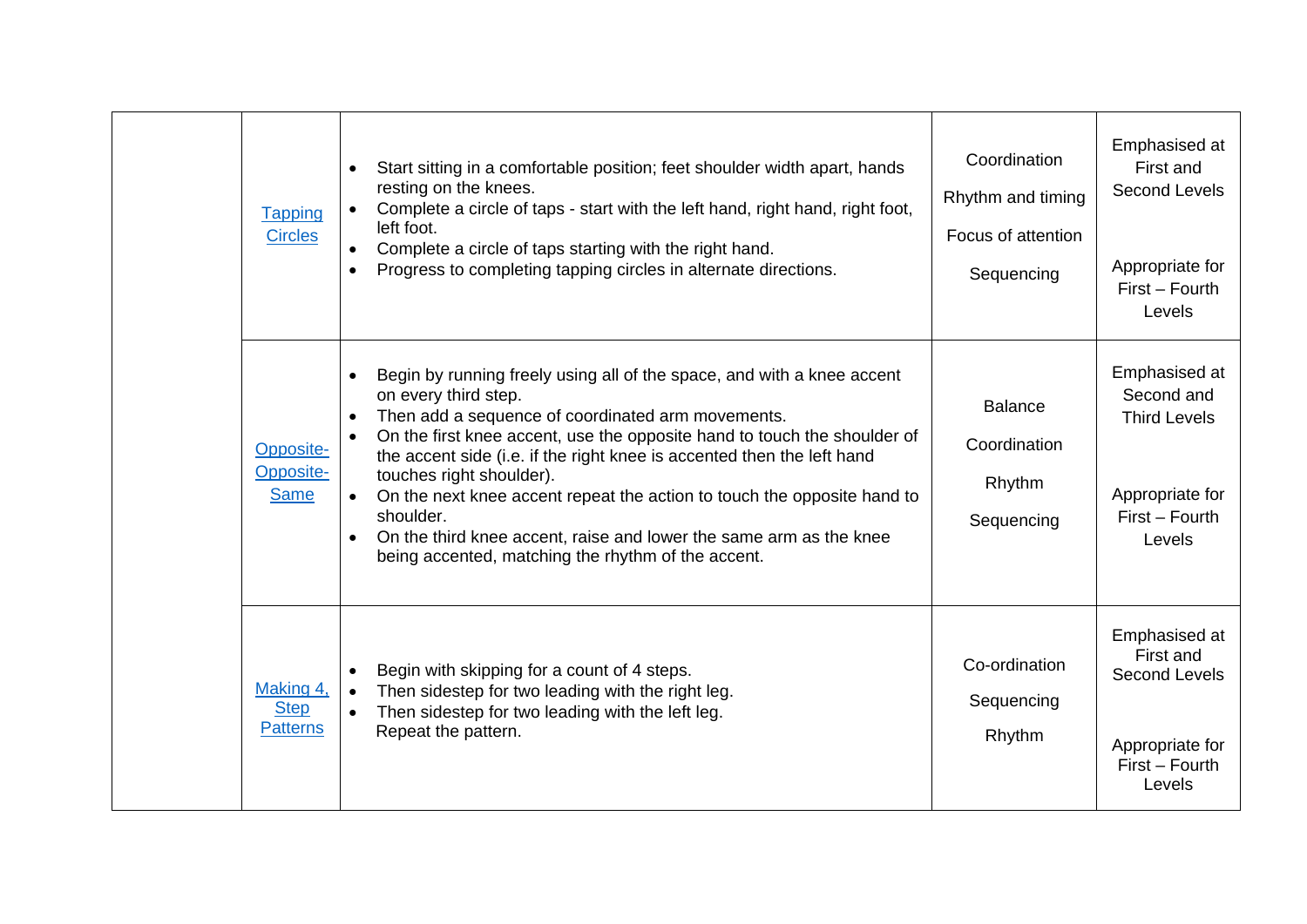| $2 - 2$ Foot<br><b>Patterns</b> | Start with both feet on the floor.<br>$\bullet$<br>Then jump and land on two feet.<br>$\bullet$<br>Then jump and land on two feet again.<br>$\bullet$<br>Then jump and land onto the left foot.<br>Then jump and land on two feet.<br>$\bullet$<br>Then jump and land on the right foot.<br>$\bullet$<br>Then hop on the right foot.<br>$\bullet$<br>Then step onto your left foot.<br>$\bullet$<br>And finally jump onto two feet.<br>$\bullet$<br>The sequence is; two-two-left-two-right-right-left-two.<br>$\bullet$                                                                                                                                                                                                                                                                 | <b>Balance</b><br>Coordination<br>Sequencing<br>Rhythm and timing | Emphasised at<br>Second and<br><b>Third Levels</b><br>Appropriate for<br>First - Fourth<br>Levels |
|---------------------------------|------------------------------------------------------------------------------------------------------------------------------------------------------------------------------------------------------------------------------------------------------------------------------------------------------------------------------------------------------------------------------------------------------------------------------------------------------------------------------------------------------------------------------------------------------------------------------------------------------------------------------------------------------------------------------------------------------------------------------------------------------------------------------------------|-------------------------------------------------------------------|---------------------------------------------------------------------------------------------------|
| Clap-Clap<br><b>Patterns</b>    | Pattern one<br>Start facing a partner with the hands held at shoulder height<br>$\bullet$<br>Clap your own hands together<br>$\bullet$<br>Clap right hands with your partner<br>$\bullet$<br>Clap both your own hands together<br>$\bullet$<br>Clap left hands with your partner<br>$\bullet$<br>Clap your own hands together then clap both hands with your partner<br>Clap your own hands together.<br>Pattern two<br>Start facing a partner with the hands held at shoulder height.<br>$\bullet$<br>Clap your own hands together<br>$\bullet$<br>Clap right hands with your partner<br>$\bullet$<br>Clap both your own hands together<br>Clap left hands with your partner<br>$\bullet$<br>Clap your own hands together then clap both hands with your partner<br>$\bullet$<br>twice. | Coordination<br><b>Dissociation</b><br>Sequencing                 | Emphasised at<br>Second - Fourth<br>Levels<br>Appropriate for<br>First - Fourth<br>Levels         |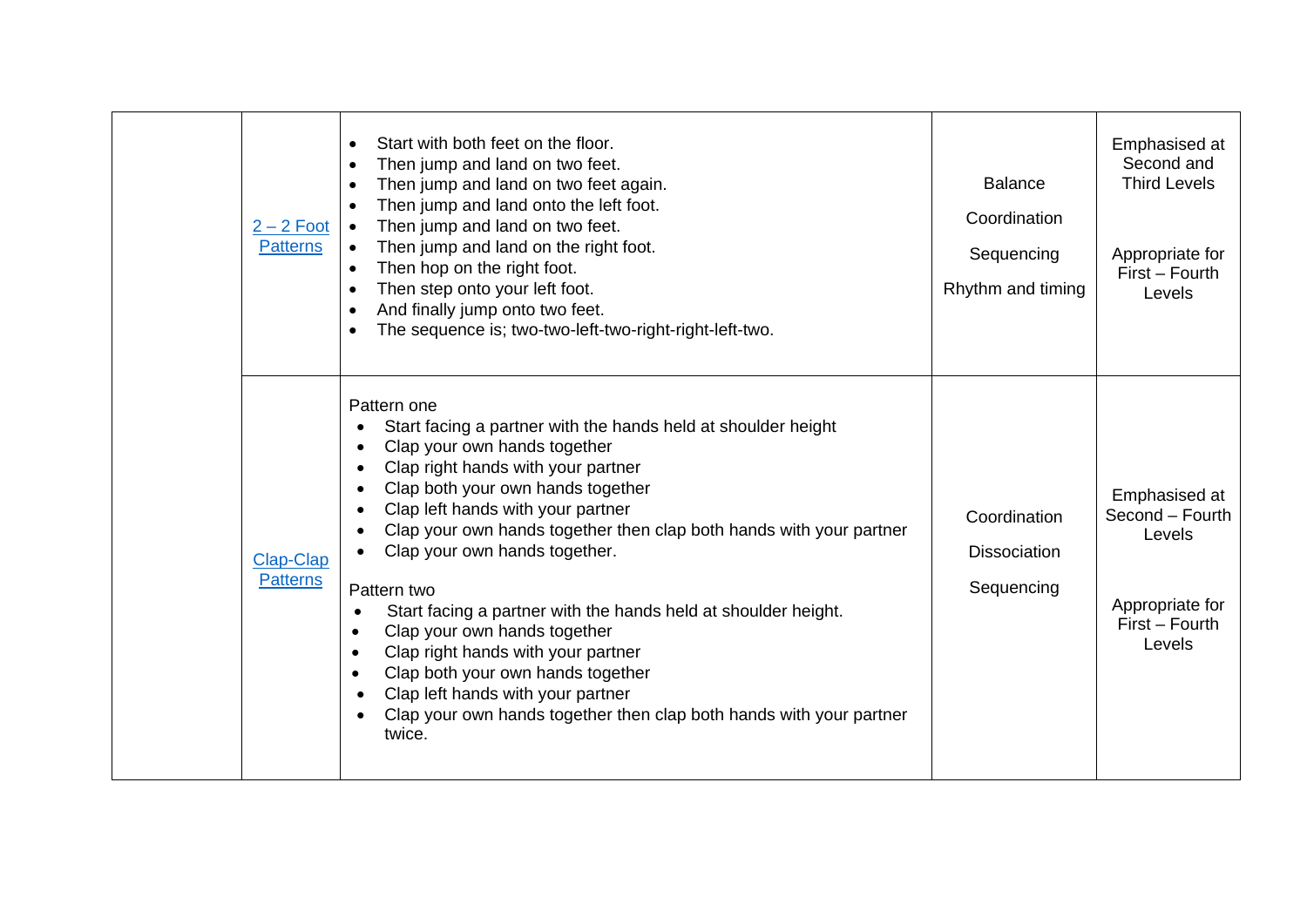|                                      | Pattern three<br>Start facing a partner with the hands held at shoulder height<br>$\bullet$<br>Clap your own hands together<br>$\bullet$<br>Clap right hands with your partner<br>$\bullet$<br>Clap both your own hands together<br>$\bullet$<br>Clap left hands with your partner<br>$\bullet$<br>Clap your own hands together<br>$\bullet$<br>Clap both hands with your partner<br>$\bullet$<br>Then cross your hands to touch your own opposite shoulders.<br>$\bullet$                                                                                                                                                                                                                                                                                                                                                        |                                                        |                                                                                            |
|--------------------------------------|-----------------------------------------------------------------------------------------------------------------------------------------------------------------------------------------------------------------------------------------------------------------------------------------------------------------------------------------------------------------------------------------------------------------------------------------------------------------------------------------------------------------------------------------------------------------------------------------------------------------------------------------------------------------------------------------------------------------------------------------------------------------------------------------------------------------------------------|--------------------------------------------------------|--------------------------------------------------------------------------------------------|
| Count 5<br><b>Jumping</b><br>Pattern | Begin with running on the spot.<br>$\bullet$<br>Count five steps then jump the legs out and in.<br>$\bullet$<br>Again count five steps then add to the sequence of legs go out-in by<br>making a 90 degree jump-turn to the left or right and back.<br>Again count five steps then add to the sequence of 'out in - turn back'<br>$\bullet$<br>by making a 'spot the dog' foot action forward and back.<br>Once this pattern of actions has been established add the following<br>upper body actions.<br>Run for five steps - arms relaxed.<br>Then with the jump out-in – hands are crossed to touch opposite<br>shoulders.<br>Then with the 90 degree turn $-$ both arms go to the opposite side from<br>the turn.<br>Then with the spot the dog $-$ arms go forward and back ensuring<br>opposite arms and legs work together. | <b>Balance</b><br>Coordination<br>Rhythm<br>Sequencing | Emphasised at<br>Second - Fourth<br>Levels<br>Appropriate for<br>Second - Fourth<br>Levels |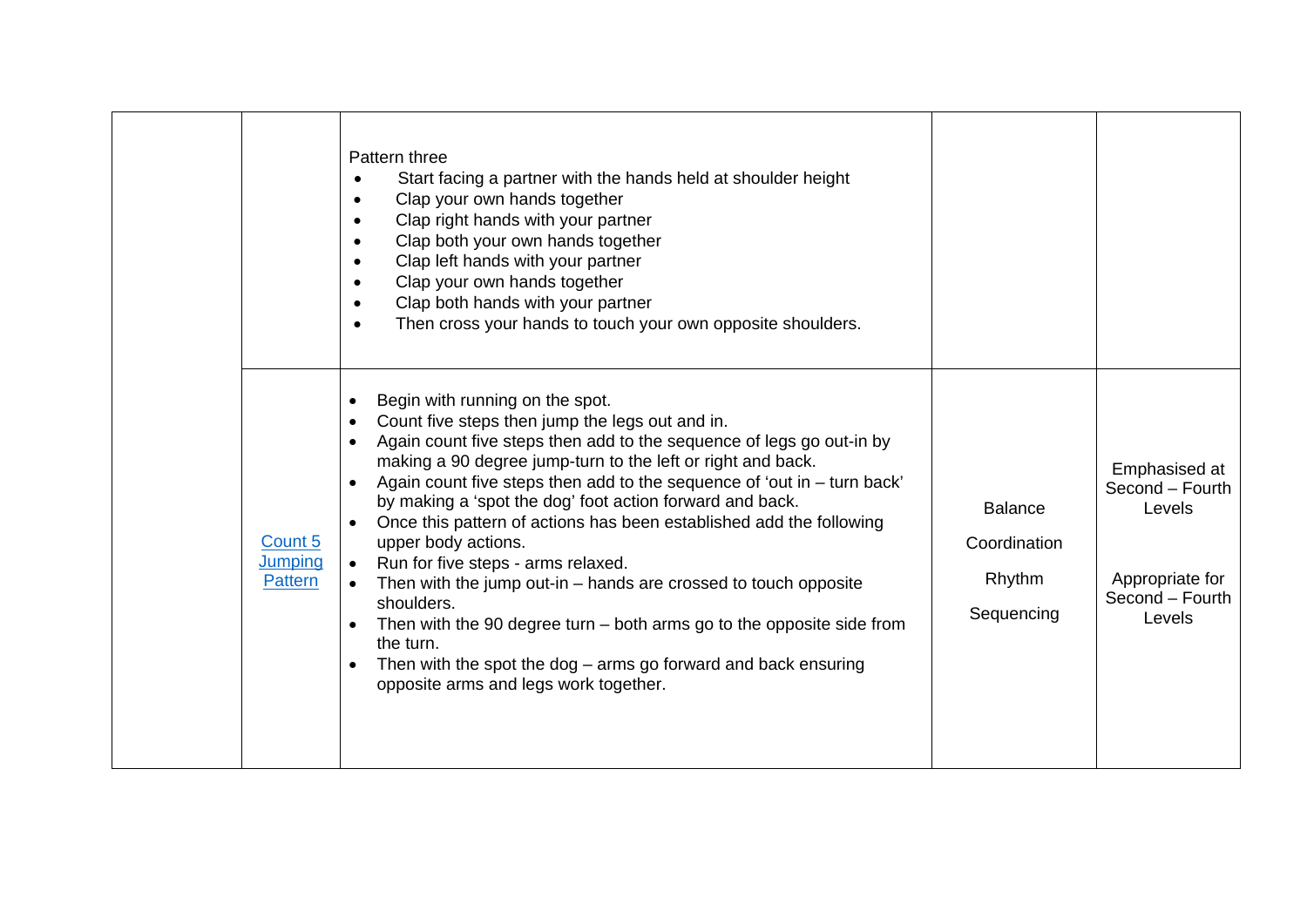| Movement skills, competencies and concepts |                                   |                                                                                                                                                                                                                                                                                                                                                                                                                                                                                                                                                                                                                                                                                                                                                                         |                                                                |                                                                                          |  |  |
|--------------------------------------------|-----------------------------------|-------------------------------------------------------------------------------------------------------------------------------------------------------------------------------------------------------------------------------------------------------------------------------------------------------------------------------------------------------------------------------------------------------------------------------------------------------------------------------------------------------------------------------------------------------------------------------------------------------------------------------------------------------------------------------------------------------------------------------------------------------------------------|----------------------------------------------------------------|------------------------------------------------------------------------------------------|--|--|
| <b>Experiences</b><br>and outcomes         | Fine<br>motor<br><b>skills</b>    | <b>Description</b>                                                                                                                                                                                                                                                                                                                                                                                                                                                                                                                                                                                                                                                                                                                                                      | Key themes                                                     | Level                                                                                    |  |  |
| 22                                         | <b>Standing</b><br><b>Spiders</b> | Start lying on the floor on the tummy.<br>Rest the hands flat on the floor and spread the fingers out $-$ this is the<br>'Sleeping Spider'.<br>Draw the fingers together to make the 'Spider' stand up, then let the<br>$\bullet$<br>fingers go back down.                                                                                                                                                                                                                                                                                                                                                                                                                                                                                                              | Kinaesthetic<br>awareness<br>Coordination<br>Spatial awareness | Emphasised at<br><b>Early Years</b><br>Appropriate for<br>Early - First<br>Levels        |  |  |
| య<br>$\overline{2}$<br>$-WB -$             | Tap and<br>Lift<br><b>Fingers</b> | Begin lying on the floor facing a partner with the hands resting in front of<br>the shoulders and the fingers spread out.<br>Partner numbers the fingers one to ten from, pinkie to pinkie.<br>Partner then touches a finger and the learner (who is lying on the floor)<br>$\bullet$<br>lifts and lowers the finger that has been touched, and then identifies its<br>number.<br>Partner then touches two fingers, one after the other. The learner who<br>$\bullet$<br>is lying down must raise and lower, and then name one then the other<br>finger.<br>The extensions include; touching two or three fingers in a sequence,<br>asking the person to acknowledge the fingers that have been touched<br>by raising and lowering them, and then add up their numbers. | Body awareness<br>Coordination<br>Sequencing                   | Emphasised at<br>First and<br>Second Level<br>Appropriate for<br>Early - Third<br>Levels |  |  |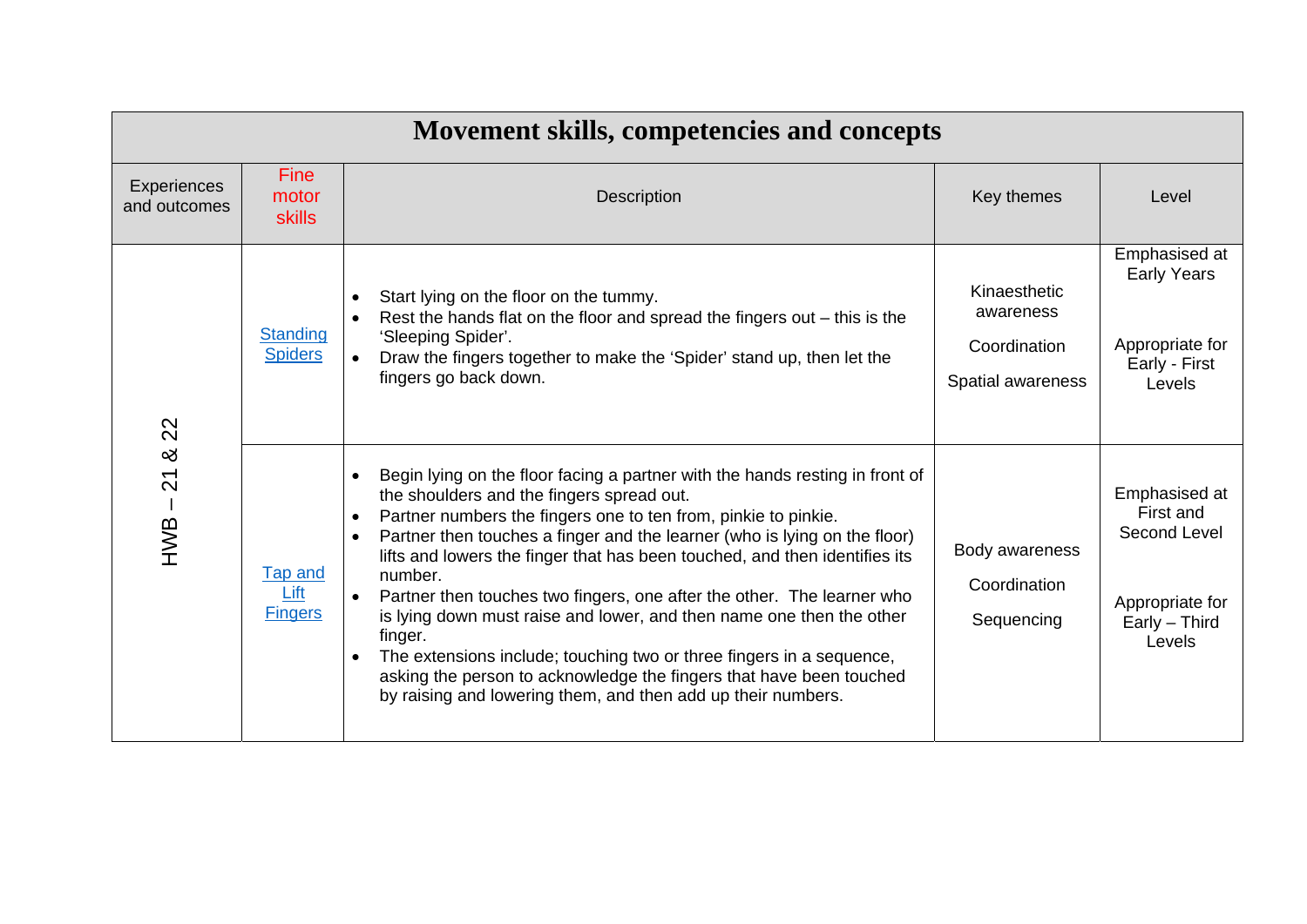| <b>Dinosaur</b><br><b>Fingers</b> | Begin sitting on the floor, and complete the sequence described below<br>with one hand.<br>Number the fingers one to five.<br>Tap the floor with fingers one and five.<br>Then tap the floor with fingers two and four.<br>Then tap the floor with finger three.<br>Tap the floor with finger three again.<br>Then tap the floor with fingers two and four.<br>Then finish with tapping fingers one and five.<br>Then complete the sequence using two hands at the same time.                                                                                                                                                | Coordination<br>Sequencing                        | Emphasised at<br>First and<br>Second Levels<br>Appropriate for<br>Early - Second<br>level         |
|-----------------------------------|------------------------------------------------------------------------------------------------------------------------------------------------------------------------------------------------------------------------------------------------------------------------------------------------------------------------------------------------------------------------------------------------------------------------------------------------------------------------------------------------------------------------------------------------------------------------------------------------------------------------------|---------------------------------------------------|---------------------------------------------------------------------------------------------------|
| Finger<br><b>Circles</b>          | Begin with holding the first fingers of both hands at shoulder height with<br>the fingers pointing forward, away from the body.<br>Imagine the fingers are positioned at the top of a large circle.<br>Circle the fingers clockwise for one rotation.<br>Then circle the fingers anticlockwise for one rotation.<br>Then circle the fingers in opposite directions for one rotation.<br>$\bullet$<br>Then turn the fingers to face each other.<br>$\bullet$<br>Circle the fingers forward for one rotation.<br>Circle the fingers backwards for one rotation.<br>Circle the fingers in opposite directions for one rotation. | Coordination<br>Sequencing<br>Spatial awareness   | Emphasised at<br>First and<br><b>Second Levels</b><br>Appropriate for<br>First - Fourth<br>Levels |
| Touch-<br>Tap-<br><b>Fingers</b>  | Begin walking about the gym.<br>Then with your right hand touch each of the fingers in turn with the<br>thumb, beginning with the index finger.<br>Then again with your right hand touch each of the fingers in turn<br>$\bullet$<br>beginning with the pinky.                                                                                                                                                                                                                                                                                                                                                               | Coordination<br>Sequencing<br><b>Dissociation</b> | Emphasised at<br>Second and<br>Third levels                                                       |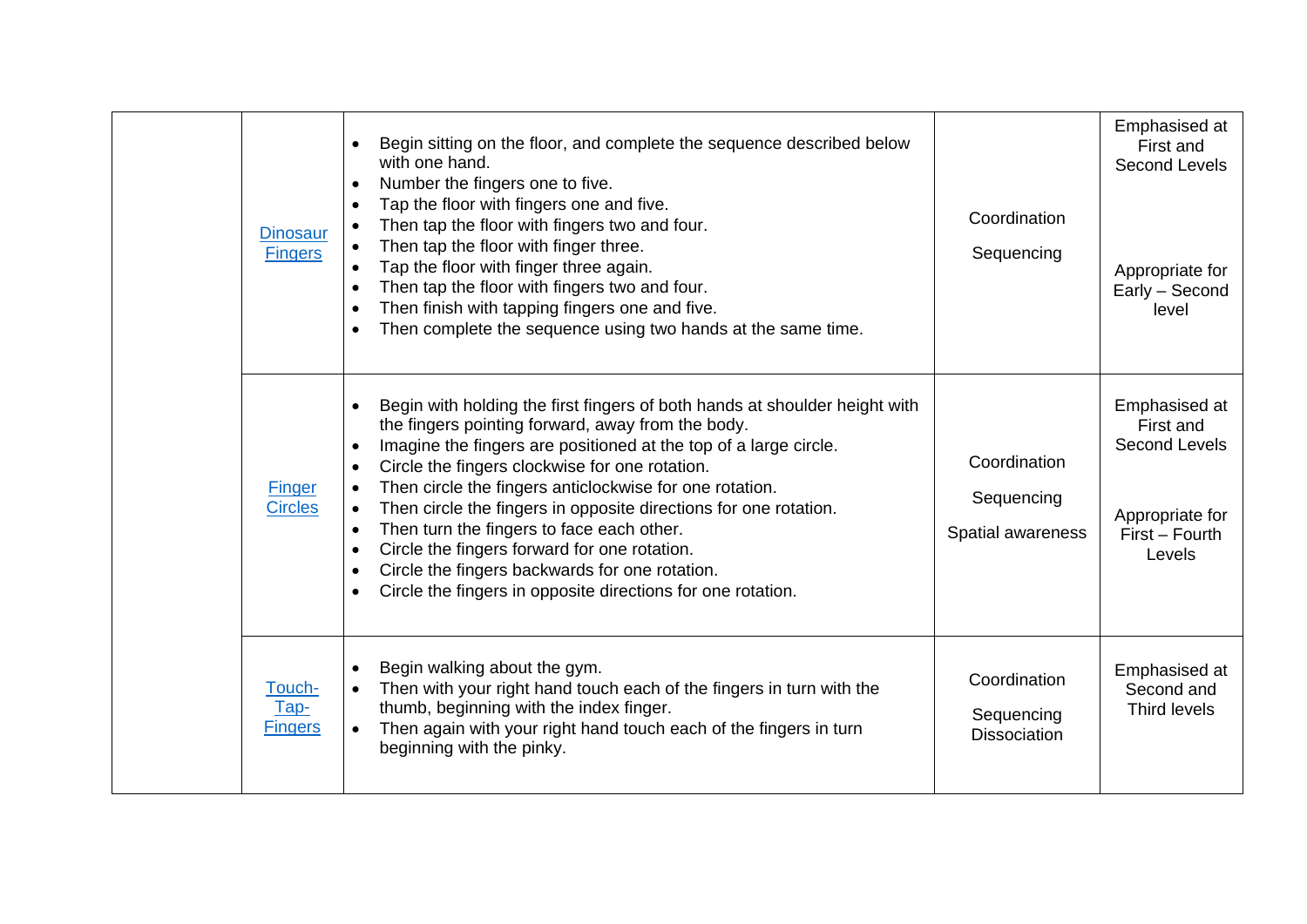|                                           | Then repeat the sequence using the left hand.<br>$\bullet$<br>Then repeat the sequence using both hands.<br>$\bullet$<br>Then touch the fingers in a random pattern that is given by the teacher $-$<br>like two, two four, one, three.<br>Then repeat the basic sequence starting the right hand at finger one,<br>and the left hand at finger four.                                                                                                                                                                                                                                                                                                                                                                                                                                                                                                                                                                                                                                   |                                    | Appropriate for<br>Second - Fourth<br>Levels                                                       |
|-------------------------------------------|-----------------------------------------------------------------------------------------------------------------------------------------------------------------------------------------------------------------------------------------------------------------------------------------------------------------------------------------------------------------------------------------------------------------------------------------------------------------------------------------------------------------------------------------------------------------------------------------------------------------------------------------------------------------------------------------------------------------------------------------------------------------------------------------------------------------------------------------------------------------------------------------------------------------------------------------------------------------------------------------|------------------------------------|----------------------------------------------------------------------------------------------------|
| <b>Eyes</b><br>Open-<br>Closed -<br>Catch | Begin facing your partner, 5m apart, with one ball between two.<br>Learner one tosses the ball to learner two with a two handed action,<br>and with the ball travelling with a 'soft rainbow' flight line<br>Learner two watches the ball until it has covered half of the distance<br>$\bullet$<br>from learner one then closes their eyes before catching the ball.<br>The key to success is to watch the ball very carefully in the initial stages<br>of its flight, then use the information you have gathered to predict where<br>the ball will be when you catch it.<br>You then place your hands in the spot you have calculated, and catch<br>the ball.<br>Extension number one is to toss the ball 1m to the side of your partner<br>so they have to build some movement into their calculations.<br>Extension number two would be to have the ball catcher clap their<br>hands together after the point where they have closed their eyes, and<br>before they catch the ball. | Coordination<br>Focus of attention | Emphasised at<br>Second and<br><b>Third Levels</b><br>Appropriate for<br>Second - Fourth<br>Levels |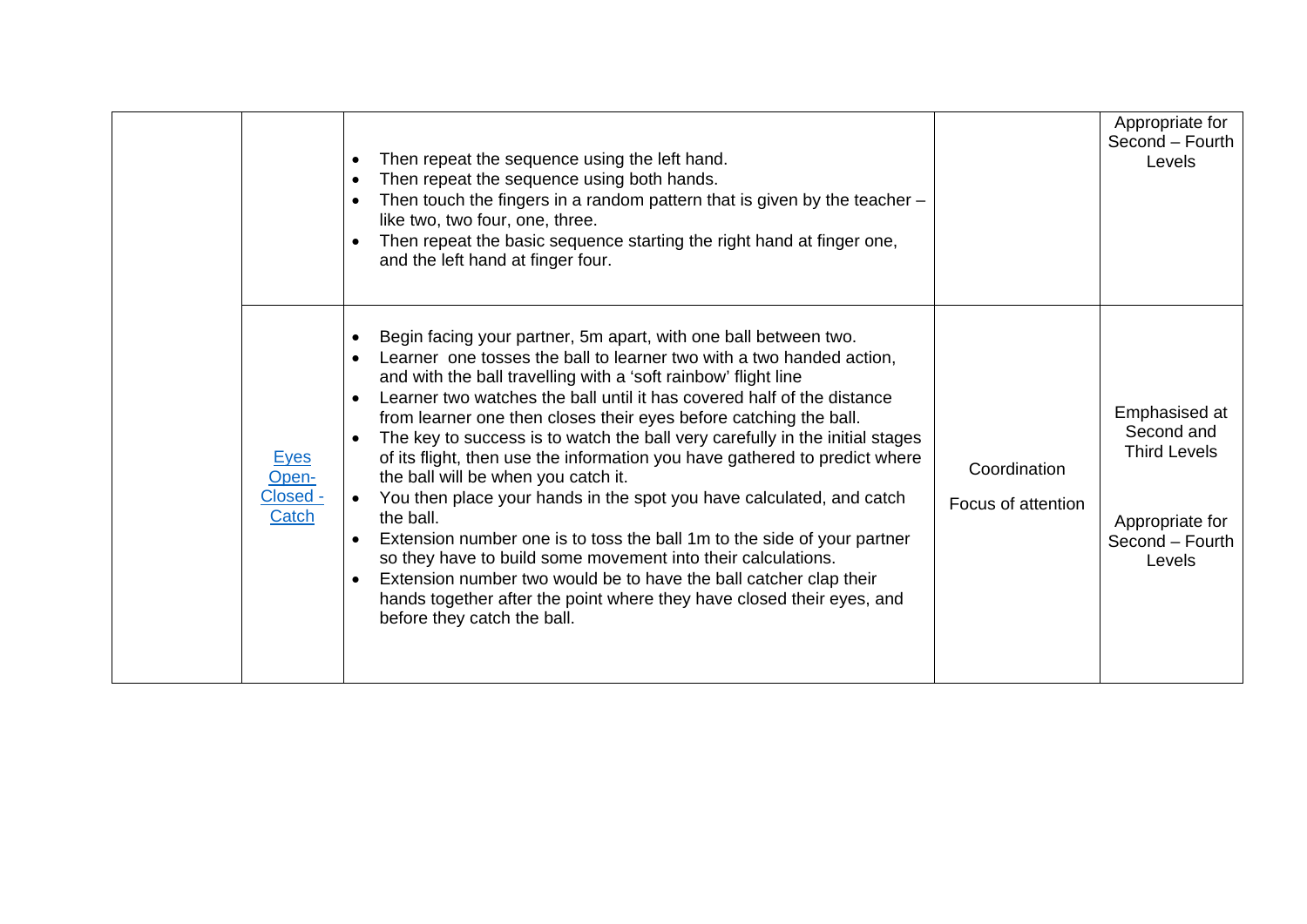| <b>Co-operation and competition</b> |                                     |                                                                                                                                                                                                                                                                                                                                                                                                                                                                                                                                                                                                                                        |                                                       |                                                                                           |  |
|-------------------------------------|-------------------------------------|----------------------------------------------------------------------------------------------------------------------------------------------------------------------------------------------------------------------------------------------------------------------------------------------------------------------------------------------------------------------------------------------------------------------------------------------------------------------------------------------------------------------------------------------------------------------------------------------------------------------------------------|-------------------------------------------------------|-------------------------------------------------------------------------------------------|--|
| Experiences<br>and outcomes         | Focus and<br>concentration          | <b>Description</b>                                                                                                                                                                                                                                                                                                                                                                                                                                                                                                                                                                                                                     | Key themes                                            | Level                                                                                     |  |
| 23                                  | <b>Touch and</b><br>Lift            | Begin with one person lying on the floor on their back, with a partner<br>kneeling at their side.<br>The person lying on the floor should have their feet together and their<br>hands by their side.<br>The kneeling partner touches a body part (an arm or a leg, or the<br>forehead).<br>On feeling the touch the person lying on the floor raises the body part,<br>then lowers it again.<br>The raising and lowering should be completed with control.<br>Extensions to the basic exercise can include the kneeling partner<br>touching two (or three) body parts in a sequence, before the partner<br>who is lying down responds. | Focus of attention<br>Cue recognition<br>Coordination | Emphasised at<br><b>Early Years</b><br>Appropriate for<br>Early - First<br>Levels         |  |
| HWB                                 | <b>Clap-Clap</b><br><b>Sequence</b> | Make a sequence of Clap-Clap pattern one $-$ then pattern two $-$ then<br>$\bullet$<br>pattern two - then pattern one.<br>Extensions to the basic one-two-two-one pattern could involve the<br>learners making their own pattern.<br>Extensions could also involve adding pattern three to the sequence, and<br>$\bullet$<br>have the learners assemble the three patterns into a different order.                                                                                                                                                                                                                                     | Rhythm & timing<br>Coordination<br>Sequencing         | Emphasised at<br>First and<br>Second Level<br>Appropriate for<br>First - Fourth<br>Levels |  |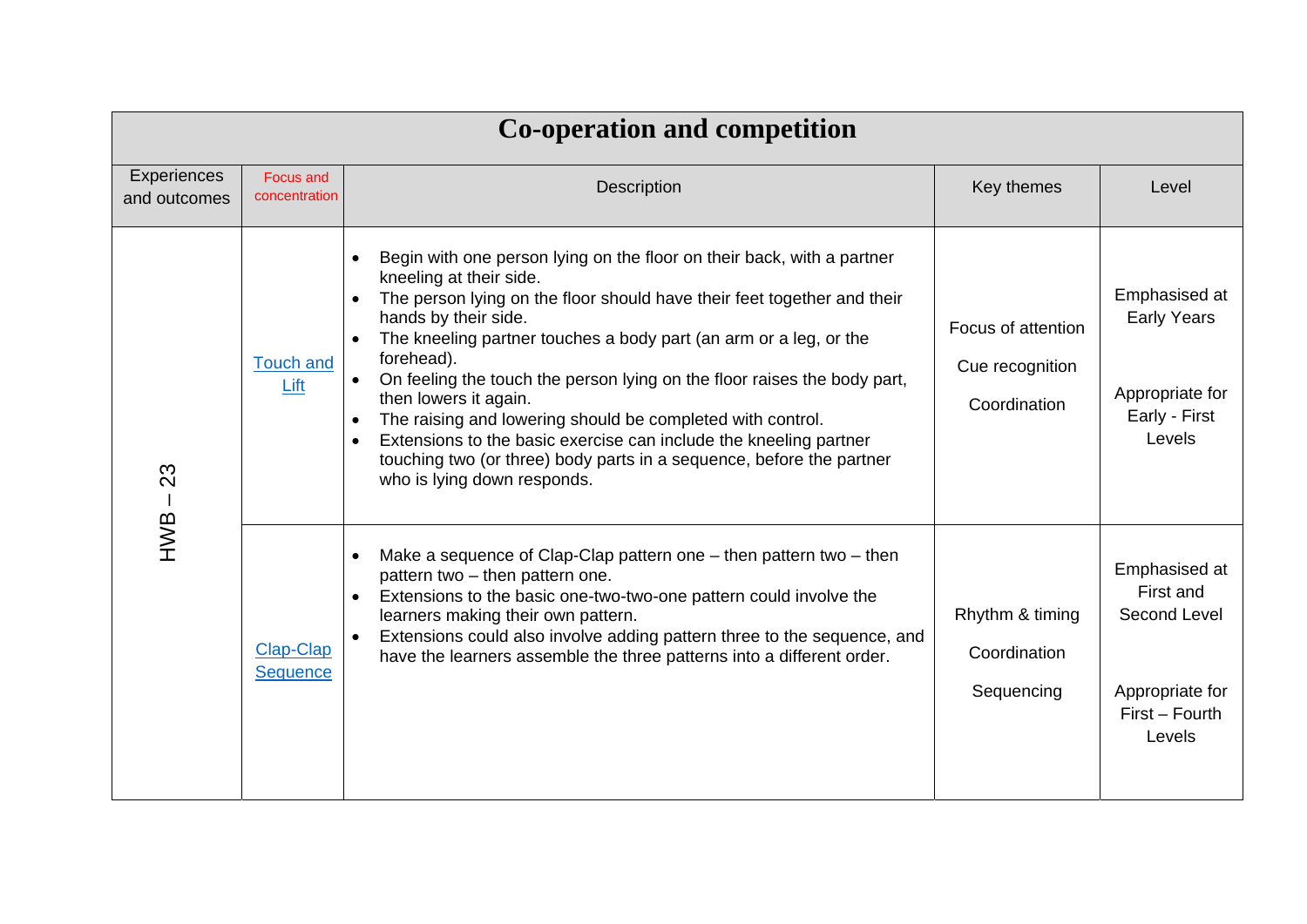| Clap-clap<br>with<br><b>Thinking</b><br><b>Skills</b> | Begin by establishing Clap-clap pattern one with your partner.<br>$\bullet$<br>Then add a thinking task to the sequence, like you and your partner<br>taking turns to identify the days of the week (or the months of the year)<br>at the end of each sequence of claps.<br>Then you and your partner can identify colours, or fruits, or male/female<br>names while you continue to maintain the correct Clap-clap pattern.<br>Then you and your partner can take turns to spell words, or complete<br>mental arithmetic problems while continuing to make the clap-clap<br>pattern.                                                                                                                                                                                                                                                                 | Coordination<br>Rhythm and timing<br>Sequencing       | Emphasised at<br>Second and<br><b>Third Levels</b><br>Appropriate for<br>First - Fourth<br>Levels |
|-------------------------------------------------------|-------------------------------------------------------------------------------------------------------------------------------------------------------------------------------------------------------------------------------------------------------------------------------------------------------------------------------------------------------------------------------------------------------------------------------------------------------------------------------------------------------------------------------------------------------------------------------------------------------------------------------------------------------------------------------------------------------------------------------------------------------------------------------------------------------------------------------------------------------|-------------------------------------------------------|---------------------------------------------------------------------------------------------------|
| Running<br><b>Opposites</b>                           | Begin with partners facing each other 2m apart.<br>Identify which of the learners will 'lead' - and which will 'mirror'.<br>If the leader moves forward the 'mirror' moves back.<br>If the leader moves back the mirror moves forward.<br>$\bullet$<br>If the leader moves left or right the mirror will follow accordingly.<br>The leader should be encouraged to vary the pattern, the speed, and<br>the type of movement (skipping, jumping, hopping etc.)<br>The pattern can be made more complex by asking the learners to<br>$\bullet$<br>maintain 'same-same' footwork.<br>The pattern can be made competitive by encouraging the leader to try<br>to 'lose' their partner.<br>The pattern can be made more complex by allowing the 'mirror' partner<br>to become the leader at a chosen signal - like when the 'mirror' claps<br>their hands. | Coordination<br>Cue recognition<br>Inhibition control | Emphasised at<br>First and<br><b>Second Levels</b><br>Appropriate for<br>First - Fourth<br>Levels |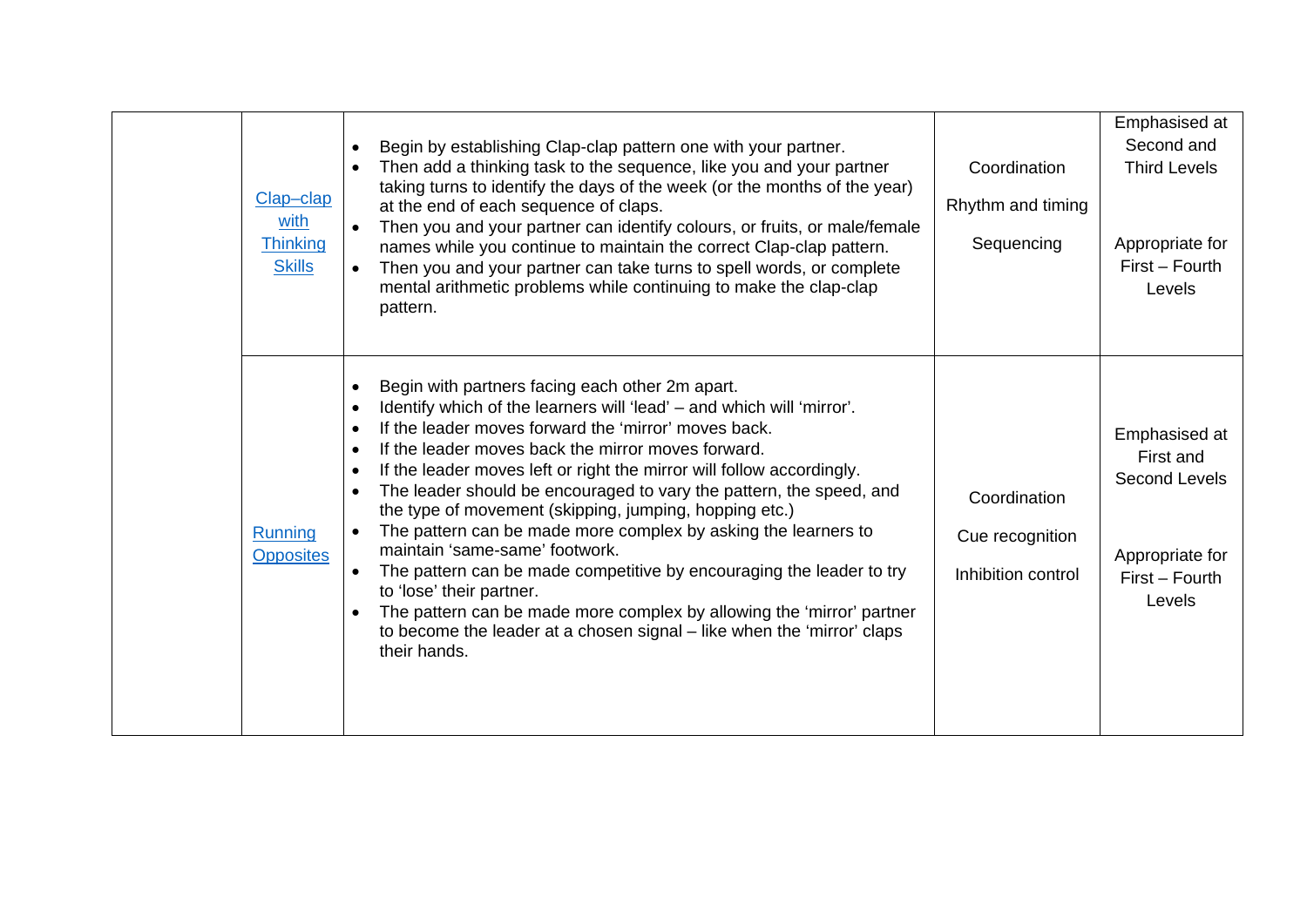| <b>Ball</b><br>Exchange              | Begin running in pairs, matching 'same-same' footwork with your<br>partner, while rotating a ball around the waist.<br>When the leader of the pair slaps the ball, the learners exchange their<br>balls with a two handed toss that makes a rainbow flight line.<br>If the leader slaps the ball twice the balls are again exchanged with a<br>two handed toss, but this time the balls are made to bounce between<br>the two learners.<br>If the leader slaps the ball three times the learners exchange their balls,<br>$\bullet$<br>with one ball making a rainbow flight line, and the other being bounced.<br>The two learners must discuss and agree who will toss high, and who<br>$\bullet$<br>will bounce their ball.                                                                                       | Coordination<br>Sequencing<br>Rhythm & timing<br>Cue Recognition | Emphasised at<br>First and<br>Second Levels<br>Appropriate for<br>First - Third<br>Levels         |
|--------------------------------------|----------------------------------------------------------------------------------------------------------------------------------------------------------------------------------------------------------------------------------------------------------------------------------------------------------------------------------------------------------------------------------------------------------------------------------------------------------------------------------------------------------------------------------------------------------------------------------------------------------------------------------------------------------------------------------------------------------------------------------------------------------------------------------------------------------------------|------------------------------------------------------------------|---------------------------------------------------------------------------------------------------|
| <b>High Ball-</b><br><b>Low Ball</b> | Begin facing your partner 3m apart with each of you holding a ball and<br>running on the spot.<br>At an agreed signal you and your partner exchange the balls you have,<br>$\bullet$<br>using a two handed tossing action.<br>One ball is always tossed with a rainbow flight line (the high ball), the<br>other ball is always made to bounce between you and your partner (the<br>low ball).<br>Then add some variety to the practice with you and your partner moving<br>forwards and backwards, then from side to side, while keeping the<br>same distance apart, and continuing to exchange the high ball - low<br>ball.<br>Then add to the practice by changing the flight path of the balls after<br>three counts $-$ i.e. the high ball then becomes the low ball and the low<br>ball becomes the high ball. | Coordination<br>Sequencing<br>Focus of attention                 | Emphasised at<br>Second and<br><b>Third Levels</b><br>Appropriate for<br>First - Fourth<br>Levels |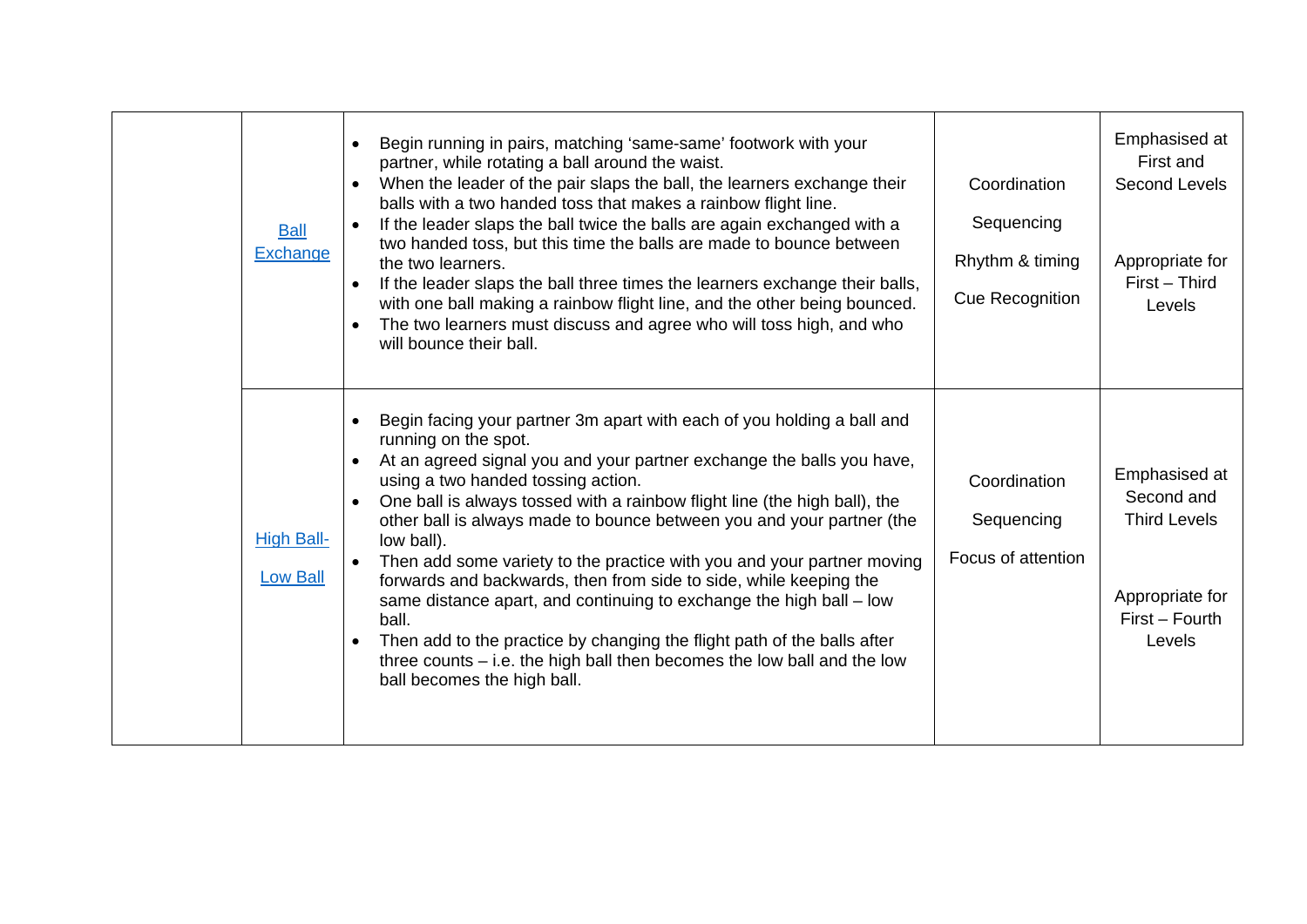|  | <u>Two</u><br><b>Handed</b><br>Juggling | Begin with partners facing each other 2m apart.<br>Both partners are holding a ball.<br>Learner one tosses their ball to their partner, using two hands for the<br>toss, and making a 'soft rainbow' flight line.<br>Learner two first tosses the ball they were holding into the air, then<br>catches and returns the ball tossed to them by their partner, before<br>completing the sequence by catching their own ball.<br>Make this more complex by alternating who makes the initial throw.<br>Make this more complex by adding a thinking task to the sequence<br>(numeracy, literacy). | Coordination<br>Focus of attention<br>Rhythm & timing | Emphasised at<br>Second and<br><b>Third Levels</b><br>Appropriate for<br>Second - Fourth<br>Levels |
|--|-----------------------------------------|-----------------------------------------------------------------------------------------------------------------------------------------------------------------------------------------------------------------------------------------------------------------------------------------------------------------------------------------------------------------------------------------------------------------------------------------------------------------------------------------------------------------------------------------------------------------------------------------------|-------------------------------------------------------|----------------------------------------------------------------------------------------------------|
|--|-----------------------------------------|-----------------------------------------------------------------------------------------------------------------------------------------------------------------------------------------------------------------------------------------------------------------------------------------------------------------------------------------------------------------------------------------------------------------------------------------------------------------------------------------------------------------------------------------------------------------------------------------------|-------------------------------------------------------|----------------------------------------------------------------------------------------------------|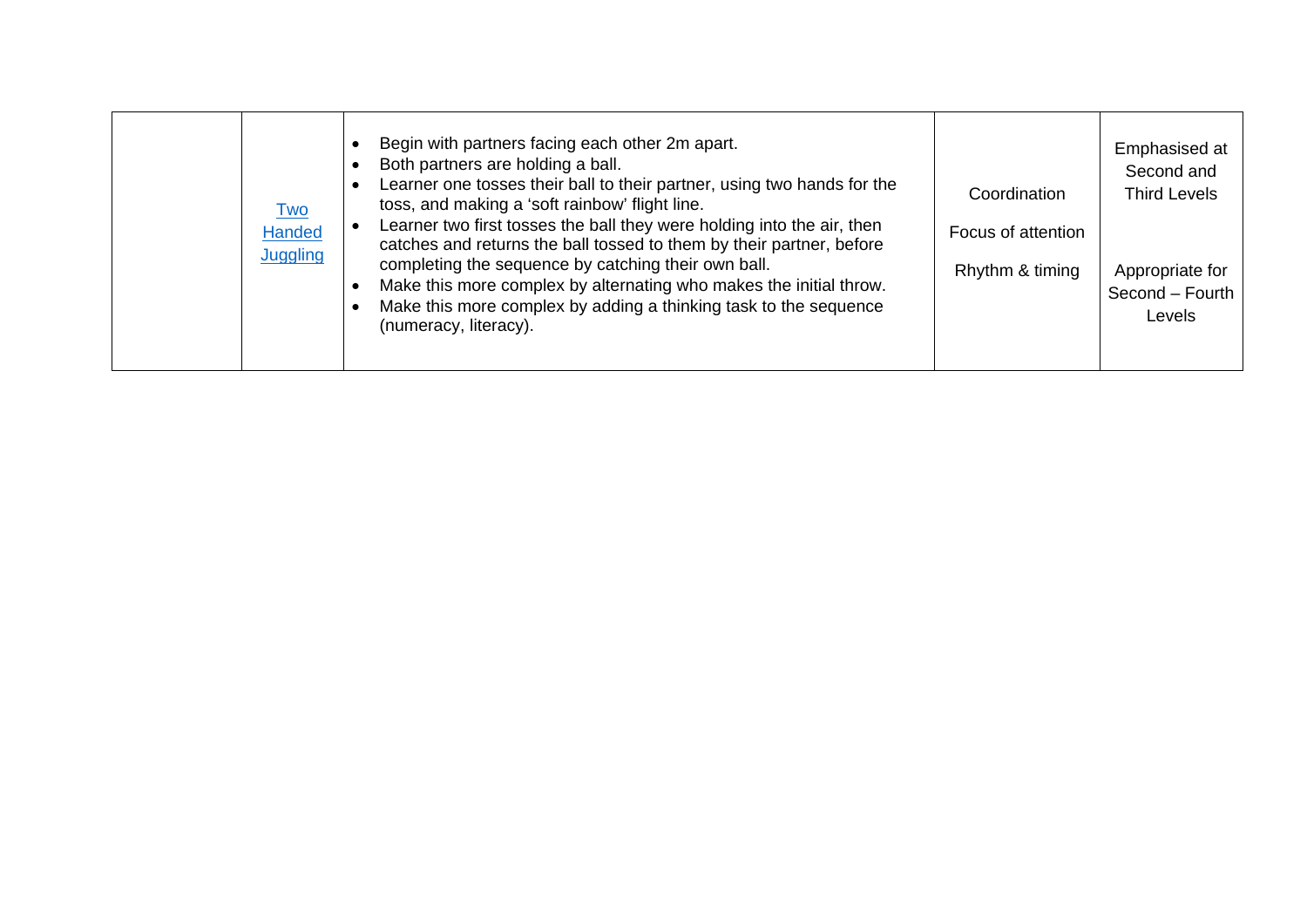| <b>Evaluating and appreciating</b> |                                                    |                                                                                                                                                                                                                                                                                                                                                                                                                                                                                                                                                       |                                                       |                                                                                           |  |
|------------------------------------|----------------------------------------------------|-------------------------------------------------------------------------------------------------------------------------------------------------------------------------------------------------------------------------------------------------------------------------------------------------------------------------------------------------------------------------------------------------------------------------------------------------------------------------------------------------------------------------------------------------------|-------------------------------------------------------|-------------------------------------------------------------------------------------------|--|
| Experiences<br>and outcomes        | Focus and<br>concentrati<br><b>on</b>              | Description                                                                                                                                                                                                                                                                                                                                                                                                                                                                                                                                           | Key themes                                            | Level                                                                                     |  |
|                                    | Start-<br>Stop-<br><b>Follow</b>                   | Begin working in pairs<br>One person is the 'leader' and they move about the gym.<br>The other person follows and 'mirrors' the actions made by the leader<br>The leader must also stop their movement and 'freeze' their posture on<br>a regular basis - they hold the freeze posture for a few seconds, then<br>move off again                                                                                                                                                                                                                      | Focus of attention<br>Coordination<br>Cue recognition | Emphasised at<br><b>Early Years</b><br>Appropriate for<br>Early - First<br>levels         |  |
| $HWB - 24$                         | <b>Making</b><br><b>Movement</b><br><b>Numbers</b> | Begin working in pairs<br>A target number is given (number nine for instance) and the pair have to<br>estimate how to achieve the target number (e.g. $4 + 5 = 9$ )<br>The pair then demonstrate the solution with movements (e.g. four jumps<br>$\bullet$<br>and five steps)<br>The pair then find a different solution and demonstrate this<br>The elements of same-same footwork and coordinated rhythm can be<br>introduced<br>The pair has to identify the solutions and the actions through evaluation,<br>$\bullet$<br>discussion and planning | <b>Balance</b><br>Coordination<br>Postural control    | Emphasised at<br>First and<br>Second Levels<br>Appropriate for<br>First - Third<br>Levels |  |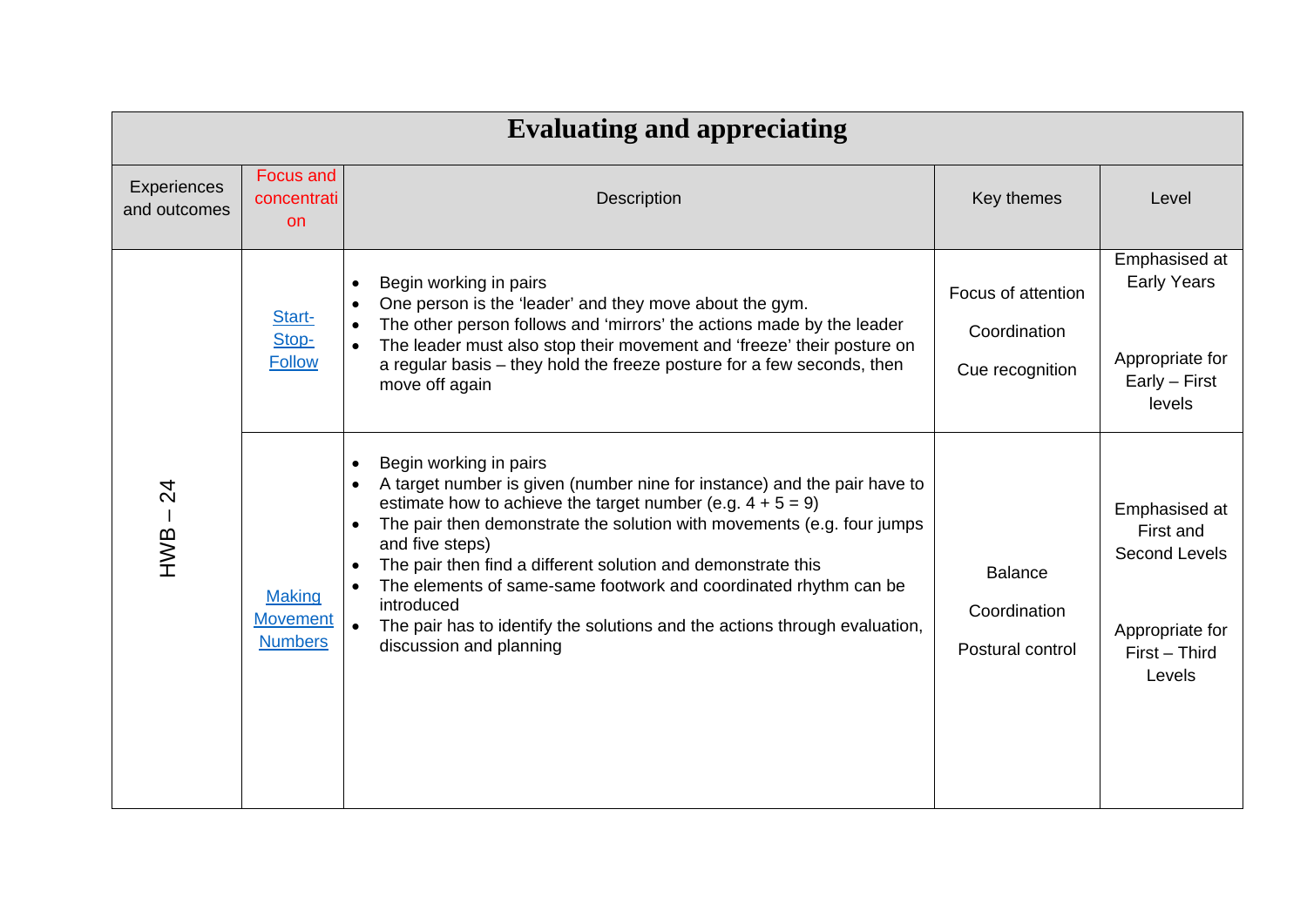| <b>Making a</b><br><b>Movement</b><br><b>Sentence</b> | Begin working in pairs<br>Identify and plan a series of movements similar to the structure of a<br>sentence (i.e. there is a start-middle and end)<br>Work out the moves that will be made, and the linkages from one move<br>to another (these are like the verbs and adjectives in the sentence)<br>Work out the order of completing the movement sentence – both<br>$\bullet$<br>learners working together at the same time or working one after the<br>other (mirroring and shadowing) | <b>Balance</b><br>Coordination<br>Postural control | Emphasised at<br>First and<br>Second Levels<br>Appropriate for<br>First - Third<br>Levels |
|-------------------------------------------------------|--------------------------------------------------------------------------------------------------------------------------------------------------------------------------------------------------------------------------------------------------------------------------------------------------------------------------------------------------------------------------------------------------------------------------------------------------------------------------------------------|----------------------------------------------------|-------------------------------------------------------------------------------------------|
| Copy 4                                                | Begin working in pairs<br>Learner one makes up and demonstrates a sequence of four<br>movements<br>Learner two observes then repeats the sequence<br>Learner two then makes a different 4 move sequence<br>Learner one observes then repeats this sequence                                                                                                                                                                                                                                 | <b>Balance</b><br>Coordination<br>Sequencing       | Emphasised at<br>Early and First<br>Levels<br>Appropriate for<br>Early - Second<br>Levels |
| <b>Movement</b><br><b>Mirror</b>                      | Begin working in a pair<br>Both partners complete an agreed sequence of movements (for<br>example the square-cross sequence) at the same time, but with different<br>speeds, different rhythms and/or different starting positions.                                                                                                                                                                                                                                                        | Coordination<br>Sequencing<br>Rhythm and timing    | Emphasised at<br>First and<br>Second Levels<br>Appropriate for<br>First - Third<br>Levels |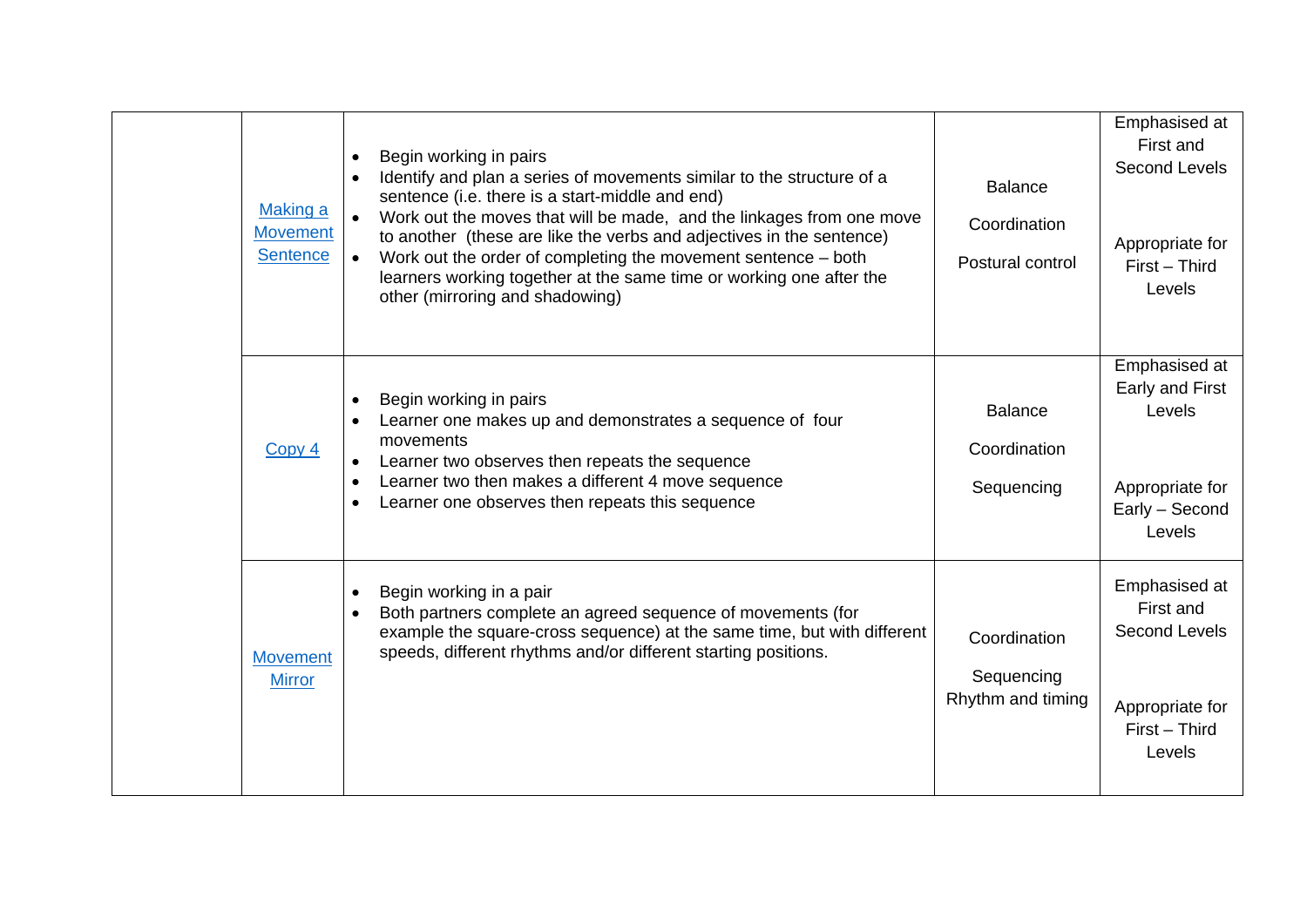| <b>Tennis Ball</b><br>Juggling 1        | Start skipping making individual patterns on the floor, while carrying the<br>tennis ball<br>Circulate the tennis ball around the body, changing it from hand to hand<br>Circulate the tennis ball around the body and make the change of hands<br>with a low toss and catch<br>Repeat the sequence and then make the exchange with a low toss and<br>an overhand catch                                                                                                           | Coordination<br>Sequencing           | Emphasised at<br>First and<br>Second Levels<br>Appropriate for<br>Early - Second<br>Levels         |
|-----------------------------------------|-----------------------------------------------------------------------------------------------------------------------------------------------------------------------------------------------------------------------------------------------------------------------------------------------------------------------------------------------------------------------------------------------------------------------------------------------------------------------------------|--------------------------------------|----------------------------------------------------------------------------------------------------|
| <b>Tennis Ball</b><br><b>Juggling 2</b> | Begin walking while holding two tennis balls<br>One ball is tossed high, one ball is exchanged low<br>Reverse the action<br>One ball is tossed high, then the other hand exchanges low, then the<br>now free hand touches the opposite shoulder before catching the high<br>ball<br>Reverse the action<br>Same action but catch the high ball with an overhand catch                                                                                                              | Coordination<br>Sequencing<br>Rhythm | Emphasised at<br>Second Level<br>Appropriate for<br>First - Third<br>Levels                        |
| <b>Tennis Ball</b><br><b>Juggling 3</b> | Begin with two tennis balls - one in each hand<br>Exchange both of the balls from hand to hand with a high toss - this<br>needs to have a distinct 'one' then 'two' rhythm<br>Then begin with three tennis balls, - two in the dominant hand, and one<br>$\bullet$<br>in the other hand<br>Exchange each of the balls with a high toss - this must begin with the<br>$\bullet$<br>hand holding two tennis balls, and must have a clear 'one', then 'two',<br>then 'three' rhythm. | Coordination<br>Sequencing<br>Rhythm | Emphasised at<br>Second and<br><b>Third Levels</b><br>Appropriate for<br>Second - Fourth<br>Levels |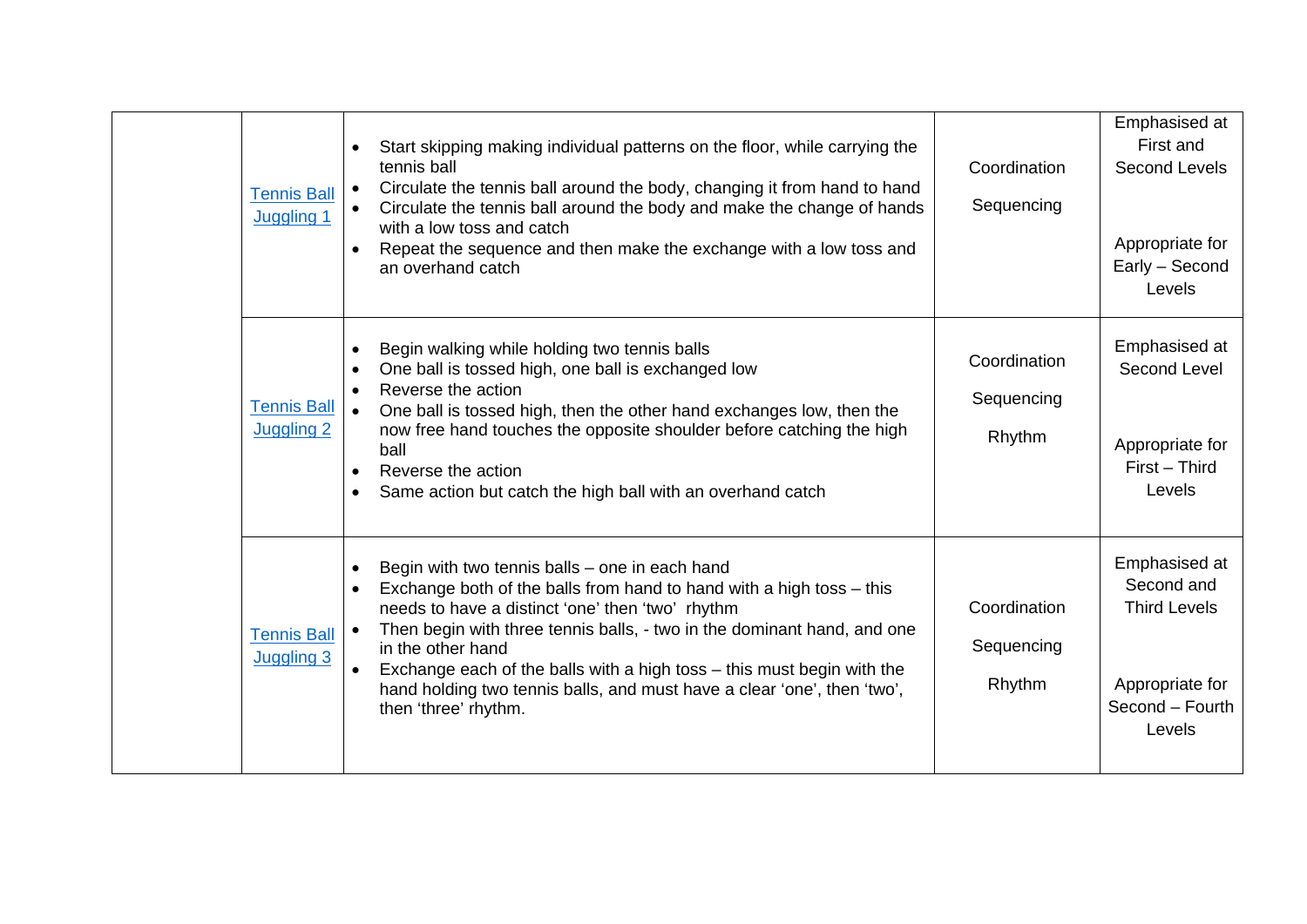## <span id="page-29-0"></span>**BMT session exemplars:**

The following pages are designed to provide exemplars of how to use BMT methodology and scaffolding content to support the development of specific activities.

There are three sets of exemplars, featuring different activities that have been aligned with different stages of learning. Although the exemplars that are demonstrated here have been created with a specific context in mind the elements illustrated are fully transferable to a range of activities.

Early and First levels are represented by sessions in;

- Gymnastics
- Dance
- Kinaesthetic awareness
- Developing coordination
- Moving and thinking
- Working with a partner
- Developing rhythm

Second and Third levels are represented by sessions in;

- Volleyball
- **Netball**
- Badminton

Third and Fourth levels are represented by sessions in;

- **Basketball**
- Football
- Dance

The exemplars use exercises from the BMT resource pack that will help develop the activities that are being presented.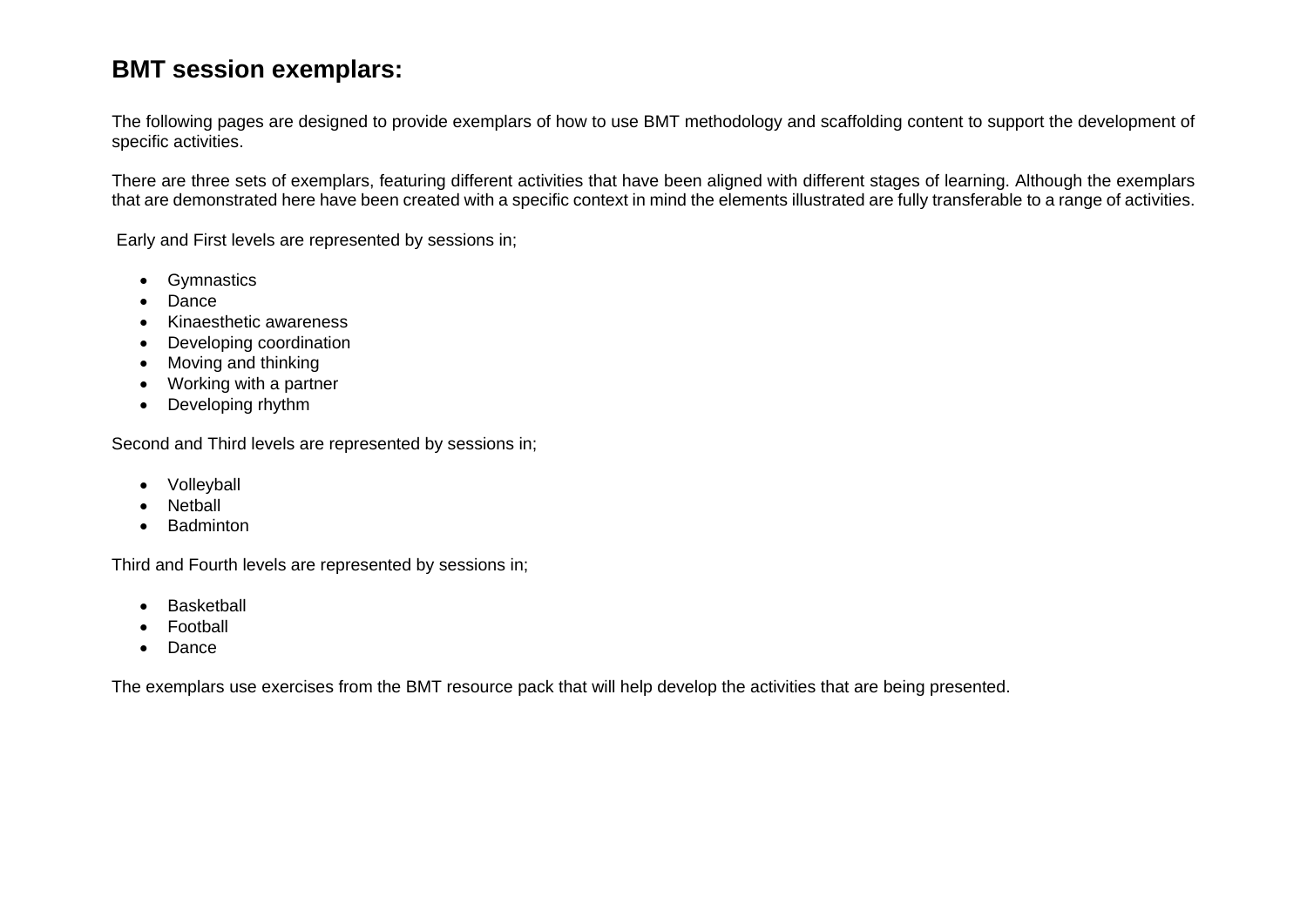| Significant Aspects of<br>Learning | <b>Gymnastics - Early and First levels</b><br>Developing balance and postural control.                                                                                                                                                                                                                           | Key scaffolding<br>practices                                                            |
|------------------------------------|------------------------------------------------------------------------------------------------------------------------------------------------------------------------------------------------------------------------------------------------------------------------------------------------------------------|-----------------------------------------------------------------------------------------|
|                                    | Learners are asked to run, skip and side step around the gym.                                                                                                                                                                                                                                                    | Movement and<br>Thinking                                                                |
|                                    | A first cue is given by the teacher (a clap), the learners place both feet flat on the floor,<br>squat down and tuck up into a tight ball. Learners hold this position for their own<br>count of five and then resume running around the gym.                                                                    | Aeroplanes &<br><b>Helicopters</b>                                                      |
| Cue recognition                    | A second cue is given by the teacher (a double clap), the learners place both feet<br>together, hands by their sides and close their eyes and remain still for their own count                                                                                                                                   | Clap-Clap Pattern                                                                       |
|                                    | of five and then begin skipping around the gym.                                                                                                                                                                                                                                                                  | Making movement<br>sequences with the                                                   |
| Partnerships working               | A third cue is given (a whistle) by the teacher and the learners place both feet<br>together, extend the arms above their head straight with their elbows touching their                                                                                                                                         | number 4                                                                                |
| Moving in balance                  | ears and hold this position for their own count to five and then begin side-stepping<br>around the gym.                                                                                                                                                                                                          | Making Four, Step<br>Patterns                                                           |
|                                    |                                                                                                                                                                                                                                                                                                                  | Key teaching                                                                            |
| Rhythm and timing                  | Developing balance and postural control with travel.                                                                                                                                                                                                                                                             | points                                                                                  |
|                                    | The preparation for this section requires that gymnastic mats are spread at random<br>around the floor. The learners skip or hop around the gym, and when they see a                                                                                                                                             | Ensure that the                                                                         |
| Postural control                   | spare mat, they make their way to one end of the mat, place both feet together,<br>extend the arms above their head straight with their elbows touching their ears and<br>hold this for five seconds to show that they are about to use the gym mat.                                                             | learners hold each<br>balance for a count of<br>5 to encourage<br>starting and stopping |
|                                    | They identify their own methods to travel across the mat, and finish their travel in a<br>standing position with both feet together, arms extended above their head straight<br>with their elbows touching their ears. They hold this posture for five seconds and then<br>skip or hop to find another free mat. | abilities.                                                                              |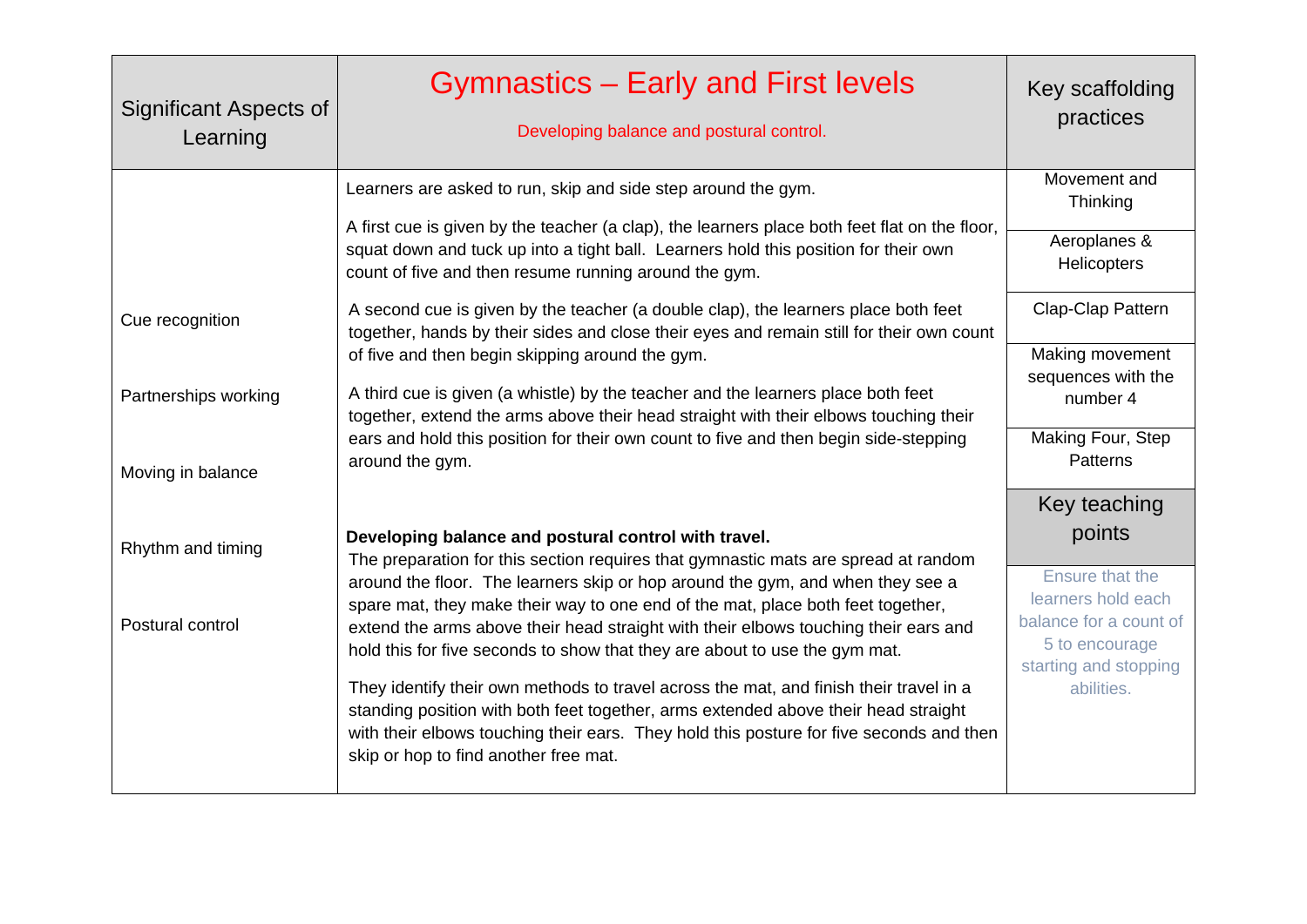| <b>Further progressions.</b><br>Have the learners work in pairs travelling together, finding a free gym mat and both<br>starting at the same end of the gym mat, one on the left side, one on the right side and<br>they try to coordinate their travel across the mat in time with one another.                                                                            |                                                                                                                                 |
|-----------------------------------------------------------------------------------------------------------------------------------------------------------------------------------------------------------------------------------------------------------------------------------------------------------------------------------------------------------------------------|---------------------------------------------------------------------------------------------------------------------------------|
| Learners can be encouraged to use the tuck position or the feet together eyes closed<br>balance position at the beginning or end of their travel across the mat or perhaps in<br>the middle of the travel across the mat.<br>Learners may be encouraged to add a change of direction.<br>Learners can be encouraged to start at opposite ends of the mat from their partner | Making sure that the<br>learners understand<br>the sequence of<br>$events - starting$<br>posture, travel,<br>finishing posture. |
| and work together, or work in cannon, with one pupil ending their movement signalling<br>their partner to start their roll. On completion, both move off together to find another<br>free gym mat.                                                                                                                                                                          |                                                                                                                                 |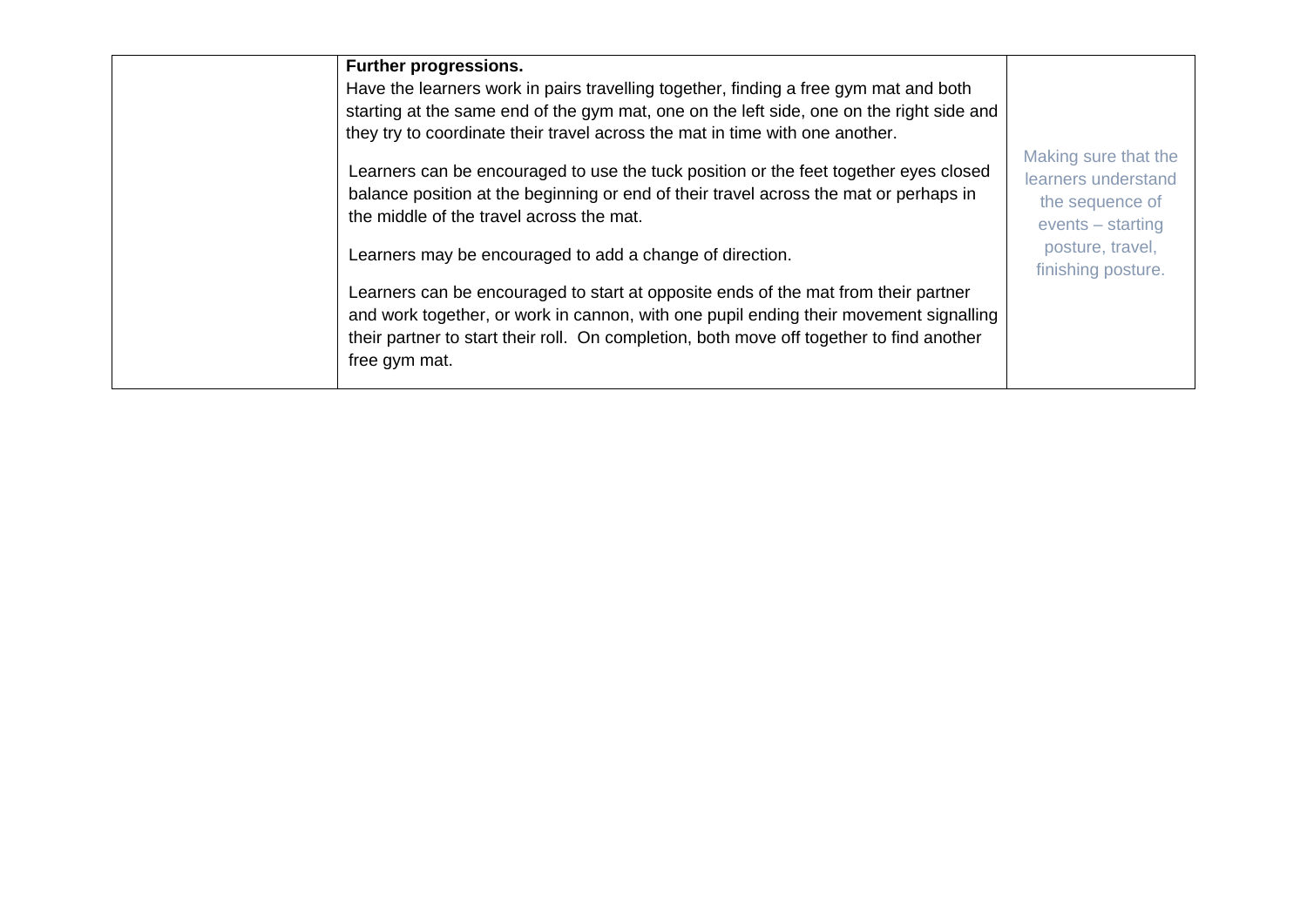| <b>SALs and EF</b><br><b>skills</b>             | Dance – Early and First levels<br>Introducing rhythm and the count to eight.                                                                                                                                                           | Key scaffolding<br>practices, or<br>teaching points                                        |
|-------------------------------------------------|----------------------------------------------------------------------------------------------------------------------------------------------------------------------------------------------------------------------------------------|--------------------------------------------------------------------------------------------|
|                                                 | Scottish; Section one - Introducing rhythm and count to eight<br>In their own space:                                                                                                                                                   | Movement and<br><b>Thinking</b>                                                            |
| Cue recognition<br>(phrasing)                   | Pupils count to eight<br>$\bullet$<br>Pupils count to eight and stand still in silence for eight<br>With music<br>Pupils jump for eight, stand still for a count eight<br>$\bullet$                                                    | Making<br><b>Movement</b><br>Sequences with<br>the Number 4                                |
| <b>Balance and control</b><br>Rhythm and timing | Pupils hop for eight, stand still for eight<br>$\bullet$<br>Pupils run for eight, stand still for eight<br>$\bullet$<br>Pupils point finger(with attitude) eight stand still for eight<br>Pupils skip for eight, stand still for eight | Making 4, Step<br><b>Patterns</b><br><b>Dinosaur Fingers</b>                               |
| Postural control                                | Progression<br>Using visual cue only from teacher, pupils watch and perform the sequences, the Standing<br>sequence can be cut to four, to encourage focus, balance and postural control. It also<br>includes numeracy skills.         | Key teaching<br>points                                                                     |
| Creating                                        | Section two - Progression: In twos<br>Pupils face partner<br>$\bullet$<br>Turn partner with both hands (circle) count of eight                                                                                                         | Section one<br>Key teaching points                                                         |
| Decision making                                 | $\bullet$<br>Clap both hands for eight<br>$\bullet$<br>Repeat one, but pupils must turn the other way<br>Clap both hands for eight                                                                                                     | Include; making sure<br>the learners<br>understand the count<br>of eight and the           |
|                                                 | Shake hands with partner for a count of eight progress this onto turning partner with right<br>arm                                                                                                                                     | phrasing of the music,<br>and learners<br>understand the count<br>of eight can be split up |
|                                                 | Turn partner with the other arm (left)<br>$\bullet$<br>Take partners hand and face forward, walk forward for four and back for four<br>$\bullet$<br>Repeat this pattern walk forward for four and back for four.<br>$\bullet$          | into fours.                                                                                |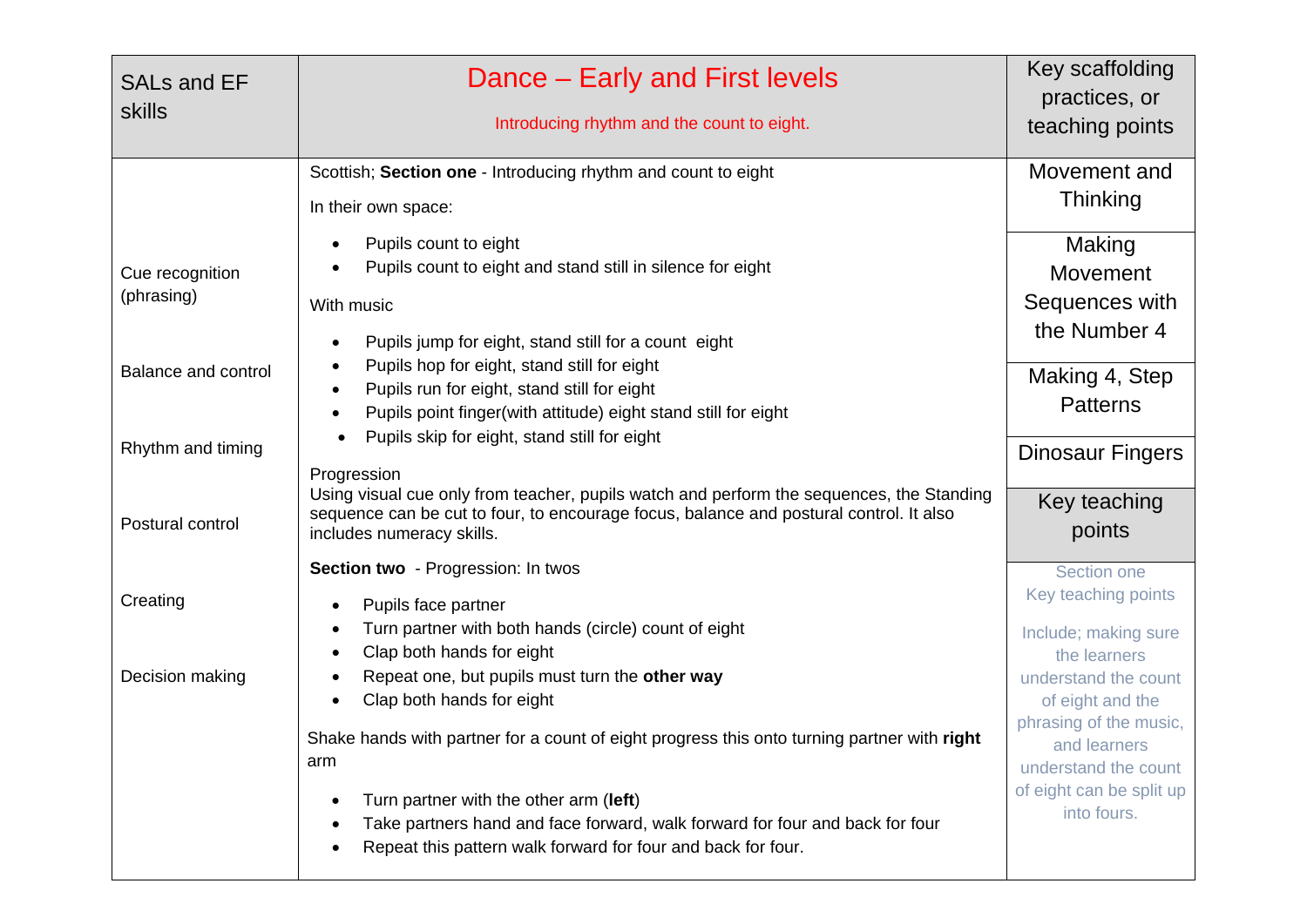Progression Pupils rehearse the patterns by showing the teacher the hand position they will use for each pattern

**Section three**; Creativity - Pupils select six actions they want to include in the dance. This has to be a class decision.

These can be from the first section or new. Make the rule that they must stay upright e.g.

- **Skipping**
- Hopping
- Jumping
- Pointing
- Twisting
- Marching

Rehearse the dance teacher led calling the actions.

Teacher can use visual prompt i.e. initiating the movement or prompt cards with visual images can be used.

Progression: Performing dance

Music: Rod Stewart Can't stop me now

This music has an eight bar sequence then a six bar sequence then it repeats.

To progress the practices for level one have the pupils move on to groups of fours

Section three the pupils could be using more complex patterns which they may have learned previously i.e. patterns from Grand old Duke of York (casting), Virginia Reel, Wheel and Dos et dos.

Making sure the learners know when to move and when to be in stillness, with the emphasis on postural control and balance.

Section two Learners must understand the sequence of events – 'what's next'

Learners get a visual picture of the patterns they are creating and the hand positions i.e. a circle requires two hands joined, turning your partner requires one arm linked but the pattern is still a circle.

Section three When choosing their own actions encourage gross and fine motor skills.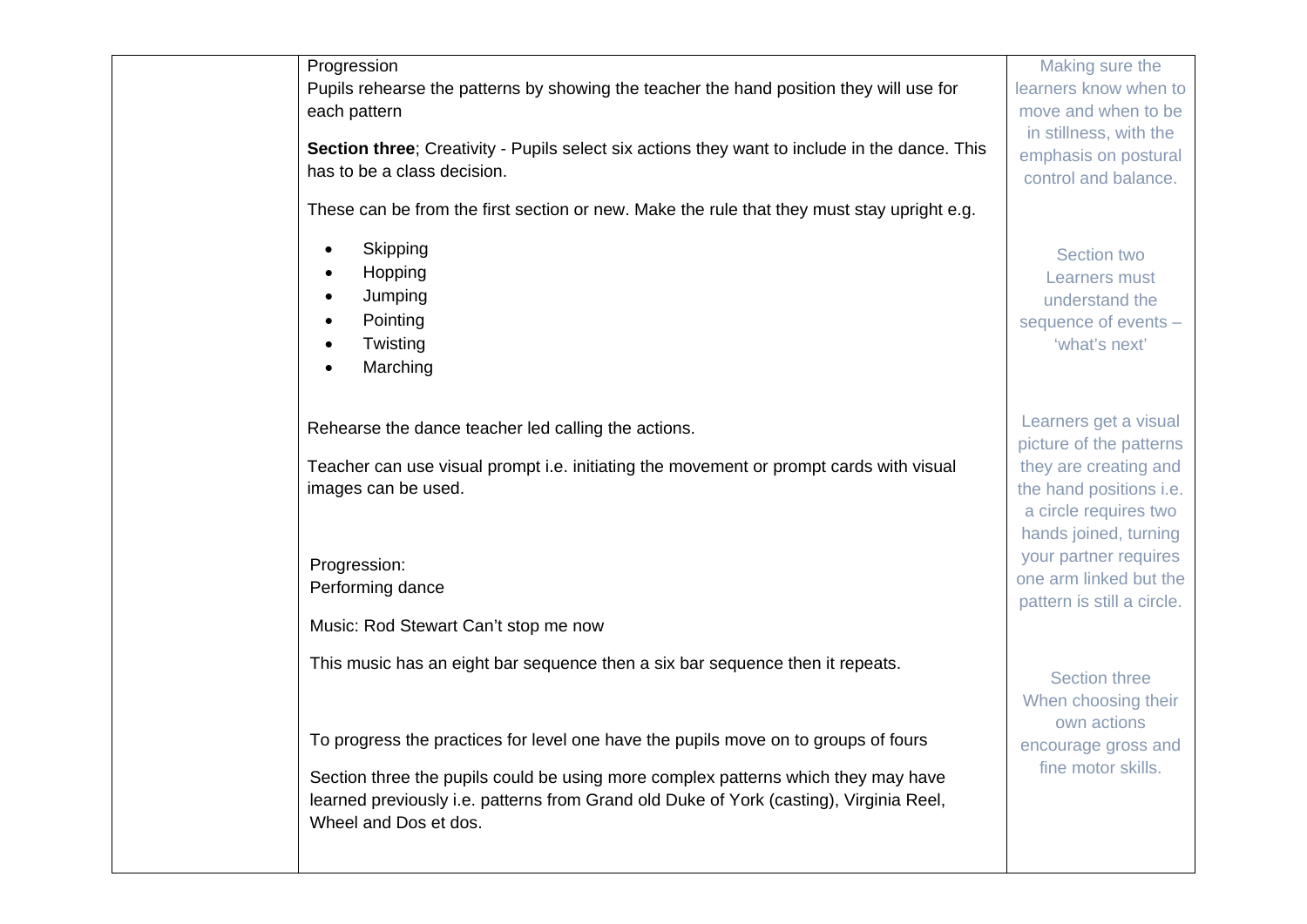|  | Learners have to      |
|--|-----------------------|
|  | remain focused        |
|  | throughout and        |
|  | understand that they  |
|  | are not just          |
|  | responsible for their |
|  | own actions but are   |
|  | dependent on others   |
|  | and others depend on  |
|  | them for the success  |
|  | of the performance.   |
|  |                       |
|  |                       |
|  | Level one.            |
|  | Progressions will     |
|  | depend on previous    |
|  | experience of the     |
|  | learner.              |
|  |                       |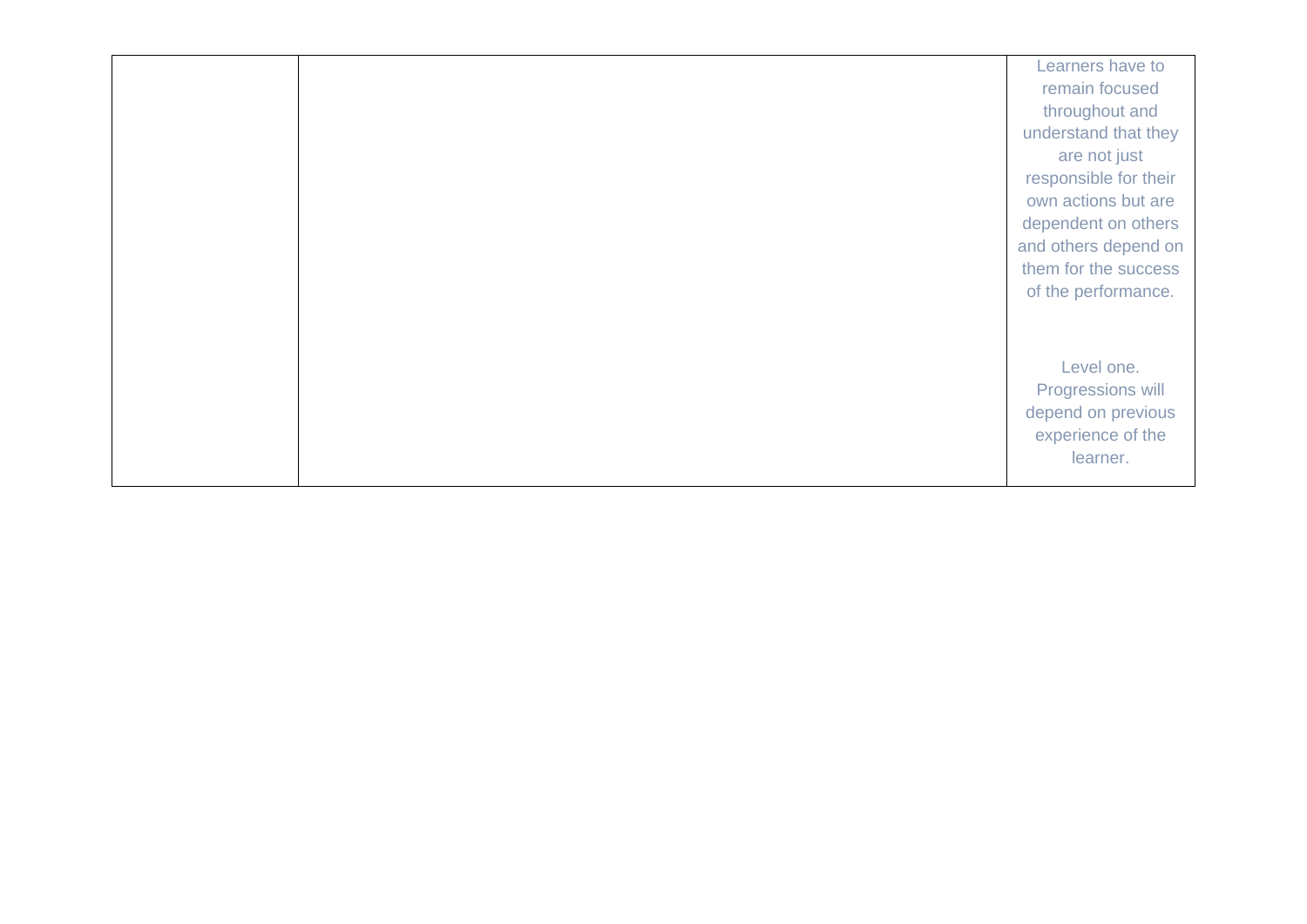| <b>SALs and EF</b><br>skills              | Kinaesthetic Awareness - Early and First levels<br>Developing the ability to manage the body as it moves in space.                                                                                          | Key scaffolding<br>practices                                         |
|-------------------------------------------|-------------------------------------------------------------------------------------------------------------------------------------------------------------------------------------------------------------|----------------------------------------------------------------------|
|                                           | Begin with free running making individual use of the space, and not running in a circle.                                                                                                                    | Movement and<br>Thinking                                             |
|                                           | Experiment with;<br>Running on the heels.<br>$\bullet$                                                                                                                                                      | Aeroplanes and<br><b>Helicopters</b>                                 |
|                                           | With running on the tip-toes.<br>$\bullet$<br>With running on the outside edges or the inside edges of the feet.<br>$\bullet$                                                                               | <b>Running Opposites</b>                                             |
|                                           | Experiment with running on different parts of the feet, on different feet, at the same time (e.g.<br>the heels of the right foot and the toes of the left foot).                                            | Key teaching<br>points                                               |
| Focus of attention<br>Balance and control | Experiment with exaggerated walking actions;<br>A pronounced heel to toe action.<br>A pronounced toe to heel action.<br>$\bullet$<br>A combination of both on different feet at the same time.<br>$\bullet$ | Key teaching points<br>include; making sure<br>the children learn to |
|                                           | Begin with free running, or skipping, making individual use of the space, and not running in a<br>circle. Experiment with;                                                                                  | start and stop when<br>told, learn how to<br>listen as they move,    |
|                                           | Making arm circles with both arms going forwards or backwards at the same time.<br>$\bullet$<br>Making circles with only one arm at a time.<br>$\bullet$                                                    | learn how be aware of<br>their body while                            |
|                                           | Experiment with arm circles while skipping only on the heels, only on the toes, with a change<br>of direction every six steps etc.                                                                          | moving.                                                              |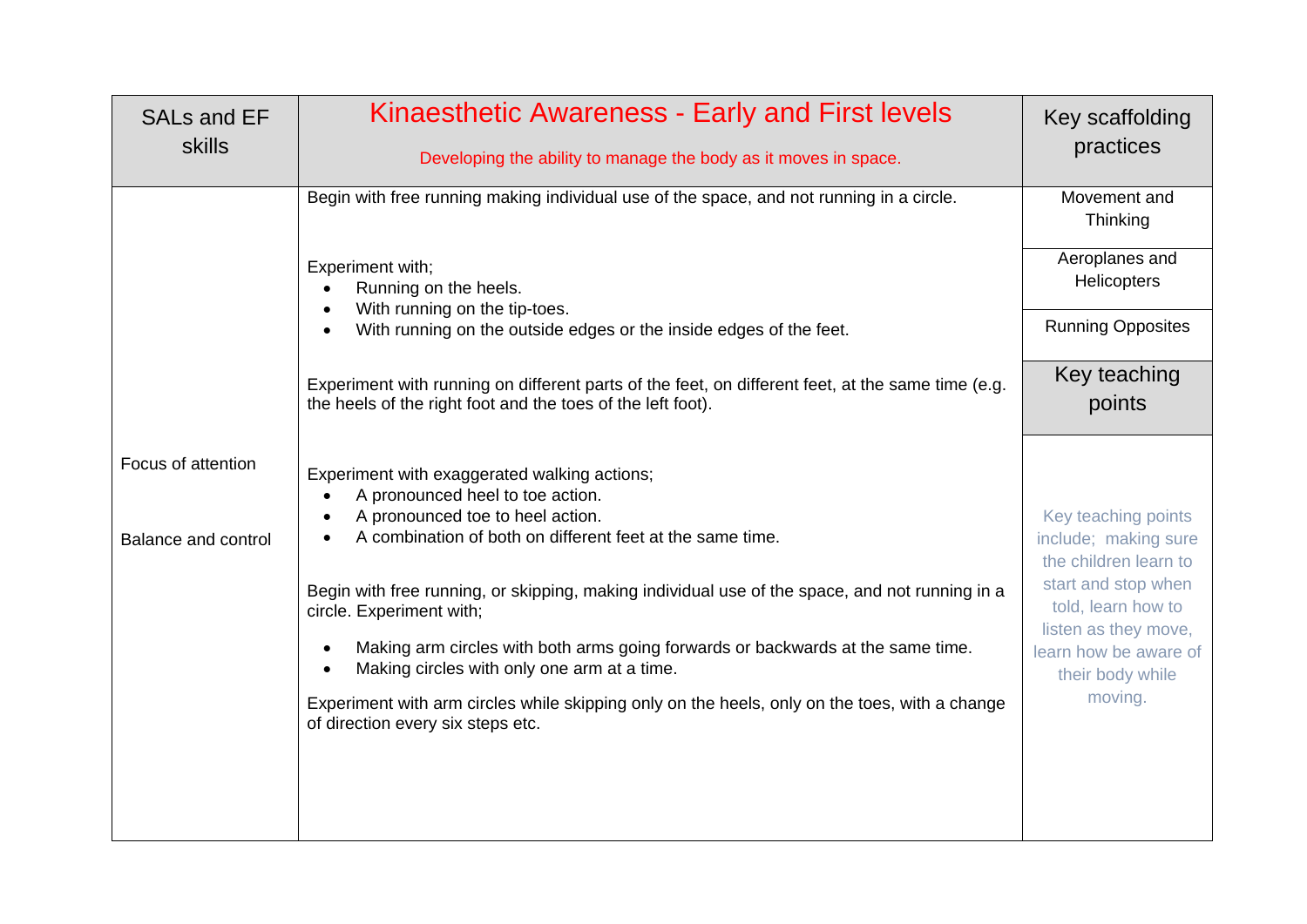| <b>SALs and EF</b><br>skills | Developing coordination - Early and First levels<br>Learning how to make different parts of the body work together.                                                                                                                                                                                                  | Key scaffolding<br>practices                                             |
|------------------------------|----------------------------------------------------------------------------------------------------------------------------------------------------------------------------------------------------------------------------------------------------------------------------------------------------------------------|--------------------------------------------------------------------------|
|                              | Begin with free running making individual use of the space, and not running in a circle.<br>Experiment with;                                                                                                                                                                                                         | Movement and<br>Thinking                                                 |
|                              | Running with noisy feet (stamping the feet).<br>Running with 'fairy touch' feet (running quietly on the toes).<br>Develop this by introducing 'marching like a soldier' with straight arms and a clear cadence;                                                                                                      | Aeroplanes and<br>Helicopters                                            |
|                              | one-two-three-four, stop and turn.                                                                                                                                                                                                                                                                                   | <b>Running Opposites</b>                                                 |
|                              | Experiment with running at different speeds;<br>Running fast.                                                                                                                                                                                                                                                        | Key teaching<br>points                                                   |
| Coordination and             | Running in slow motion.<br>Running normally.                                                                                                                                                                                                                                                                         |                                                                          |
| fluency                      | Introduce an amended version of the Clap-clap pattern;<br>Clap both hands together.                                                                                                                                                                                                                                  | Key teaching points<br>include; helping the                              |
| Balance and control          | Clap two hands with a partner.<br>Clap both hands together.                                                                                                                                                                                                                                                          | children learn to start<br>and stop when told,<br>learn how to listen as |
|                              | Develop this further by adding a double clap in rhythm with the sequence;<br>Clap both hand together.<br>$\bullet$<br>Clap two hands with a partner.<br>Clap both hand together.<br>$\bullet$<br>Clap both hands together twice quickly.<br>$\bullet$<br>Clap two hands with a partner.<br>Clap both hands together. | they move, learn how<br>be aware of their body<br>while moving           |
|                              | Introduce Tennis ball juggling pattern one.                                                                                                                                                                                                                                                                          |                                                                          |
|                              | Develop into Clap-clap-stamp exercise.                                                                                                                                                                                                                                                                               |                                                                          |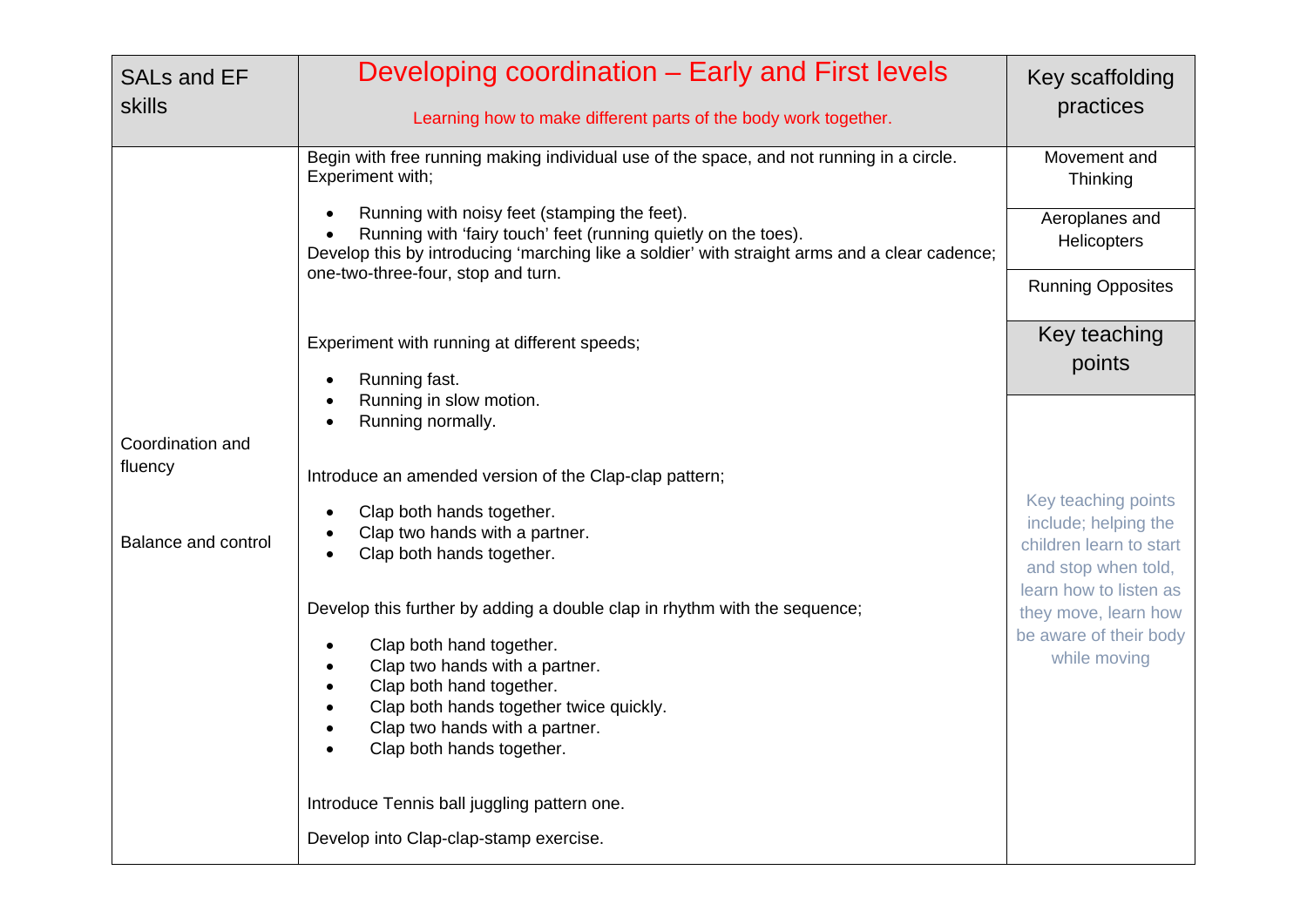| SALs and EF<br><b>skills</b> | Moving and Thinking – Early and First levels<br>Develop the ability to move and think at the same time.                                                                                                                                                                                                         | Key scaffolding<br>practices                                                                                                                                        |
|------------------------------|-----------------------------------------------------------------------------------------------------------------------------------------------------------------------------------------------------------------------------------------------------------------------------------------------------------------|---------------------------------------------------------------------------------------------------------------------------------------------------------------------|
|                              | Begin with running - the Learners will probably run in a circle, so introduce an element of<br>thinking by conditioning the running. The learner must make their own pattern when using<br>the space, and not run in a circle.                                                                                  | Movement and<br>Thinking                                                                                                                                            |
|                              |                                                                                                                                                                                                                                                                                                                 | Aeroplanes and<br>Helicopters                                                                                                                                       |
|                              | Then exaggerate the use of movement and space by introducing different postures (e.g.<br>Aeroplanes & Helicopters) - aeroplanes move from place to place (the learners move with<br>their arms out like wings), while helicopters hover (the learners spin in a space with their                                | The 1-2-3 Hop<br>Sequence                                                                                                                                           |
| Cue recognition              | arms out).                                                                                                                                                                                                                                                                                                      | Key teaching<br>points                                                                                                                                              |
| Partnerships working         | Then support the development of kinaesthetic awareness by running on different parts of<br>the feet, and combining different movements, like running on the heel of the right foot and<br>the toes of the left foot. Then add variety of movement (skip, hop, jump etc.) while still not<br>moving in a circle. |                                                                                                                                                                     |
| Moving in balance            | Then introduce the idea of making a sequence - for instance, run for 10 steps and then<br>change direction, or hop for six steps then jump. Part of the emphasis of this aspect of the<br>work is to encourage the learners to start and stop at the right times.                                               | Key teaching points<br>include; making sure<br>the children learn to<br>start and stop when<br>told, learn how to<br>listen as they move,<br>learn how to work with |
|                              | Then introduce moving with a partner, perhaps matching same-same footwork.                                                                                                                                                                                                                                      | a partner                                                                                                                                                           |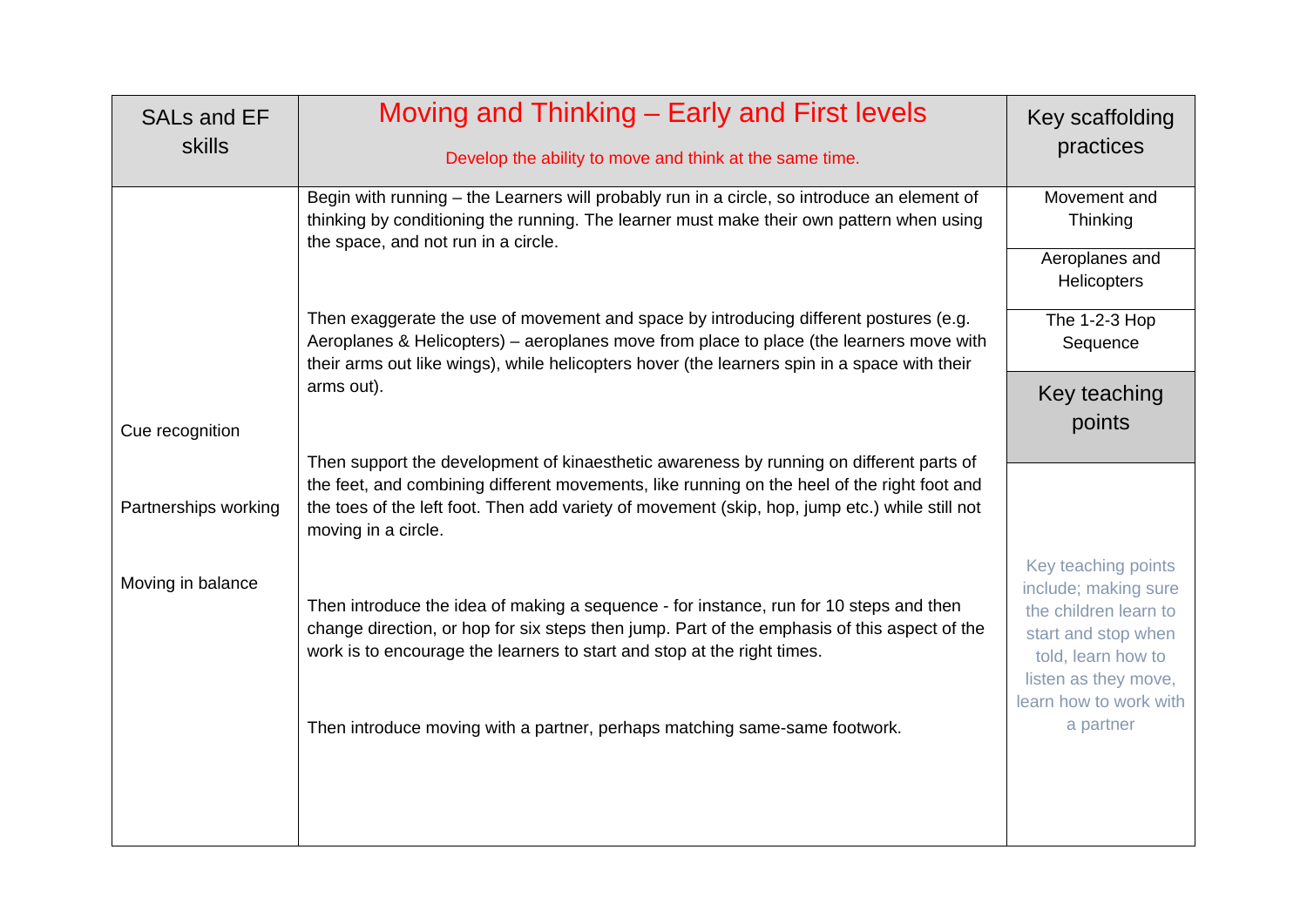| <b>SALs and EF</b><br><b>skills</b> | Working with a Partner – Early and First levels<br>Learning how to work and cooperate with others.                                                   | Key scaffolding<br>practices                                                                                                                                                 |
|-------------------------------------|------------------------------------------------------------------------------------------------------------------------------------------------------|------------------------------------------------------------------------------------------------------------------------------------------------------------------------------|
|                                     | Begin with each individual learner demonstrating an established sequence of movement -<br>for instance;                                              | Movement and<br>Thinking                                                                                                                                                     |
|                                     | $1-2-3$ hop<br>$1-2-3$ hop<br>1-2-3 bounce-bounce                                                                                                    | Aeroplanes and<br>Helicopters                                                                                                                                                |
| Balance and control                 | Then do the sequence with a partner - matching same-same footwork, same rhythms etc.                                                                 | The 1-2-3 Hop<br>Sequence                                                                                                                                                    |
| Coordination and<br>fluency         | Then do the sequence with a partner and a change of direction at the 'bounce-bounce'<br>phase.                                                       | <b>Making Movement</b><br>Sequences with the<br>Number 4                                                                                                                     |
| Sequential thinking                 | Then do the sequence with some variety in the walking section $-$ e.g. use long or short<br>steps, use diagonal steps, use high knee lift steps etc. | Key teaching<br>points                                                                                                                                                       |
| Working memory                      | Then encourage the learners to develop their own sequence - they choose the type of<br>movements involved.                                           | Key teaching points                                                                                                                                                          |
| Partnerships working                |                                                                                                                                                      | include; making sure<br>the children learn to<br>start and stop when<br>told, learn how to<br>listen as they move,<br>learn how to<br>communicate and<br>work with a partner |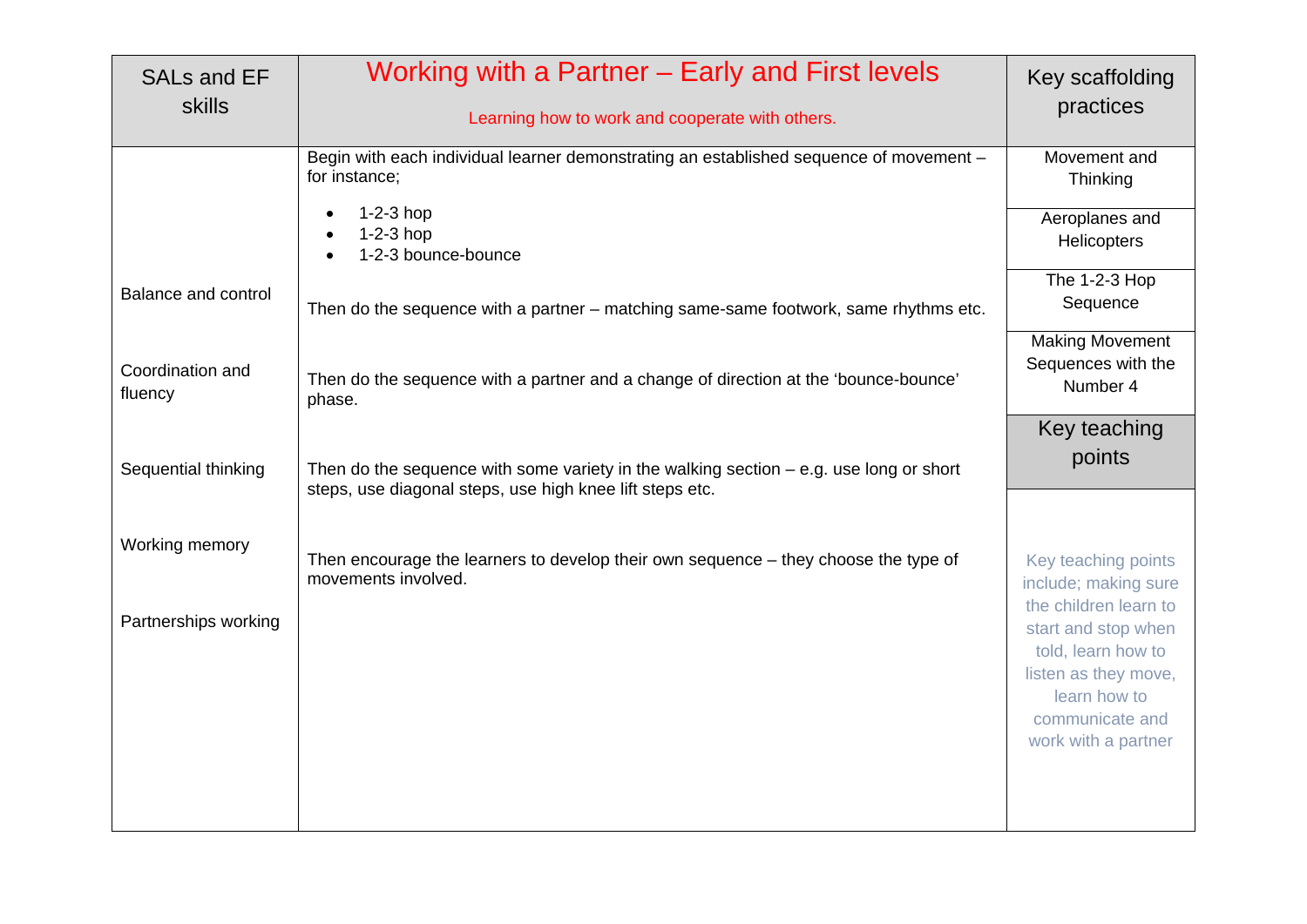| <b>SALs and EF</b><br>skills | Developing rhythm – Early and First levels<br>Learning to move with rhythm                                                                    | Key scaffolding<br>practices                                                                                                                                   |
|------------------------------|-----------------------------------------------------------------------------------------------------------------------------------------------|----------------------------------------------------------------------------------------------------------------------------------------------------------------|
|                              | Begin with free running making individual use of the space, and not running in a circle.                                                      | Movement and<br>Thinking                                                                                                                                       |
| Coordination and<br>fluency  | Introduce a specific number – like the number four – and develop a different movement for<br>each set of four e.g.<br>four steps<br>$\bullet$ | <b>Making Movement</b><br>Sequences with the<br>Number 4                                                                                                       |
| <b>Balance and control</b>   | four hops<br>four skips<br>four jumps                                                                                                         | The Clap-Clap Pattern                                                                                                                                          |
|                              | four sidesteps etc.                                                                                                                           | Clap-Clap - Stamp                                                                                                                                              |
| Focus of attention           | Develop the movement patterns to make a sequence of fours so there would be four<br>movements in a set, and four sets in a sequence.          | Key teaching<br>points                                                                                                                                         |
| Moving and thinking          | Make the sequence of four times four with a partner, matching same-same footwork, and<br>experimenting with directions of travel etc.         | Key teaching points<br>include; making sure<br>the children learn to                                                                                           |
| Listening                    |                                                                                                                                               | start and stop when<br>required, learn how to<br>count as they move,<br>learn how to move in<br>rhythm, learn how to<br>communicate and<br>work with a partner |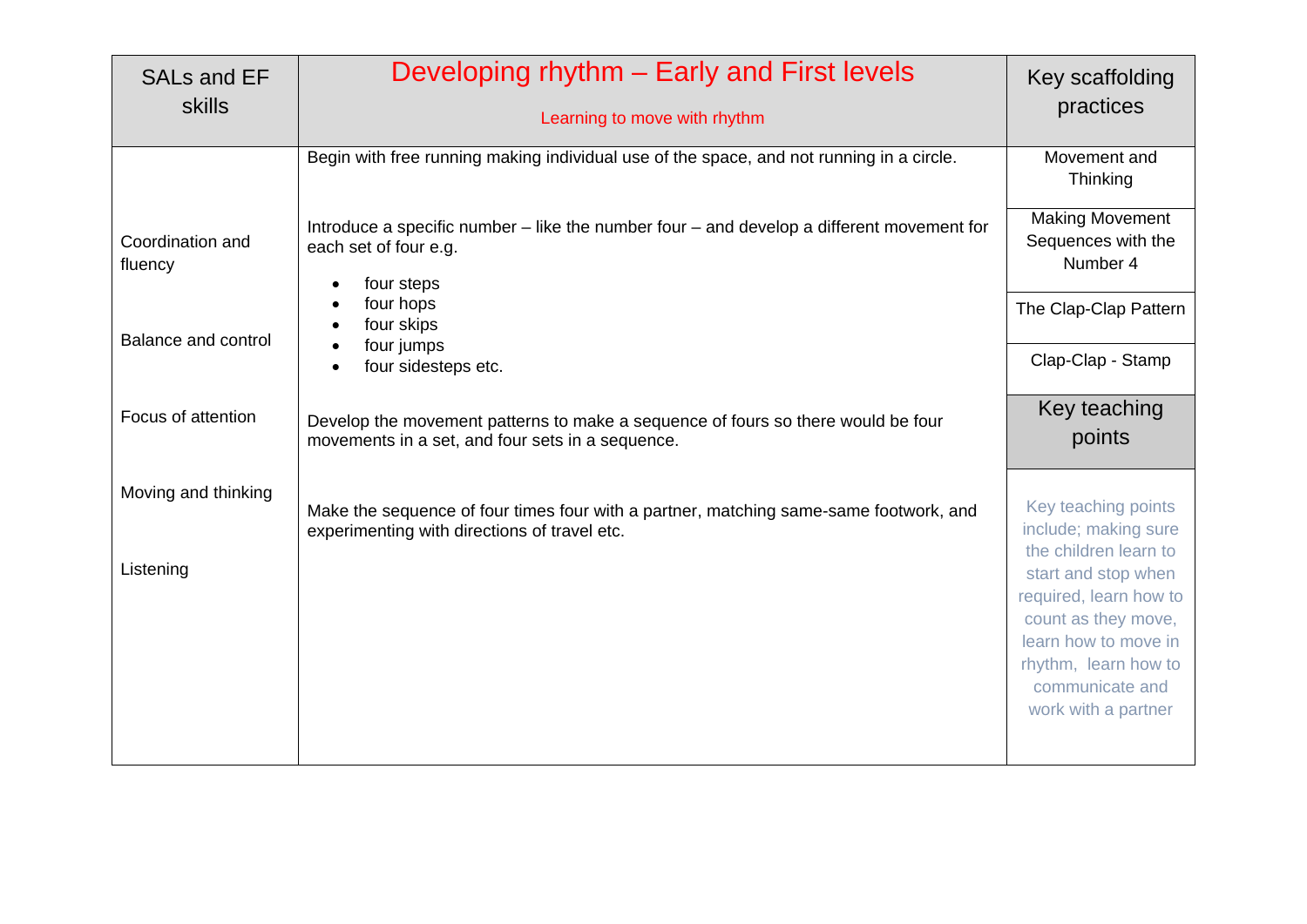| <b>SALs and EF</b><br><b>skills</b> | <b>Volleyball – Level Two and Level Three</b><br>Introducing ball control and the three touch sequence.                                                                                                                                                                                                                                                                                                 | Key scaffolding<br>practices                                                                   |
|-------------------------------------|---------------------------------------------------------------------------------------------------------------------------------------------------------------------------------------------------------------------------------------------------------------------------------------------------------------------------------------------------------------------------------------------------------|------------------------------------------------------------------------------------------------|
|                                     | Introducing the basic volley pass<br>Feeder with back to the net says 'go' - their partner responds by skipping                                                                                                                                                                                                                                                                                         | Movement and<br>Thinking                                                                       |
|                                     | backwards.<br>Feeder slaps the ball to signal that the partner should now walk forward.<br>Feeder then feeds the ball for their partner to pass back to them.                                                                                                                                                                                                                                           | Square-Cross<br>Sequence                                                                       |
| Cue recognition                     | The feed must be like a soft rainbow.<br>The feed must be delivered with both hands under the ball.<br>The passer must continue to skip back and walk forward.                                                                                                                                                                                                                                          | Eyes Open-Closed<br>Catch                                                                      |
| Coordination and                    | The rhythm of the walk forward must not be broken, even if the feed is not correctly<br>$\bullet$<br>positioned. In that instance the passer continues to walk forward and it is the feeder<br>who must retrieve the ball.                                                                                                                                                                              | <b>Ball Exchange</b>                                                                           |
| fluency                             | The pass must be made while moving on the right foot.<br>The pass must have a 'peak' above the feeders head.                                                                                                                                                                                                                                                                                            | High Ball-Low Ball                                                                             |
| Rhythm and timing                   | Developing the three-touch volleyball sequence.                                                                                                                                                                                                                                                                                                                                                         | Key teaching<br>points                                                                         |
| Postural control                    | Feeder with back to the net says 'go' their partner responds by skipping backwards.<br>Feeder slaps the ball to signal that their partner should now walk forward.<br>Feeder feeds the ball for their partner to pass.<br>Feeder then takes a 'giant step' to the left to be ready to pass the returning ball.<br>$\bullet$<br>The person walking forward passes the ball then sidesteps to their left. | Key teaching points<br>include; making sure<br>the learners feed the<br>ball carefully to each |
| Partnerships working                | The feeder, after they have taken their 'giant step' passes the ball forward.<br>Their partner jumps and catches the 'set' ball, after their sidestep.                                                                                                                                                                                                                                                  | other, making sure<br>that the learners<br>understand the                                      |
| Sequential thinking                 | Further progressions.                                                                                                                                                                                                                                                                                                                                                                                   | sequence of events -<br>the learners must                                                      |
|                                     | Have the learners work in threes.                                                                                                                                                                                                                                                                                                                                                                       | constantly as                                                                                  |
|                                     | A feeder on one side of the net, and a pair to make the three touch sequence on the other<br>side.                                                                                                                                                                                                                                                                                                      | themselves the<br>'what's next?'<br>question.                                                  |
|                                     | In the working pair one person is in front, and the other stands behind with their left hand<br>on the front person's right shoulder.                                                                                                                                                                                                                                                                   |                                                                                                |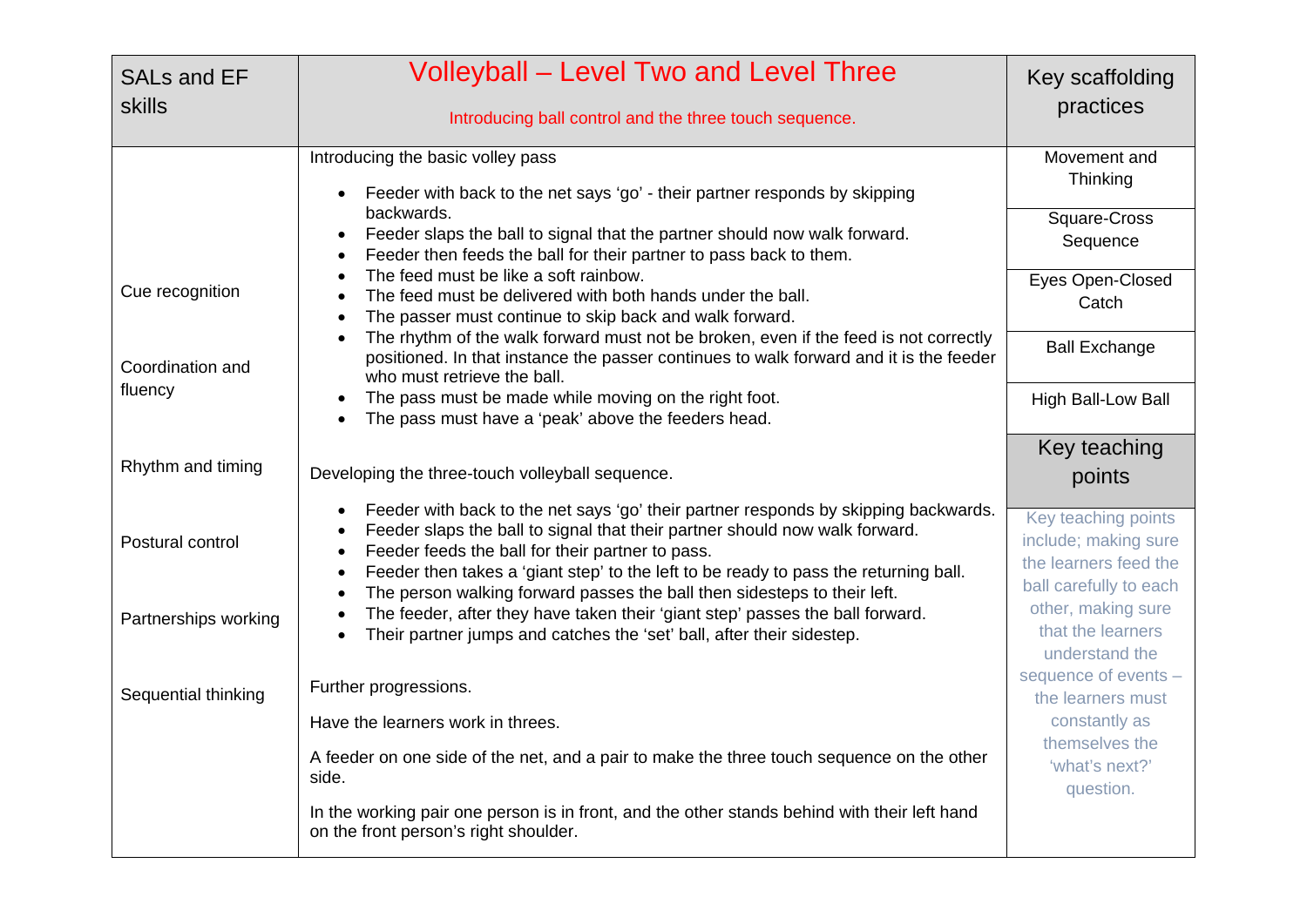| The sequence of "go," then slap the ball is repeated, as the front person prepares to make<br>the first pass, the back person moves forward to be available to make the second pass.                                      |  |
|---------------------------------------------------------------------------------------------------------------------------------------------------------------------------------------------------------------------------|--|
| The front person passes the ball then sidesteps, the second person (the setter) makes the<br>second play, and the front person then passes the ball over the net and back to the feeder,<br>thus completing the sequence. |  |
| This is progressed by having two pairs (one on each side of the net) making the sequence<br>$-$ which makes a bridge for the practice to become a two $V$ two game.                                                       |  |
|                                                                                                                                                                                                                           |  |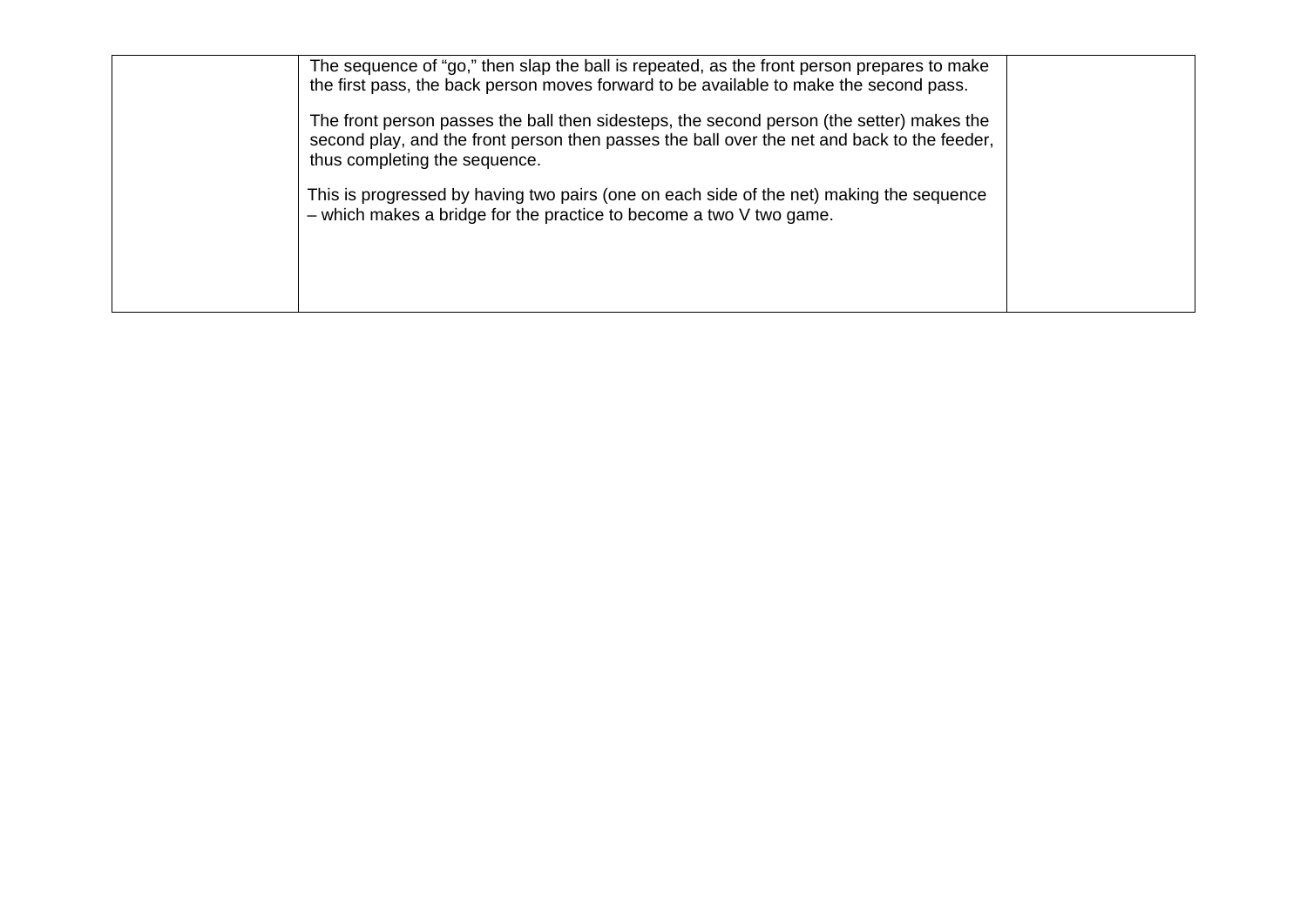| <b>SALs and EF</b><br><b>skills</b> | <b>Netball – Second and Third levels</b><br>Developing ball control and decision making.                                                                                                                                                                                                                                                                                                                                                                                                                                                                                                             | Key scaffolding<br>practices                                                            |
|-------------------------------------|------------------------------------------------------------------------------------------------------------------------------------------------------------------------------------------------------------------------------------------------------------------------------------------------------------------------------------------------------------------------------------------------------------------------------------------------------------------------------------------------------------------------------------------------------------------------------------------------------|-----------------------------------------------------------------------------------------|
|                                     | <b>Ball juggling;</b><br>Learners jog randomly about the gym juggling a netball ball from hand to hand in front of<br>their body. After five touches they circulate the ball around their body and repeat.                                                                                                                                                                                                                                                                                                                                                                                           | Movement and<br>Thinking                                                                |
| Cue recognition                     | Learners jog randomly about the gym while juggling the ball in one hand and touch-tap the<br>fingers of the other hand. When the touch-tap sequence is complete they rotate the ball                                                                                                                                                                                                                                                                                                                                                                                                                 | <b>Touch-Tap Fingers</b>                                                                |
| Decision making                     | around their body and then repeat the sequence with the other hand.                                                                                                                                                                                                                                                                                                                                                                                                                                                                                                                                  | 2 -2 Foot Pattern                                                                       |
|                                     |                                                                                                                                                                                                                                                                                                                                                                                                                                                                                                                                                                                                      | Key teaching                                                                            |
| Rhythm and timing                   | Move and pass;<br>After the learners have completed the touch-tap sequence with each hand, they make a<br>one foot to two feet jump stop, and exchange netballs with another player who is at the                                                                                                                                                                                                                                                                                                                                                                                                    | points                                                                                  |
| Focus and<br>concentration          | same stage as them.<br>The learners are organised in groups of three with one netball per group. One player is<br>designated as the floating player with the other two designated as the ball carriers. The 'ball<br>carrier player' completes the touch-tap sequence once, then makes a jump stop and<br>passes the ball to either the other ball carrier or the floating player. If the pass has been<br>made to the other ball carrier that player makes an immediate exchange of passes with the<br>floating player. Then the sequence begins again. If the floating player receives the initial | Key teaching points<br>include; highlighting<br>cue recognition, and<br>decision making |
| Responsibility                      | pass then they pass to the other ball carrier and then the sequence starts again.                                                                                                                                                                                                                                                                                                                                                                                                                                                                                                                    | Making sure that the<br>learners understand<br>how to be pro-active                     |
|                                     | <b>Attack v Defence</b><br>Play two v two with one additional player acting as Centre for the team in possession (three<br>V two). To score the ball must be received in a designated area. The team in possession<br>must make five successive passes before shooting with two of those passes being<br>exchanges involving the centre.                                                                                                                                                                                                                                                             | in their decision<br>making.                                                            |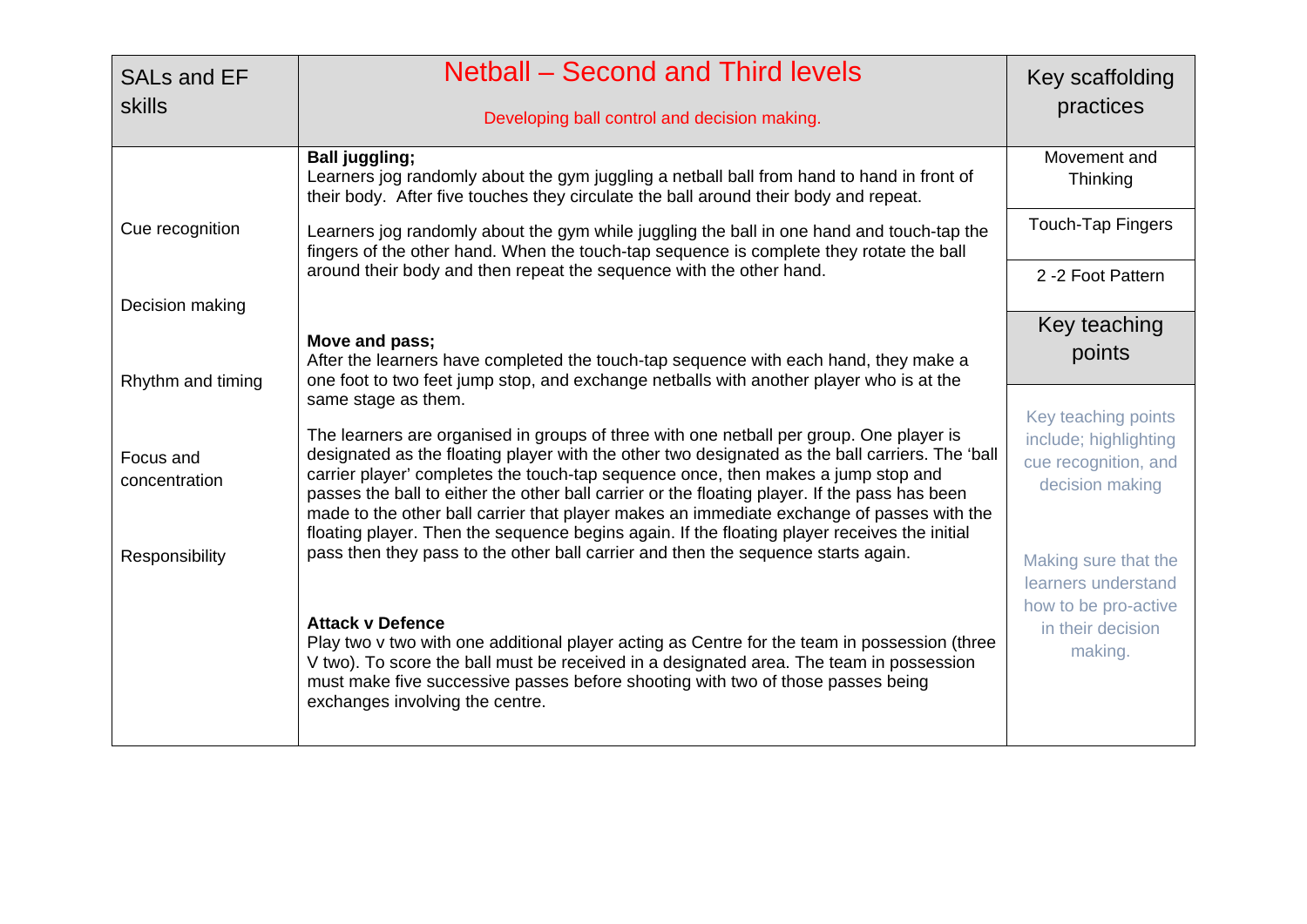| <b>SALs and EF</b><br><b>skills</b> | <b>Badminton - Second and Third Levels</b><br>Developing control of footwork and positioning.                                                                                                          | Key scaffolding<br>practices                                   |
|-------------------------------------|--------------------------------------------------------------------------------------------------------------------------------------------------------------------------------------------------------|----------------------------------------------------------------|
|                                     | Free jogging in an identified area with the participants carrying a badminton racquet.<br>Introduce a knee accent on every third step.                                                                 | Movement and<br>Thinking                                       |
|                                     | Develop this further by having the learners transfer the racquet to the hand that is opposite<br>to the knee that is being accented.                                                                   | Knee Accent on 3                                               |
|                                     | Develop this further by having the learners create a sequence with the knee accents and<br>racquet exchanges to match the following;                                                                   | 2 -2 Foot Pattern                                              |
|                                     | Hold the racquet in the opposite hand to the knee accent.<br>$\bullet$<br>Hold the racquet in the opposite hand to the knee accent.<br>$\bullet$                                                       | Count 5 Jumping<br>Pattern                                     |
| Cue recognition                     | Hold the racquet in the same hand as the knee accent.                                                                                                                                                  | Key teaching<br>points                                         |
|                                     | Developing coordination and decision making.<br>Learners stand on the court base line holding a racquet. They make a series of actions                                                                 | emphasising                                                    |
| Decision making                     | while going forward;                                                                                                                                                                                   | Key teaching points<br>include; highlighting                   |
| Rhythm and timing                   | Jump and land on two feet.<br>$\bullet$<br>Jump and land on two feet.<br>$\bullet$<br>Jump onto left foot.<br>$\bullet$<br>Jump and land on two feet.<br>$\bullet$<br>Jump and land on the right foot. | cue recognition,<br>decision making and<br>positioning.        |
|                                     | Hop.<br>Step to the left foot.<br>$\bullet$<br>Jump to two feet.                                                                                                                                       | Making sure that the<br>learners understand<br>the sequence of |
|                                     | The sequence is; two-two-left-two-right-right-left-two.                                                                                                                                                | events - the learners<br>must constantly ask<br>themselves the |
|                                     | Develop this further by having the learners hold the racquet in two hands when the jump is<br>to two feet, then the hand opposite to the foot when the jump or step or hop is on one foot.             | 'what's next?'                                                 |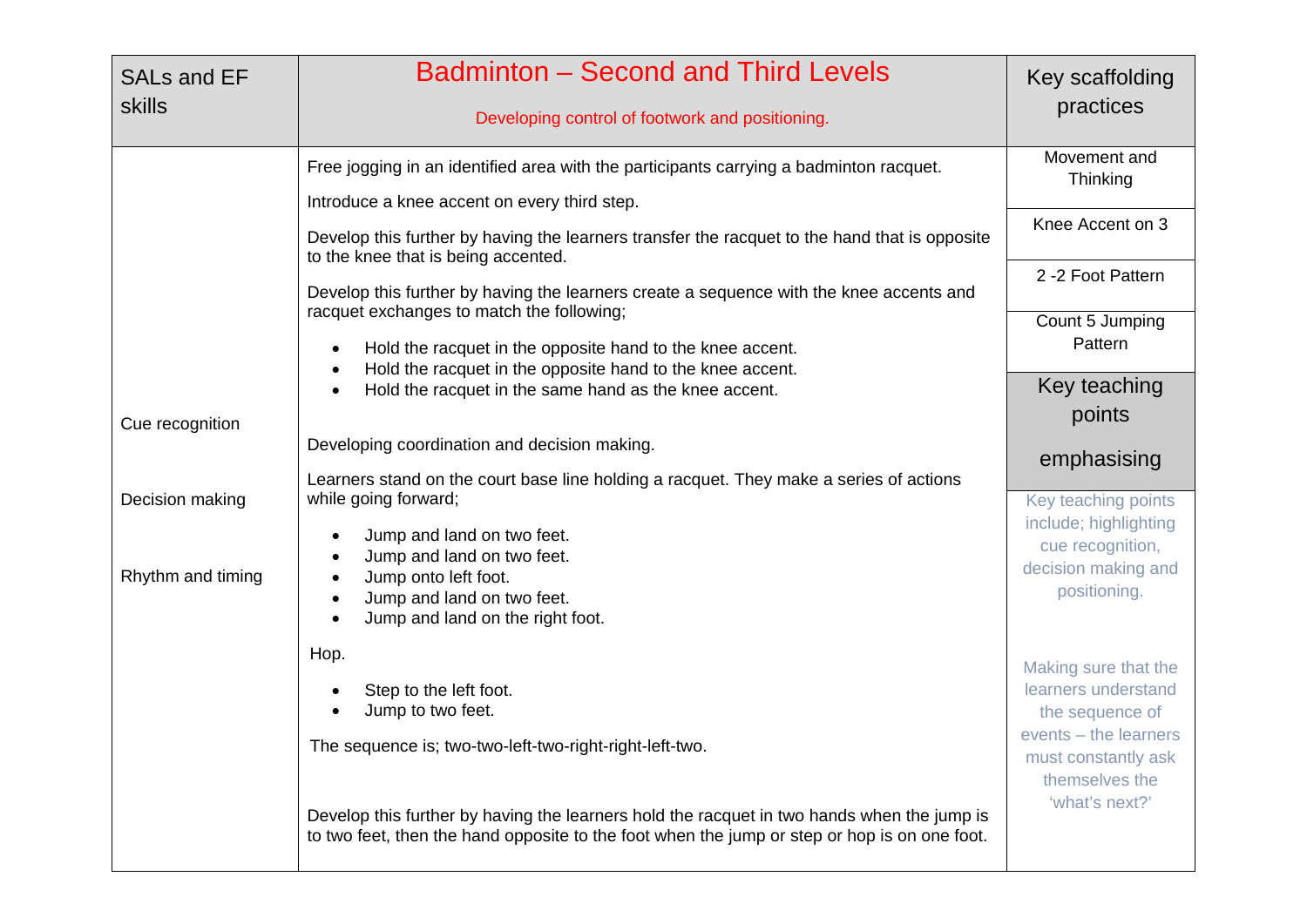| Cue recognition, timing and decision making.                                                                                                                                                                                                                       |
|--------------------------------------------------------------------------------------------------------------------------------------------------------------------------------------------------------------------------------------------------------------------|
| Two learners face each other, on court, and further back from the net than the service line.                                                                                                                                                                       |
| The learners engage in a rally, where the shuttle does not travel beyond the service line.                                                                                                                                                                         |
| The learners step towards the net to play their shot, and then step back beyond the service<br>line to recover.                                                                                                                                                    |
| Introduce a specific foot pattern that the learners must deliver after they have recovered<br>their court position - the foot pattern could be;                                                                                                                    |
| Two feet jump to two feet $-$ to right foot, to two feet<br>$\bullet$                                                                                                                                                                                              |
| Develop this further by alternating the single foot from right to left.                                                                                                                                                                                            |
| Develop this further by introducing a second shuttle, so there are two shuttles in the rally.<br>At this stage the footwork pattern should be ignored, but the players should continue to<br>stress the movement forward to play, and back immediately afterwards. |
|                                                                                                                                                                                                                                                                    |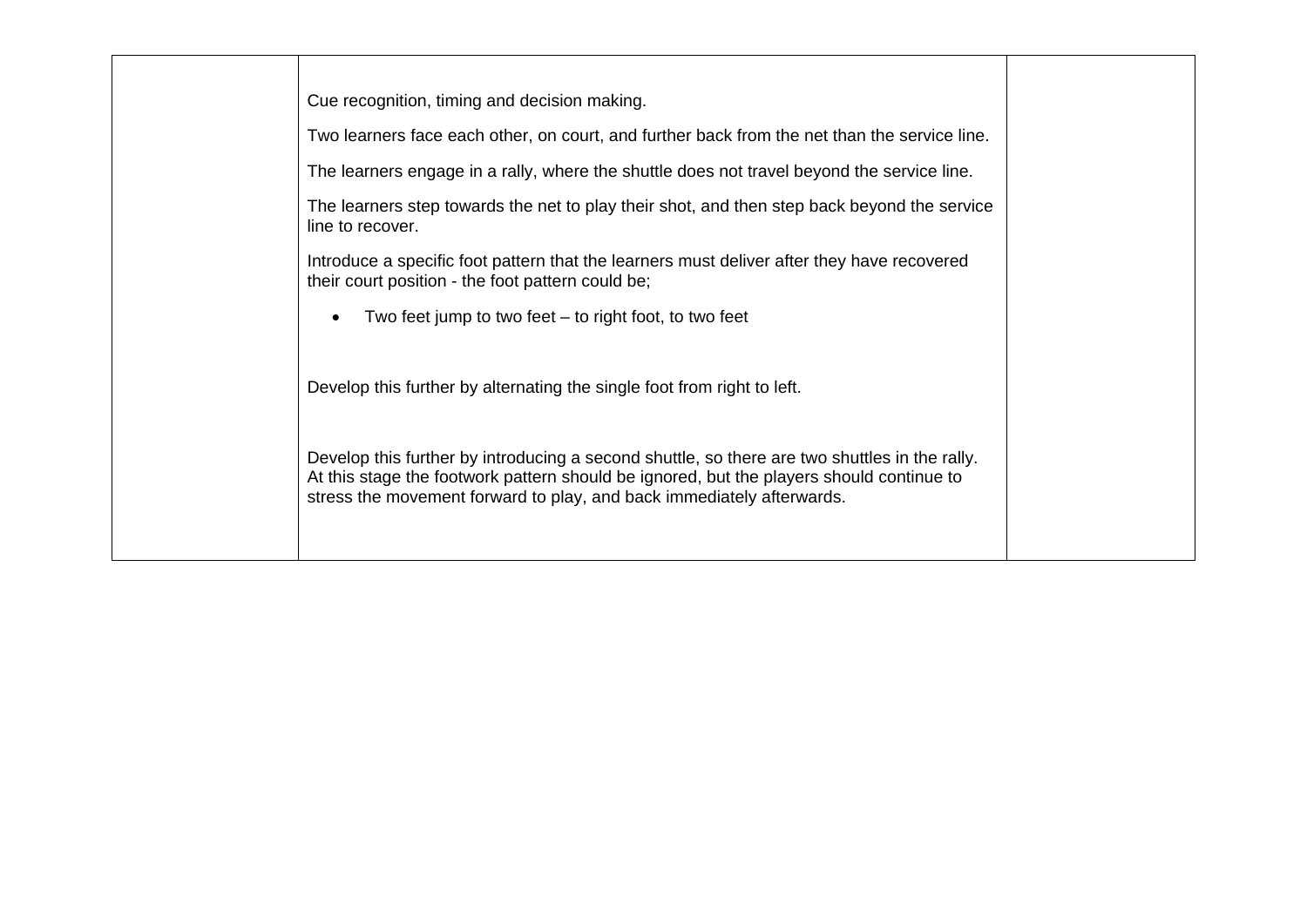| <b>SALs and EF</b><br>skills | <b>Basketball – Third and Fourth Levels</b><br>Developing ball control and decision making                                                                                                                                          | Key scaffolding<br>practices                                                                     |
|------------------------------|-------------------------------------------------------------------------------------------------------------------------------------------------------------------------------------------------------------------------------------|--------------------------------------------------------------------------------------------------|
|                              | <b>Ball Juggling:</b><br>The learners jog freely about the gym carrying a basketball, and circulating it around their<br>body.                                                                                                      | Movement and<br>thinking                                                                         |
|                              | Introduce 'flicking' the ball from behind the body, over the head to catch it in front of the body.                                                                                                                                 | <b>Misdirection signals</b>                                                                      |
|                              | Develop this to have the learners running side by side in pairs - matching 'same-same'<br>footwork' and flicking the ball over the head every seven steps.                                                                          | Knee accent on 3                                                                                 |
|                              | Develop this so that flicked ball travels from player one to player two and vice versa.                                                                                                                                             | Key teaching                                                                                     |
| Cue recognition              | Develop this further so the players have to complete a series of claps while their basketballs<br>are in mid-air (clapping sequence; clap hands together twice - clap hands with their partner -<br>clap hands together and catch). | points<br>emphasising                                                                            |
| Decision making              | Move and pass:<br>Two learners stand facing each other with each holding a basketball.                                                                                                                                              |                                                                                                  |
| Partnership working          | Learner one takes the lead and makes a series of movements – forwards -backwards – left<br>right – and also varies the actions – run – skip – sidestep etc. Learner two mirrors the<br>sequence of actions.                         | Key teaching points<br>include; highlighting<br>cue recognition, and<br>decision making.         |
| Sequential thinking          | While this is happening the learners pass their basketballs to each other with one ball being<br>passed 'low' (a bounce pass) and one ball being passed 'high' (a chest pass).                                                      |                                                                                                  |
|                              | Develop this further by having the learners dribble the ball while they are moving and only<br>exchange their basketballs at an agreed signal (e.g. every ten steps).                                                               | Making sure that the<br>learners understand<br>how to be pro-active in<br>their decision making. |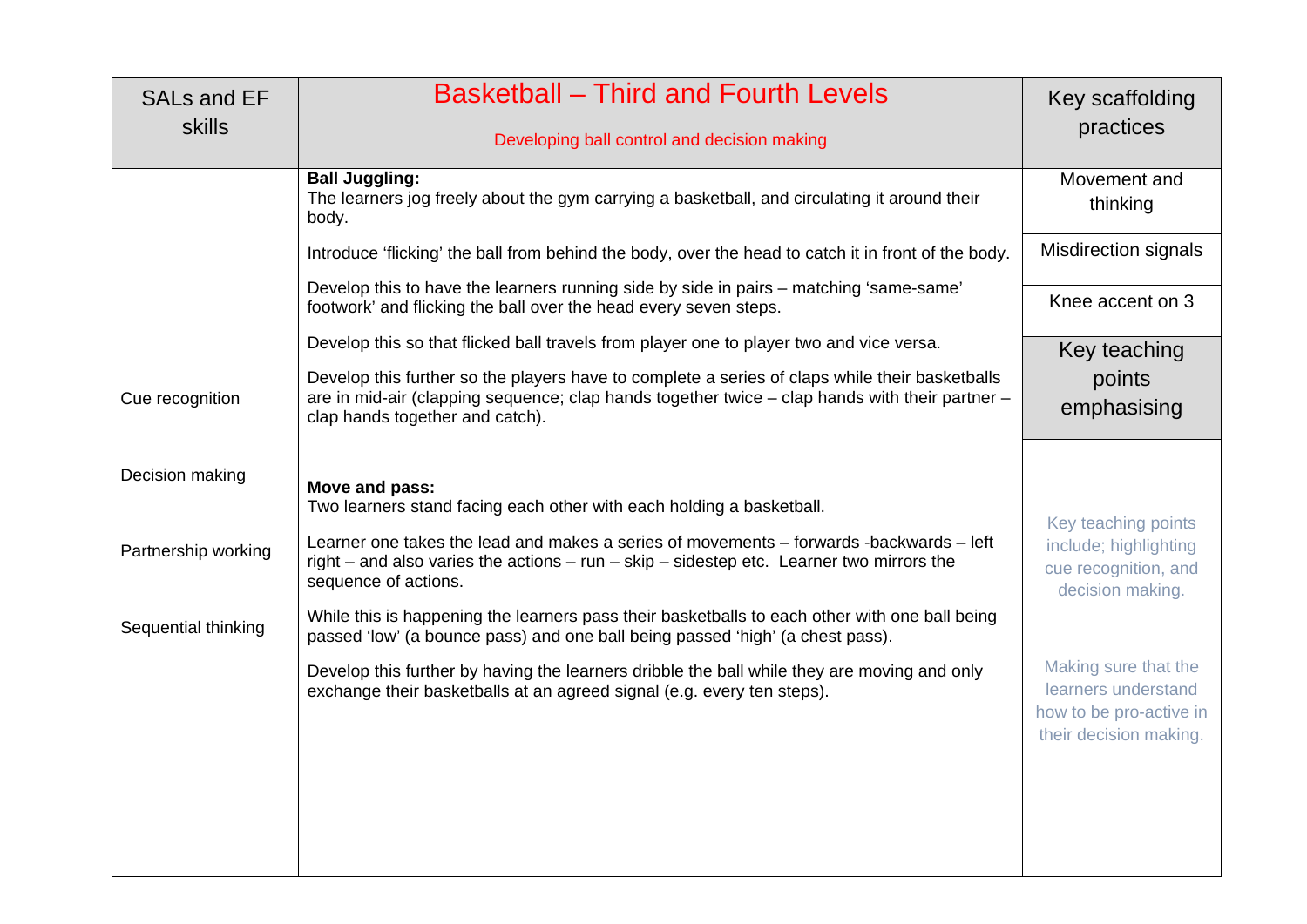| <b>Attack v Defence:</b><br>Play two v two with one 'floating' player.<br>The game has a condition that the player can only have the ball in their hands for a maximum<br>of three seconds.<br>A point is scored by the ball being caught by a player in a designated area.<br>The second condition would be that the player with the ball only dribble when moving in a<br>forward direction.<br>The emphasis of the game is to recognise the game cues that appear, and be 'pro-active' in |  |
|----------------------------------------------------------------------------------------------------------------------------------------------------------------------------------------------------------------------------------------------------------------------------------------------------------------------------------------------------------------------------------------------------------------------------------------------------------------------------------------------|--|
| decision making – make the decision about what to do next before the ball arrives.<br>The floating player always plays with the side in possession.                                                                                                                                                                                                                                                                                                                                          |  |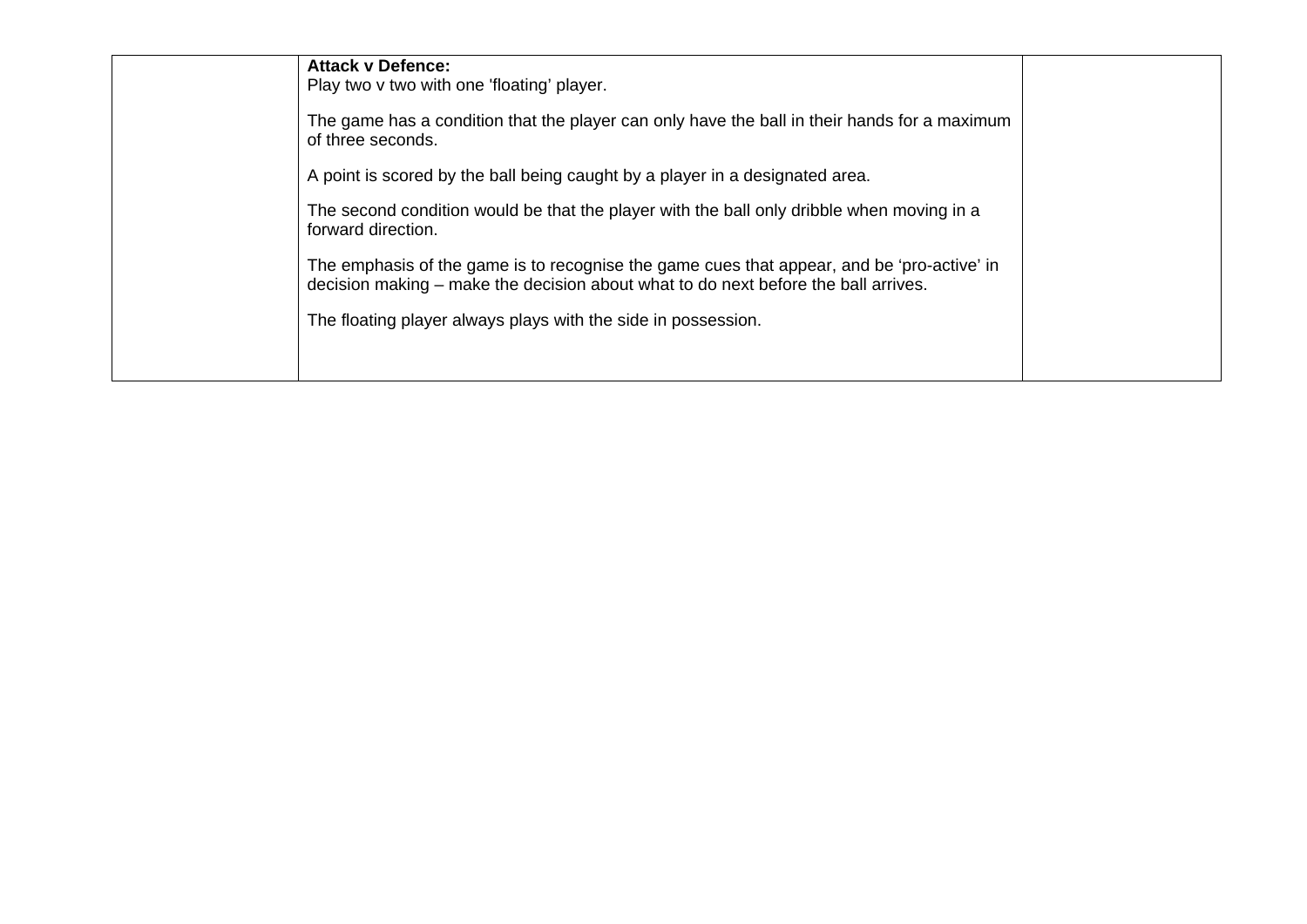| <b>SALs and EF</b><br><b>skills</b> | Football – Third and Fourth Levels<br>Developing ball control and decision making.                                                                                                                          | Key<br>scaffolding<br>practices                         |
|-------------------------------------|-------------------------------------------------------------------------------------------------------------------------------------------------------------------------------------------------------------|---------------------------------------------------------|
|                                     | <b>Ball juggling:</b><br>Free jogging in an identified area (like the 18 yard box)                                                                                                                          | Movement and<br>Thinking                                |
|                                     | Introduce a knee accent on every third step.                                                                                                                                                                | Knee Accent on 3                                        |
|                                     | Have the players join up in pairs and continue to jog with a knee accent on three.                                                                                                                          | Square-Cross                                            |
|                                     | Give each pair of players a ball which they carry, and exchange every five steps.                                                                                                                           | Sequence while                                          |
|                                     | Introduce the idea that the players have to have both feet off the ground when they catch the<br>ball from their partner.                                                                                   | maintaining the<br>Knee Accent on 3                     |
| Cue recognition                     | Have the players complete a sequence of coordination actions when the ball is in the air, then<br>catch the ball – ensure the pair continues to move while the coordination actions are being<br>delivered. | Jumping Jacks                                           |
| Decision making                     | The coordination action sequence is;<br>Touch elbow to opposite knee<br>Touch hand to opposite heel                                                                                                         | Key teaching<br>points                                  |
| Coordination                        | Move and pass:                                                                                                                                                                                              | Key teaching                                            |
|                                     | Free jogging on an identified area (like the 18 yard box) with the players having a ball each.                                                                                                              | points include;<br>highlighting cue                     |
| Partnership working                 | The players control their movement in the space by not running in a circle, and count the<br>number of control touches they make on the football.                                                           | recognition, and<br>decision making.                    |
|                                     | When they reach five touches they have to make a sharp change of direction.                                                                                                                                 |                                                         |
|                                     | Develop this further so that on the fifth touch the players have to identify another player<br>(name them) and pass to that player.                                                                         | Making sure that<br>the learners                        |
|                                     | Develop the sequence by adding that if the player they are passing to acknowledges the<br>exchange by naming the player who is making the original pass, then the passes become a<br>one touch exchange.    | understand how to<br>be pro-active in<br>their decision |
|                                     | Develop this further to having the signal to pass back the display of a fist, or an open hand.                                                                                                              | making.                                                 |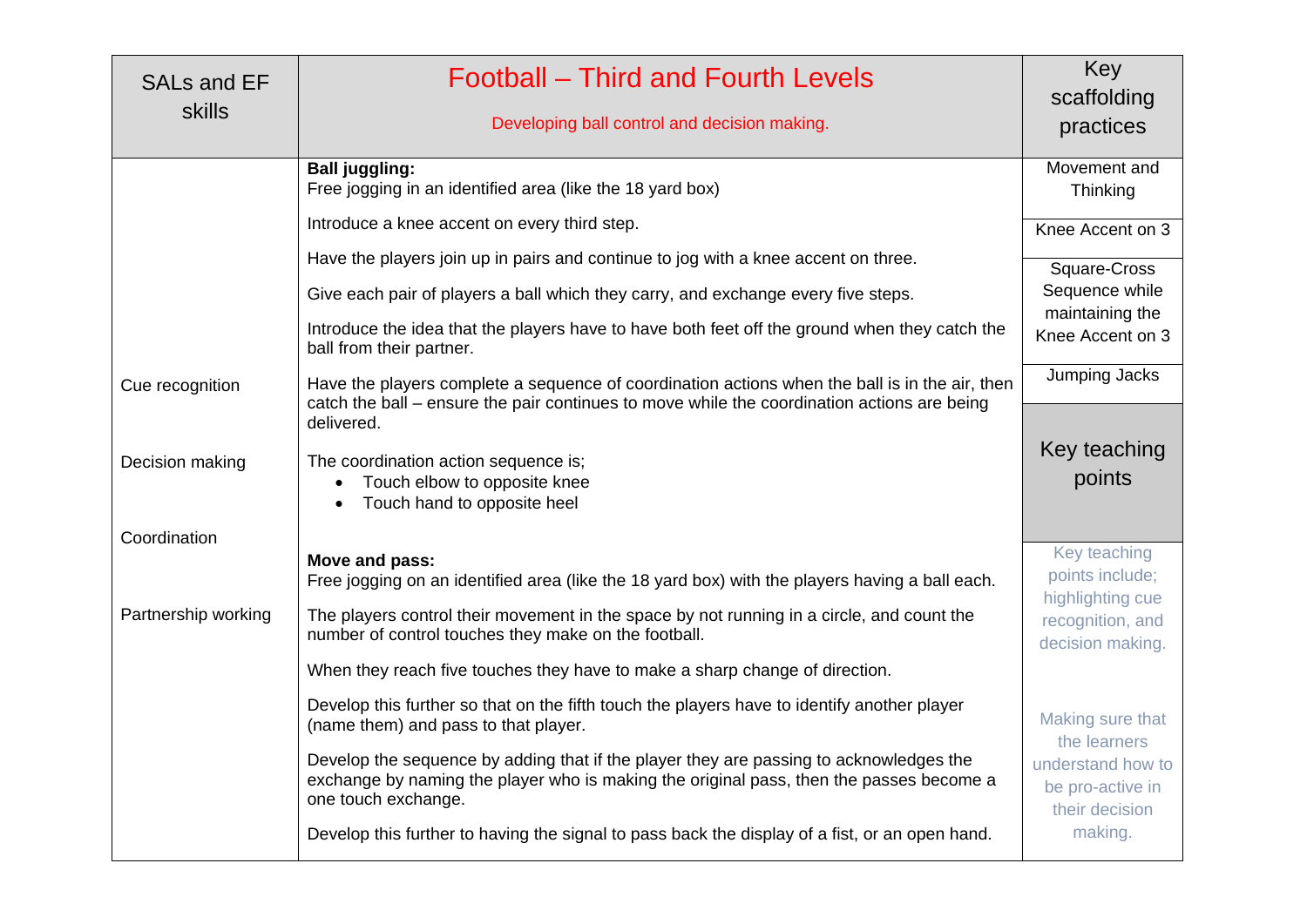#### **Multi-processing:**

Two players face each other, 6m apart, running on the spot, with a ball each.

Player one holds their football, player two has their ball on the ground.

Player one tosses his football to player two for it to be returned with a headed pass.

Meanwhile player two passes their ball along the ground to player one.

Player one returns that pass with a one touch action.

Player two must head the 'high ball' back, then control the 'low ball' return pass.

Develop the practice by adding that after player one feeds the 'high ball' to their partner, they indicate that they want the 'low ball' pass they are to receive to go to their left or right foot – this can be done with an appropriate signal.

Put the players into a game situation where they have a sequence of two touches then one touch. If the first player uses two touches to control then pass the ball, the following player has only one touch, and so on. The emphasis is on the players being 'pro-active' in their decision-making. That is deciding what to do to develop the phase of play before the ball comes to them.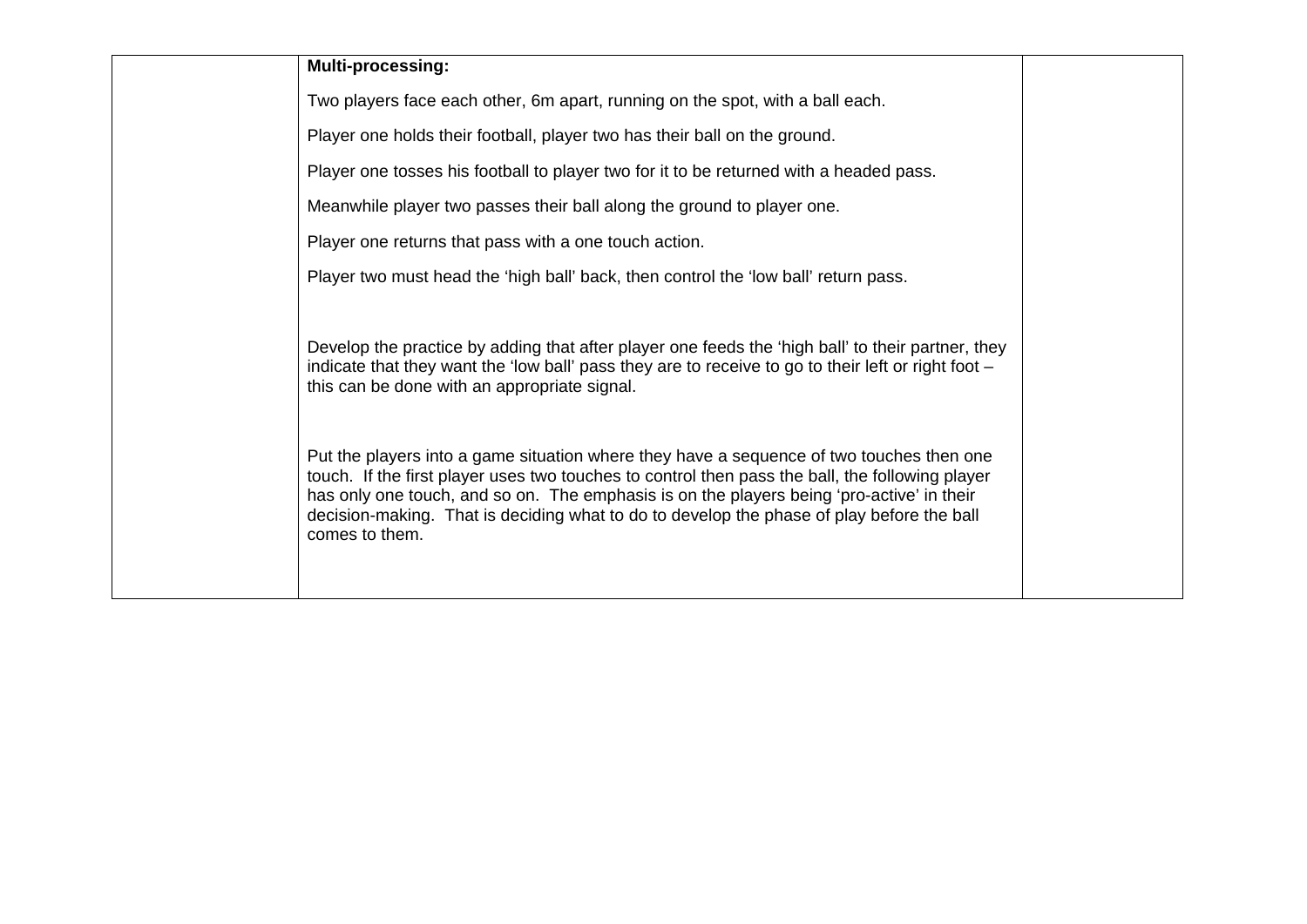| <b>SALs and EF</b> | <b>DANCE</b> – Third and Fourth Levels                                                                                                                                                                                                                                                         | Key scaffolding                                                                               |
|--------------------|------------------------------------------------------------------------------------------------------------------------------------------------------------------------------------------------------------------------------------------------------------------------------------------------|-----------------------------------------------------------------------------------------------|
| skills             | Introducing the dance sequences - Scottish                                                                                                                                                                                                                                                     | practices                                                                                     |
|                    | Introducing the basic dance sequences - Scottish                                                                                                                                                                                                                                               | Movement and<br>Thinking                                                                      |
|                    | In fours                                                                                                                                                                                                                                                                                       | Copy 4                                                                                        |
|                    | Partner stands beside                                                                                                                                                                                                                                                                          | <b>Movement Mirror</b>                                                                        |
| Cue recognition    | Opposite faces                                                                                                                                                                                                                                                                                 | <b>Misdirection Signals</b>                                                                   |
| (phrasing)         | 1. Circle four hands round using a slip step to the left<br>count eight<br>2. Circle four hands round using a slip step to the right<br>count eight<br>Face opposite and turn with the right arm (once)<br>count eight<br>Face opposite and turn with the left arm (once)<br>count eight<br>4. | Key teaching<br>points                                                                        |
| Moving in balance  | Face opposite and Dos et Dos (Fwd and back to back passing right shoulders)<br>5.<br>eight                                                                                                                                                                                                     | Key teaching points<br>Include; making sure                                                   |
| Rhythm and timing  | 6. Face partner and Dos et Dos (Fwd and back to back passing left shoulders) eight<br>Right hand wheel (four hands to the centre)<br>count eight<br>8. Left hand wheel (four hands to the centre)<br>count eight                                                                               | the learners<br>understand the count<br>of eight and the                                      |
| Decision making    | Key words are highlighted in bold                                                                                                                                                                                                                                                              | phrasing of the music.                                                                        |
|                    | Perform the basic patterns with caller (teacher)                                                                                                                                                                                                                                               | Making sure that the<br>learners have a role to<br>play in the success of<br>the performance. |
|                    | Progression: Section two.                                                                                                                                                                                                                                                                      | Learners must<br>understand the                                                               |
|                    | Pupils are asked to REVERSE the patterns                                                                                                                                                                                                                                                       | sequence of events -<br>'what's next'                                                         |
|                    | i.e. eight-seven-six-five-four-three-two-one                                                                                                                                                                                                                                                   |                                                                                               |
|                    | Starting with Left hand wheel                                                                                                                                                                                                                                                                  | Learners can work out<br>systems of how to<br>remember patterns,                              |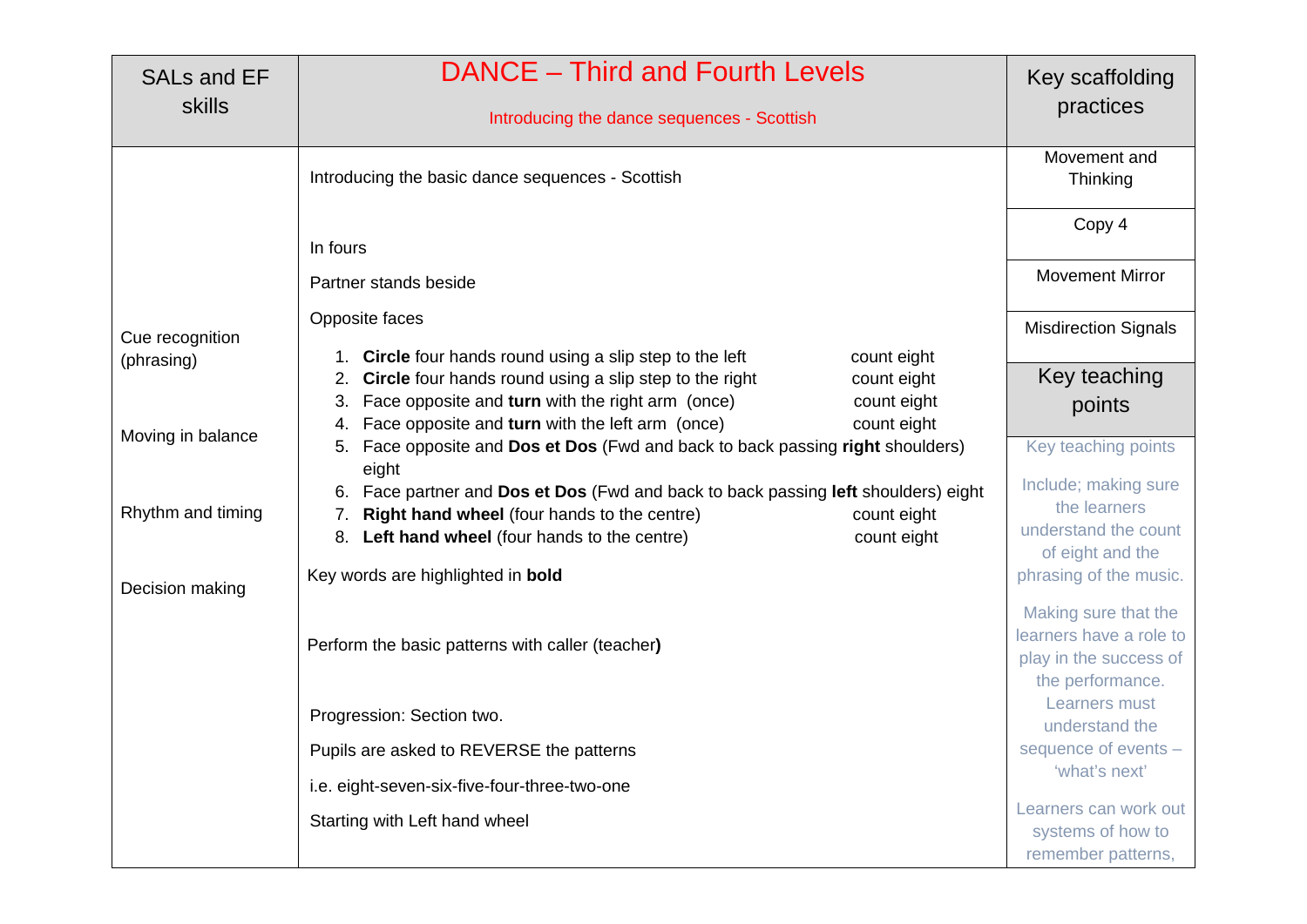| The learner has to "see" the pattern and work out the progression which is still logical and<br>can be worked out and planned. i.e. each performer is responsible for remembering two<br>patterns, they have to prompt the group.                                                                                                                                                               | and take<br>responsibility. |
|-------------------------------------------------------------------------------------------------------------------------------------------------------------------------------------------------------------------------------------------------------------------------------------------------------------------------------------------------------------------------------------------------|-----------------------------|
| Section three<br>The eight basic patterns will be mixed up and performed by the teacher calling each<br>pattern in any order. The logic and sequencing has been removed. The learner has to<br>respond to the call quickly to stay in time with the music. They have to think about<br>DIRECTION, HAND PLACEMENT, THE STEP and WHO they are performing with in one<br><b>beat</b> of the music. |                             |
| This can be attempted with the music at this stage to give an indications of how<br>challenging the task is when the logic has been removed from the movement patterns.                                                                                                                                                                                                                         |                             |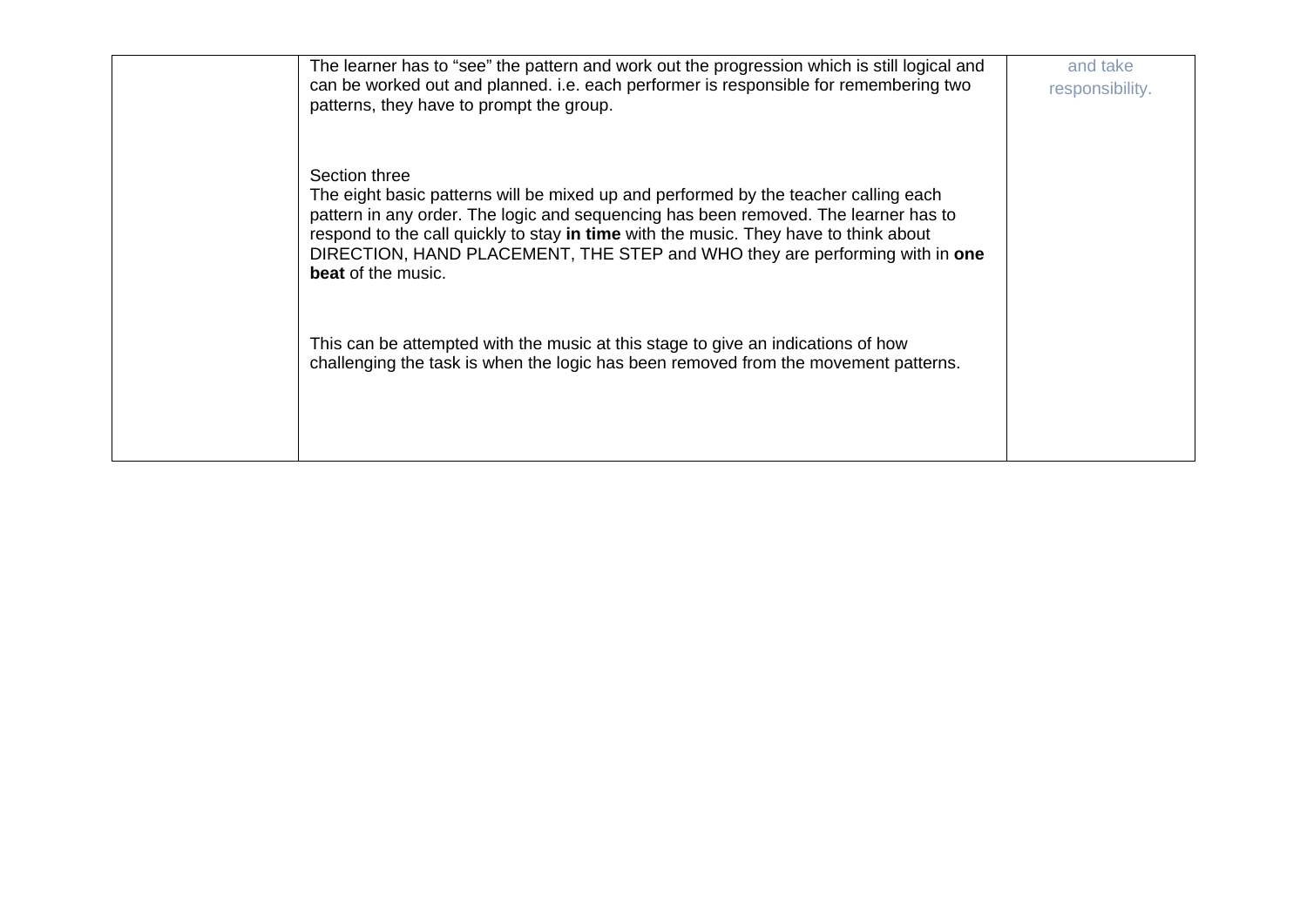| Practice - in twos                                                                                                                                                                                                                                                                                                                                                                                                                                                                                                                                                                                                                                                                                                                                                                                                                                               |  |
|------------------------------------------------------------------------------------------------------------------------------------------------------------------------------------------------------------------------------------------------------------------------------------------------------------------------------------------------------------------------------------------------------------------------------------------------------------------------------------------------------------------------------------------------------------------------------------------------------------------------------------------------------------------------------------------------------------------------------------------------------------------------------------------------------------------------------------------------------------------|--|
| Couples practice the hand positions only when called                                                                                                                                                                                                                                                                                                                                                                                                                                                                                                                                                                                                                                                                                                                                                                                                             |  |
| 1. Circle left: Couple join both hands and step to their left<br>2. Circle right: Couple join both hands and step to their right<br>3. Turn right: Couple link right arm and step in with their right leg<br>4. Turn left: Couple link left arm and step in with their left leg<br>5. Dos et Dos right: Couple cross arms in front of their own body and step in towards<br>their opposite's right shoulder.<br>6. Dos et Dos left: Couple cross arms in front of their own body and step in towards<br>their partners left shoulder.<br>7. Right hand wheel: Couple raise their right hands and join at shoulder level, step in<br>with right leg<br>8. Left hand wheel: couple raise their left hands and join at shoulder level, step in<br>with left leg<br>The pattern is called out in different orders till the couple become familiar with the patterns. |  |
| Progression:<br>Return to fours - Practice the patterns again, increasing the difficulty of the sequencing.                                                                                                                                                                                                                                                                                                                                                                                                                                                                                                                                                                                                                                                                                                                                                      |  |
| Return to performing the patterns with the music.                                                                                                                                                                                                                                                                                                                                                                                                                                                                                                                                                                                                                                                                                                                                                                                                                |  |
| Section four - Further progressions: Creativity.                                                                                                                                                                                                                                                                                                                                                                                                                                                                                                                                                                                                                                                                                                                                                                                                                 |  |
| In fours the task is now to perform eight patterns                                                                                                                                                                                                                                                                                                                                                                                                                                                                                                                                                                                                                                                                                                                                                                                                               |  |
| Patterns which have already been learned can be used but they must be adapted in some<br>way i.e. the hand position during a circle, crossing on the diagonal rather than forward and<br>back.                                                                                                                                                                                                                                                                                                                                                                                                                                                                                                                                                                                                                                                                   |  |
| Learners can add patterns from previous learned experience i.e. Pas de Basque, casting<br>etc.                                                                                                                                                                                                                                                                                                                                                                                                                                                                                                                                                                                                                                                                                                                                                                   |  |
| Learners are left to teach each other and create an eight pattern sequence.                                                                                                                                                                                                                                                                                                                                                                                                                                                                                                                                                                                                                                                                                                                                                                                      |  |
|                                                                                                                                                                                                                                                                                                                                                                                                                                                                                                                                                                                                                                                                                                                                                                                                                                                                  |  |
|                                                                                                                                                                                                                                                                                                                                                                                                                                                                                                                                                                                                                                                                                                                                                                                                                                                                  |  |
|                                                                                                                                                                                                                                                                                                                                                                                                                                                                                                                                                                                                                                                                                                                                                                                                                                                                  |  |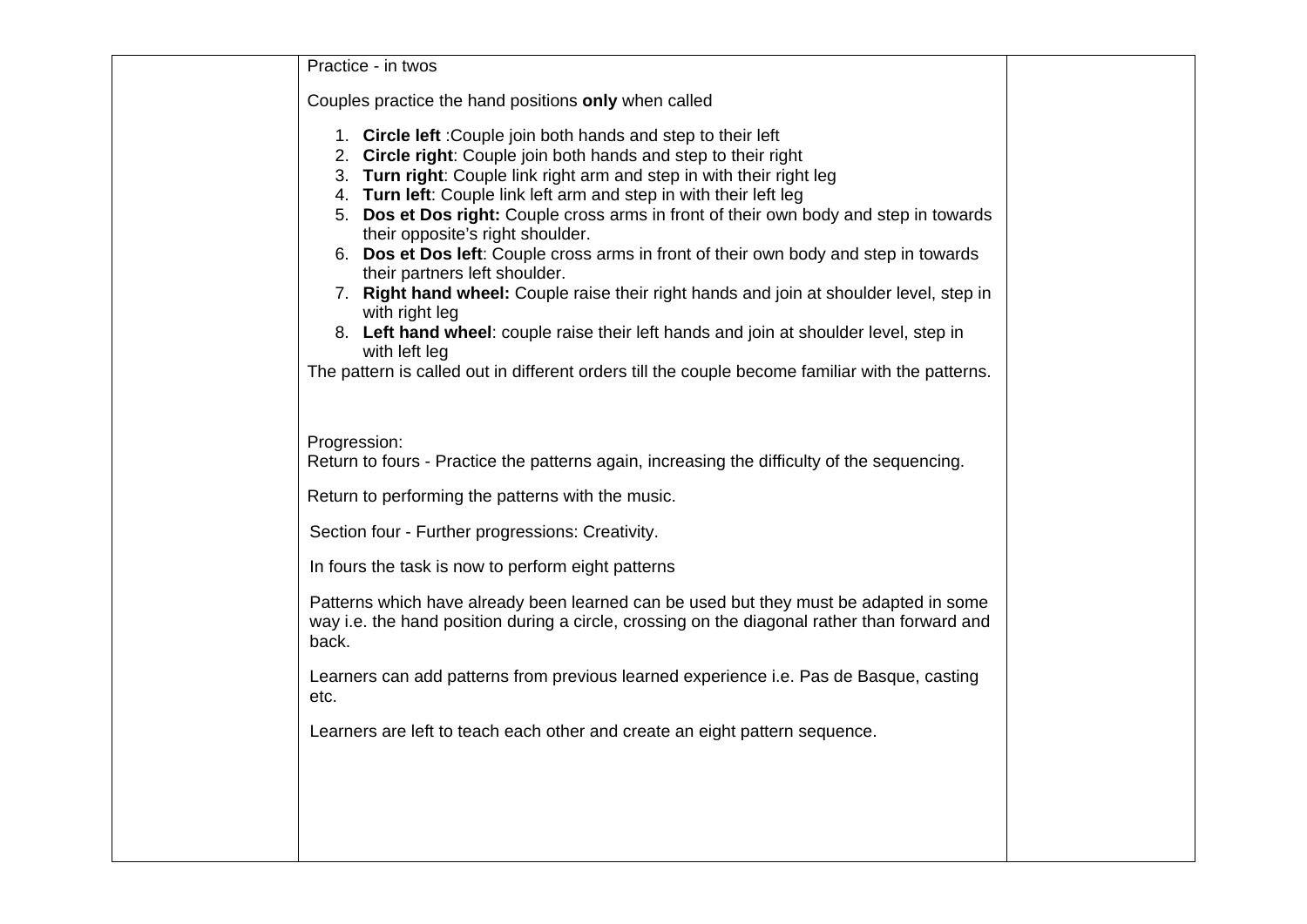| Finally                                                                                                 |  |
|---------------------------------------------------------------------------------------------------------|--|
| With suitable music i.e. 64 bar phrasing: Keith Dickson 'Mist in the Glen', 'Mrs Macleod of<br>Raasay'. |  |
|                                                                                                         |  |
| Perform sequence one - Basic patterns.                                                                  |  |
| Perform sequence two - Basic pattern is reversed.                                                       |  |
| Perform sequence three - Dance by chance Sequencing and logic removed.                                  |  |
| Perform sequence four - Dance created by learners.                                                      |  |
|                                                                                                         |  |
|                                                                                                         |  |
|                                                                                                         |  |
|                                                                                                         |  |
|                                                                                                         |  |
|                                                                                                         |  |